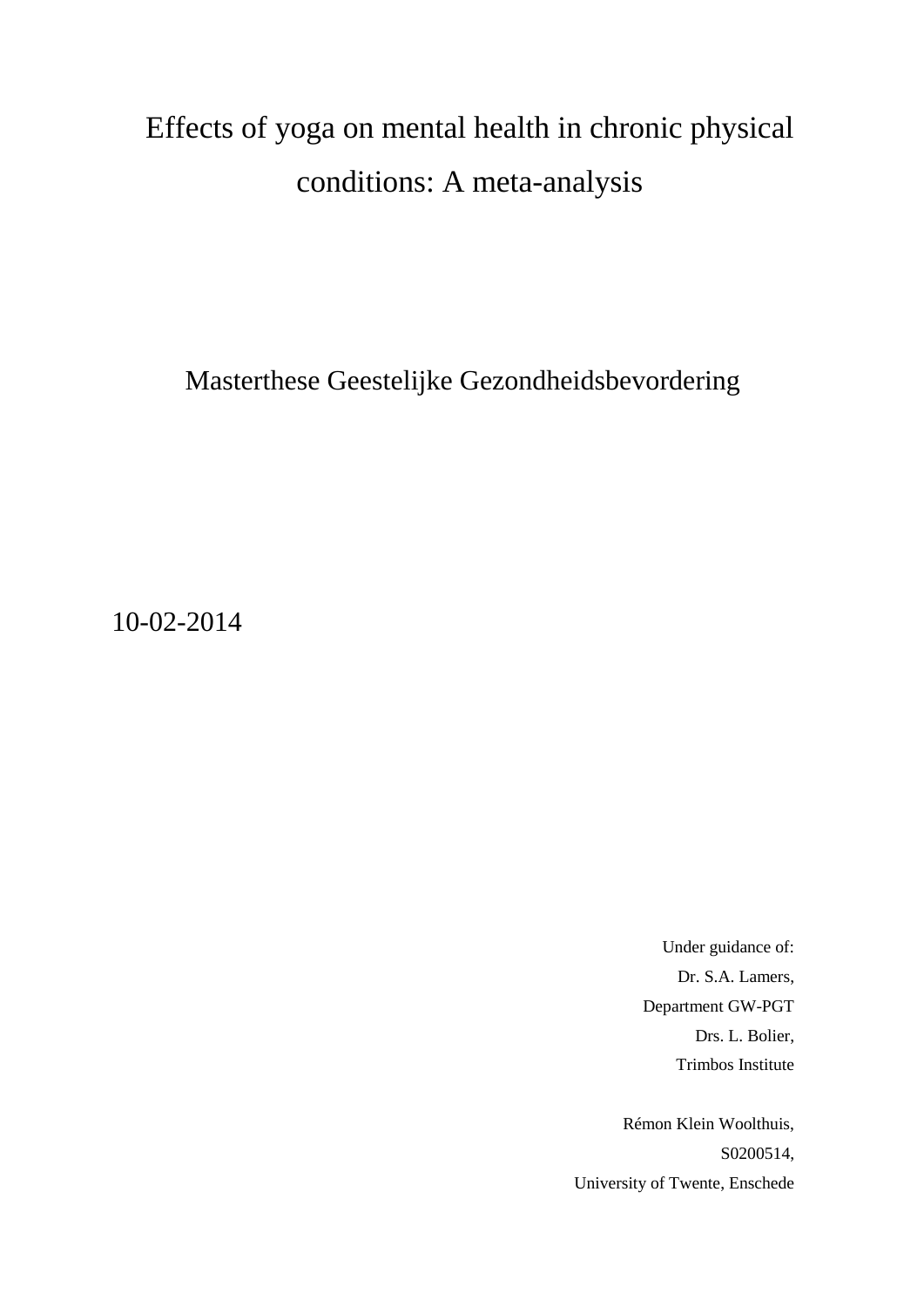# **Table of contents**

|                                                    | Page 2  |
|----------------------------------------------------|---------|
|                                                    | Page 3  |
|                                                    | Page 4  |
|                                                    | Page 5  |
|                                                    | Page 6  |
| Known effects on mental health in chronic diseases | Page 7  |
|                                                    | Page 8  |
|                                                    | Page 10 |
|                                                    | Page 10 |
|                                                    | Page 11 |
|                                                    | Page 11 |
|                                                    | Page 12 |
|                                                    | Page 12 |
|                                                    | Page 13 |
|                                                    | Page 13 |
|                                                    | Page 14 |
|                                                    | Page 14 |
|                                                    | Page 15 |
|                                                    | Page 15 |
|                                                    | Page 17 |
|                                                    | Page 18 |
|                                                    | Page 20 |
|                                                    | Page 21 |
|                                                    | Page 21 |
|                                                    | Page 23 |
|                                                    | Page 24 |
|                                                    | Page 24 |
|                                                    | Page 24 |
|                                                    | Page 26 |
|                                                    | Page 32 |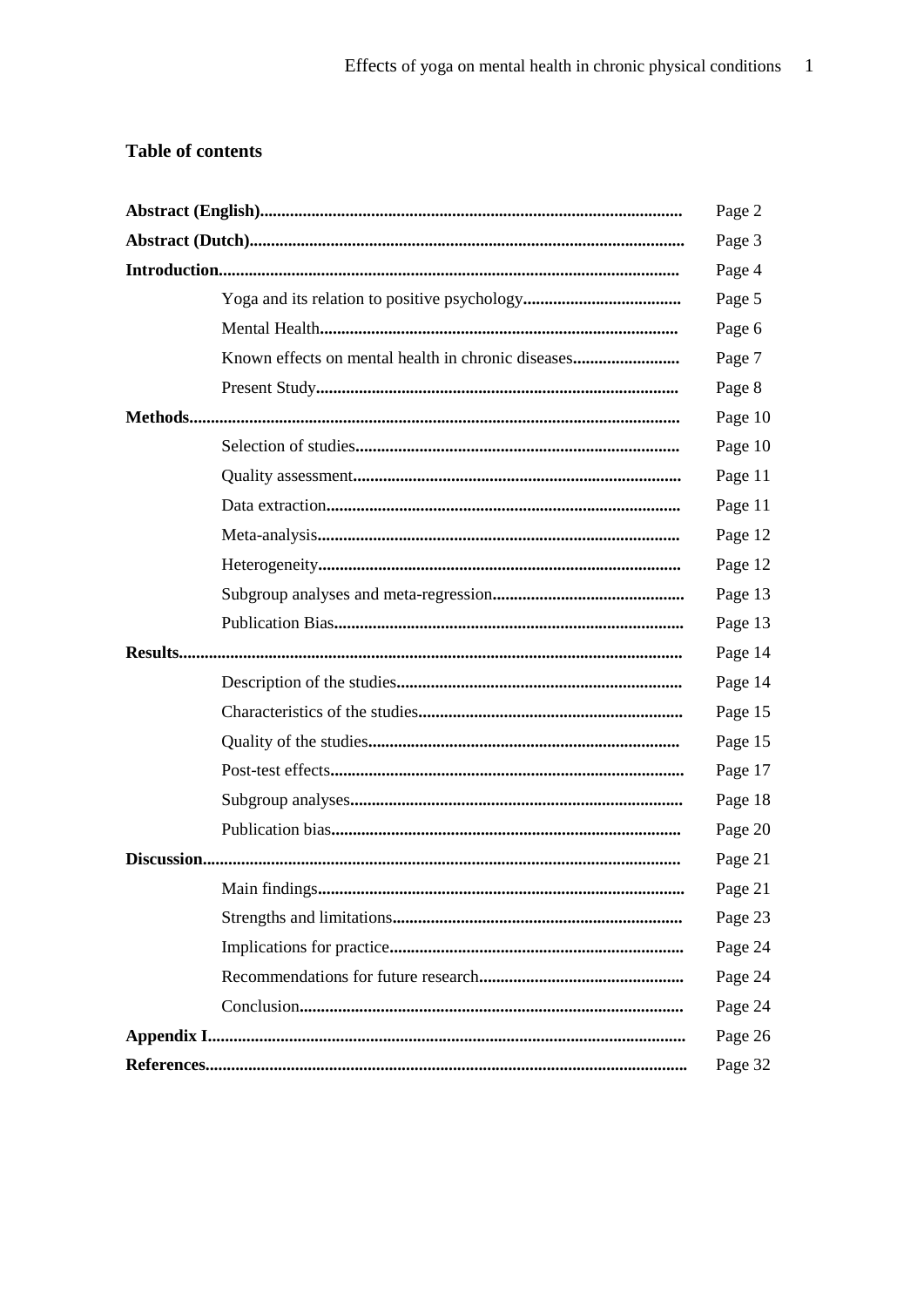#### **Abstract**

#### **Introduction**

In the last years, a new view on mental healthcare has been formed on mental healthcare, called positive psychology. This new view states, that mental health is not solely comprised of a reduction of negative symptoms, such as stress or depression, but positive experiences as well, such as emotional well-being, happiness and self-realization. Yoga, among other activities, is in line with this new view, in the sense that it practices key aspects of positive psychology. More and more research has been conducted on the effects of yoga on mental health in the last years, but little have physical, chronic conditions been the focus of this research. In the form of a master thesis, a meta-analysis is conducted to study the effects of yoga on mental health in physical, chronic conditions.

#### **Methods**

30 studies have been selected out of an existing systematic search (carried out by Kruese and ten Damme (2013) at the University of Twente, Enschede) in both Scopus and Cochrane, focusing on physical, chronic conditions. This meta-analysis analyses the effect of yoga on mental health in physical, chronic conditions. Three moderators were included in the analysis, which were (1) the type of condition, (2) type of control group and (3) type of outcome. Two mediators were also included, namely (1) the score of the quality assessment of the pool of studies.

# **Results**

30 studies were included and 26 remained after removal of outliers. A medium effect size (Hedges g) with a value of 0.572 was found, which is significant. This effect size shows a general effect of yoga on mental health over all the conditions and outcomes. These results are an indication that yoga might have a substantial effect on mental health in physical, chronic conditions. Moderator analyses showed that the type of condition was significant, which means there are significant differences between what effect yoga has on which physical, chronic conditions. In the subgroup of cancer studies, the effects of yoga were significant and positive. Mediator analyses showed that generally the more yoga was practiced in the study, the higher the effect size.

# **Conclusion**

This meta-analysis shows that yoga can be effective in reducing negative symptoms, such as depression, fear and stress and can promote an individual's well-being. In other words, not only are negative symptoms reduced, yoga also can also have a positive effect on the positive functioning of a person. This meta-analysis shows that yoga can be effective for cancer patients and might be for other physical, chronic conditions as well. Yoga may well be a good addition for the list of positive interventions for the promotion of mental health, seen its promising effects.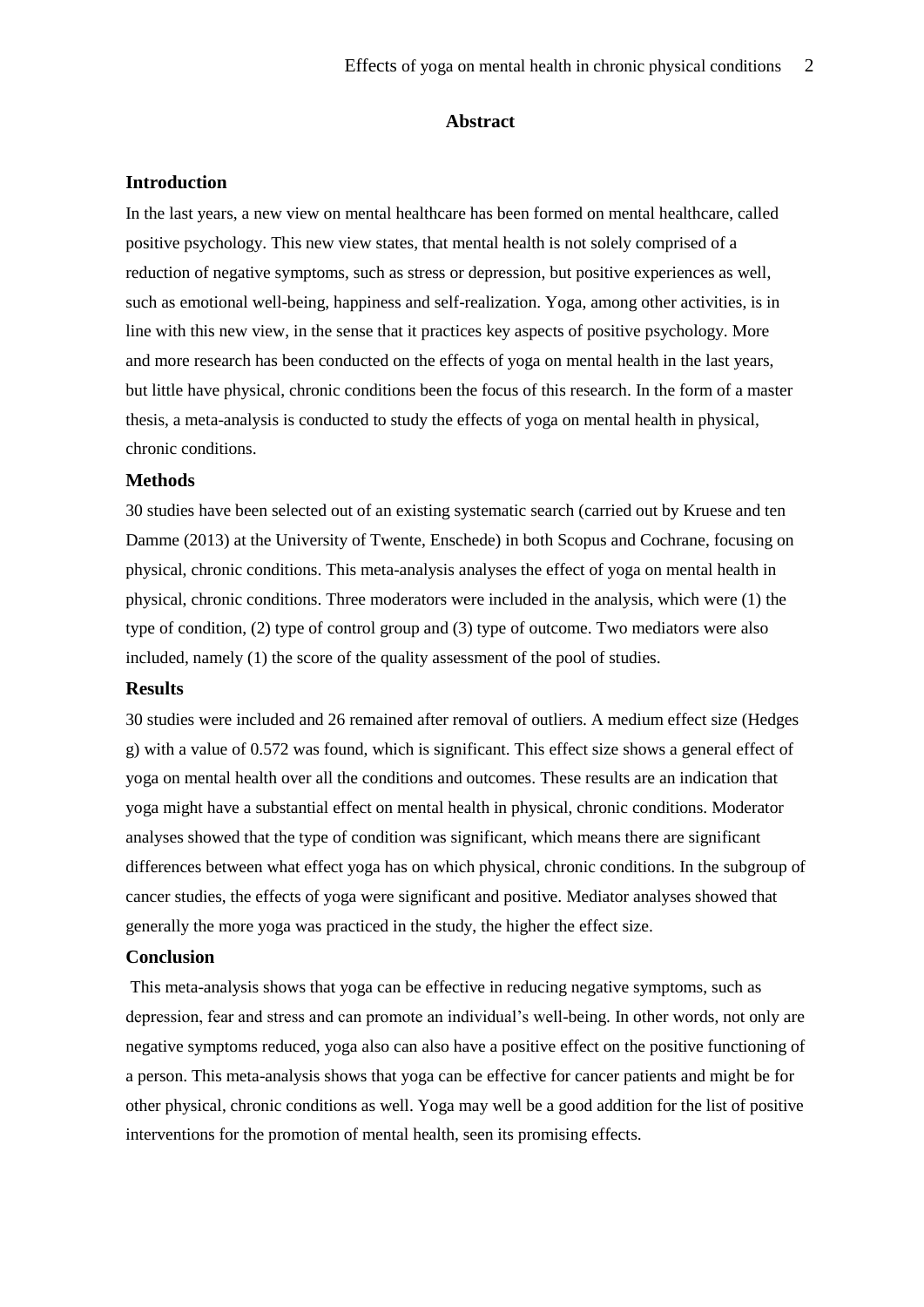#### **Abstract (Dutch)**

# **Introductie**

In de laatste jaren is er een nieuwe visie op de geestelijke gezondheidszorg ontstaan, de zogeheten positive psychologie. Deze nieuwe visie stelt dat geestelijke gezondheid niet slechts bestaat uit een reductie van negatieve symptomen zoals stress of een depressie is, maar ook positieve ervaringen zoals emotioneel welbevinden, blijdschap en zelfrealisatie. Onder andere yoga sluit aan op deze nieuwe visie in de zin dat het belangrijke aspecten van positieve psychologie beoefent. Meer en meer onderzoek wordt gedaan naar de effecten van yoga op de geestelijke gezondheid in de laatste jaren, maar nog relatief weinig onderzoek is gedaan naar fysieke, chronische condities. In de vorm van een master these is er een meta-analyse uitgevoerd om de effecten van yoga te onderzoeken op de geestelijke gezondheid in fysieke, chronische aandoeningen.

# **Methoden**

30 studies zijn geselecteerd uit een bestaande systematische review (uitgevoerd door Kruese en ten Damme aan de Universiteit Twente, Enschede) in zowel Scopus als Cochrane, zich richtend op fysieke, chronische aandoeningen. 26 bleven over na verwijdering van uitschieters. Drie moderatoren zijn opgenomen in de analyse, namelijk (1) de type aandoeningen, (2) type controle groep en (3) type uitkomstmaat. Twee mediatoren zijn ook geïncludeerd, namelijk (1) de kwaliteitsscore van de artikelen en (2) de hoeveelheid beoefende yoga in de studies.

# **Resultaten**

Een gemiddelde effect size (Hedges g) met een waarde van 0.572 was gevonden, hetgeen significant is. Dit effect laat een algemeen positief effect zien van yoga op de geestelijke gezondheid in fysieke, chronische aandoeningen. Moderator analyses laten zien dat de type aandoening significant was, hetgeen betekent dat er significant verschillen zijn tussen welke effecten yoga heeft op verschillende fysieke, chronische aandoeningen. In de subgroep van kanker studies waren de effecten van yoga significant en positief. Mediatoren analyses laten zien dat in het algemeen gesteld het effect van yoga sterker wordt naarmate het meer is beoefend.

# **Discussie**

Deze meta-analyse laat zien dat yoga effectief kan zijn in het reduceren van negatieve symptomen en het welzijn van een individu kan versterken: niet alleen negatieve symptomen worden verminderd, maar het het positief functioneren van een individu kan ook versterkt worden. Deze meta-analyse laat zien dat yoga een positief effect kan hebben op kankerpatiënten en ook goed kan zijn voor andere fysieke aandoeningen. Yoga kan een goede toevoeging zijn op de lijst van positieve interventies voor het verbeteren van de geestelijke gezondheid, gezien de veelbelovende effecten.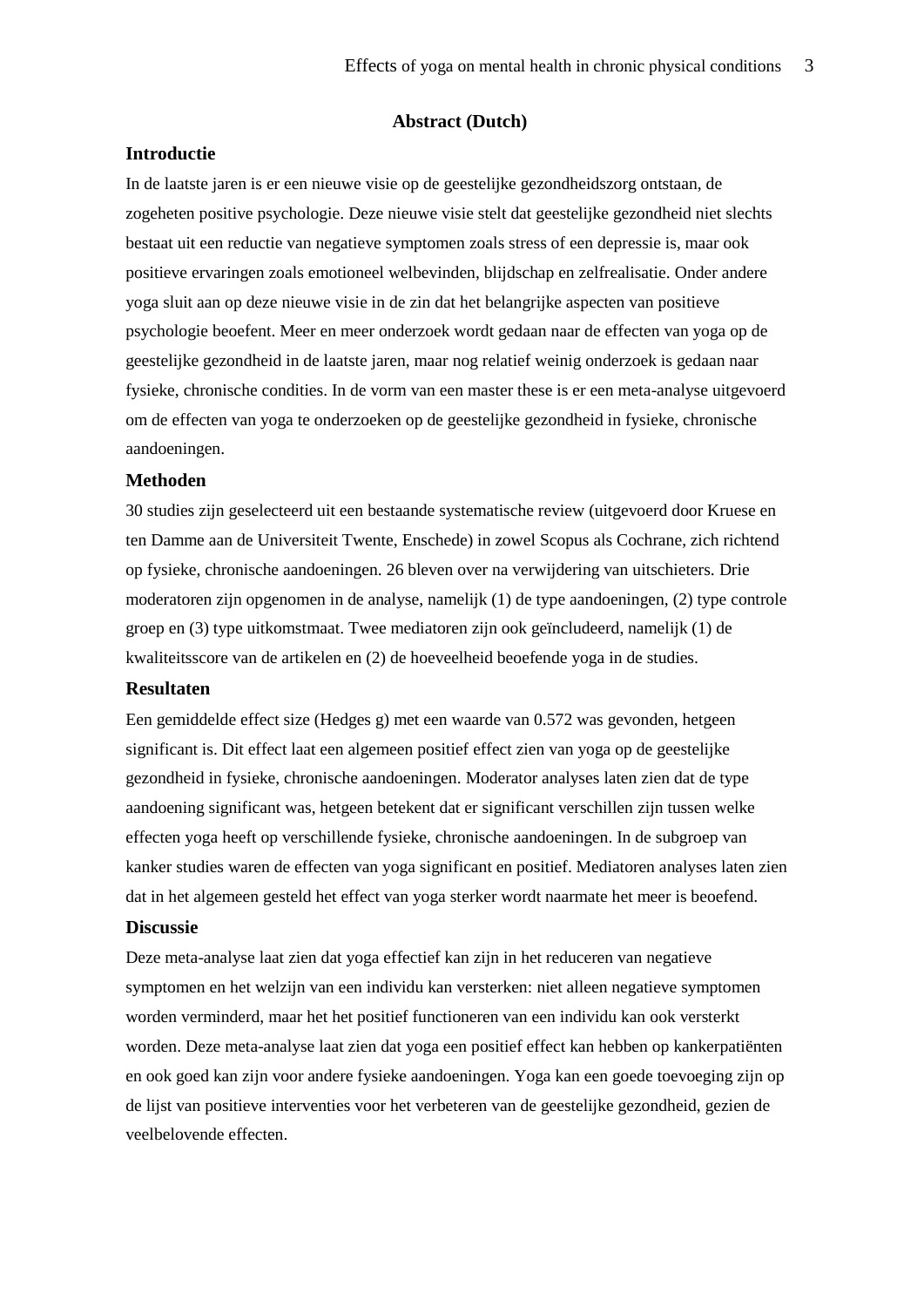#### INTRODUCTION

Throughout history, there has been a point of view in both mental and physical health care, which emphasizes repairing the negative symptoms of a condition; a medical model of human functioning. Contrary to this model, a new view on mental healthcare has been developed over the last years, which is called 'positive psychology'. This branch of psychology seeks to find and nurture genius and talent so to make normal life more fulfilling rather than merely treating mental illness (Seligman & Csikszentmihalyi, 2000). This new view complements, with no intention of ignoring or replacing, the traditional areas of psychology. By adding an important emphasis to use scientific methods to study and determine positive human development, this view fits well with the investigation of how human development can falter. This view also brings attention to the possibility that focussing only on disorders could result in a partial and thus limited understanding of a person's condition (Seligman et al., 2000). Furthermore, Seligman (2000) states that positive psychology is concerned with three issues: (1) positive emotions (being content with the present of being), (2) positive individual traits (one's strengths and virtues) and (3) positive institutions (are based on strengths to better a community of people).

Influences of positive psychology can be found in a variety of practices, for example mindfulness therapy, meditation and yoga. These practices are in line with the view of positive psychology. For example, more and more it has become clear through positive psychology, that focusing on the present instead of the past and/or future, and being non-judgemental could affect mental health in a positive way (Seligman et al., 2000). Also, the goal of yoga exercises is to be present and not to judge. Yoga on the other hand could also be beneficial for physical conditions specifically, because it concerns physical exercises which' goal is to improve the physical state. To this day, it has become clear that patients suffering from physical, chronic conditions are still a high risk group: they report a lower overall quality of life, suffer from negative moods states such a depression and stress and have the need for other forms of therapy (Büssing et al., 2012). Researching this positive view on mental health has been done increasingly the last years, on both mental and physical conditions, though few meta-analyses have been carried until this day and more meta-analyses are needed to confirm the hypothesis that specifically yoga could improve mental health in physical conditions (Büssing, Michalsen, Khalsa, Telles & Sherman, 2012). This study will be conducted to see whether yoga has a positive effect for physical chronic conditions, and distinguishes itself from other studies by exerting a meta-analysis on the effects of yoga on mental health in physical, chronic conditions. Furthermore, a combined view of positive psychology and the medical view on mental health will be used in this study.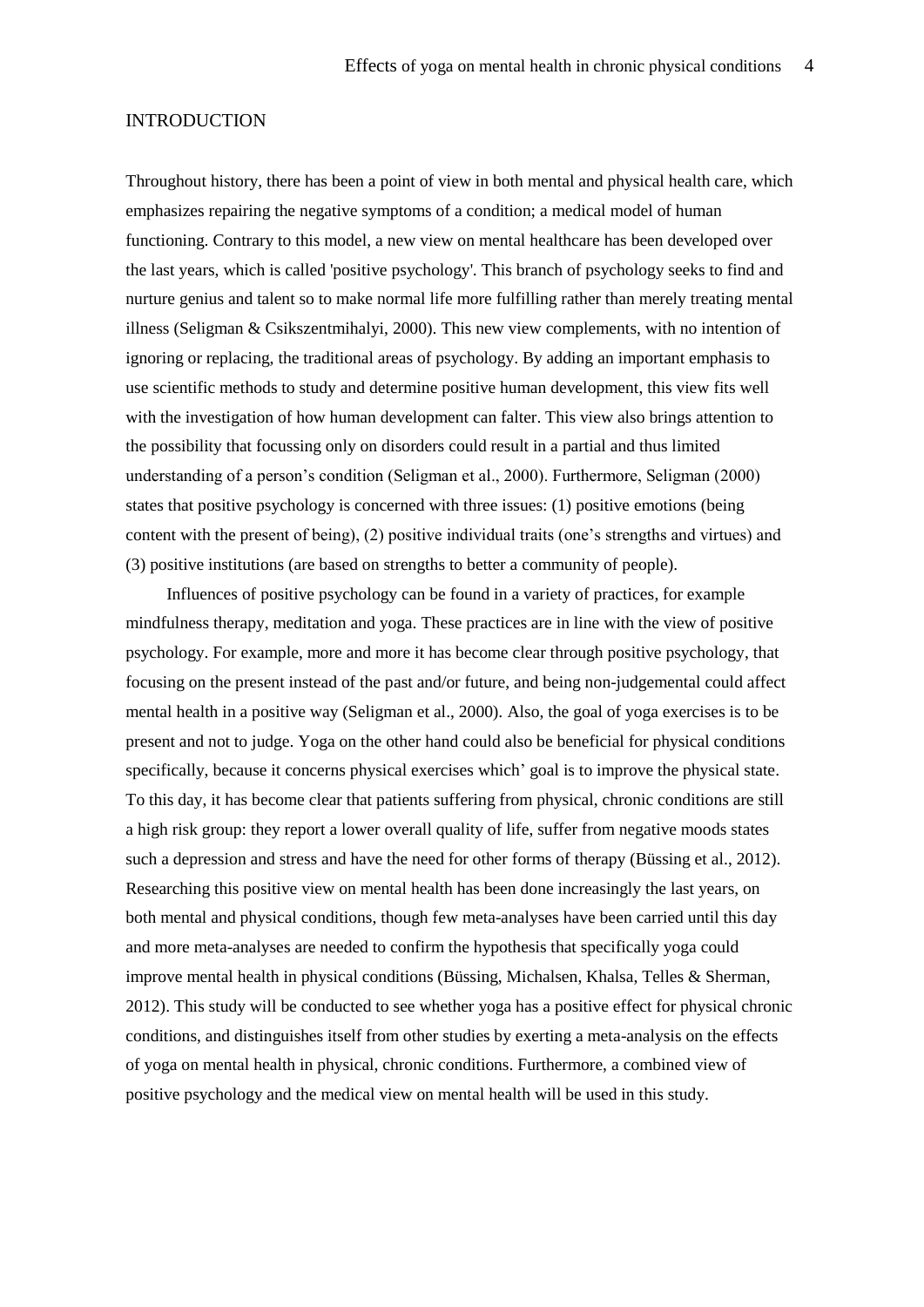#### *Yoga and its relation to positive psychology*

In particular, the practice of yoga is crucial to this study. The foundation of yoga is in line with the recent shift of focus to positive psychology, since the development of awareness and stillness is a key point in yoga (Büssing et al., 2012). Whereas a purely medical perspective (which was the main focus before positive psychology arose) focused on merely reducing negative symptoms, positive psychology and yoga seek to accept the current situations and stimuli as they come and not to evaluate. Yoga fits with this approach, because it is a way of practicing these traits. Yoga for example focuses on the contemplative practice of focused attention and controlled breathing. Also, reducing external stimuli and viewing emotions as being temporary (Kabat-Zinn, 1994).

The conceptual background of yoga has its origins in the philosophy of ancient India. There are multiple schools of yoga, all of which have their unique way of practice (i.e., Iyengar, Viniyoga, Sivananda). The schools differ in elements of yoga, such as physical postures (*asanas*), breathing techniques (*pranayama*), relaxation and meditation which ultimately cultivates 'higher states of consciousness' (Büssing et al., 2012). It is often important to see the meditation and yoga practices outside the context of the eastern philosophy. Practically seen, the physical exercises (*asanas*) is associated with patient's physical flexibility, coordination and strength, whereas the breathing practices and meditation calm and focus the mind to develop greater awareness and diminish anxiety. Other reported beneficial effects are reduction of distress, improvements in resilience, mood and metabolic regulation (Büssing et al., 2012; Harder, Parlour & Jenkins, 2012).

The aforementioned dynamics of yoga consists of three key components that have known general effects on mental health, which are intention, attention and attitude. Exerting these three factors in yoga practice, it can increase muscular strength, range of motion, flexibility and sleep quality (Pilkington, Kirkwood, Rampes & Richardson, 2005). Furthermore, it has been found that yoga can relieve stress and conditions of anxiety that impact physical and mental health conditions, primarily depression (Long, Huntley  $&$  Ernst, 2001). Especially for physical conditions, the effects of increasing muscular strength, flexibility and range of motion could be important since they impact the physical part of an individual.

More and more it is stated that negative mental symptoms are overlooked in the treatment of physical diseases (Klein Woolthuis, 2012; Lagace, Perruccio, DesMeules & Badley, 2003; Conaghan, 2008; Carson, J.W., Carson, K.M., Jones, Bennett, Wright & Mist, 2010; Kovavic & Kovavic, 2010). Because of the physical nature of the disease, the physical cause and symptoms draw most of the attention. Because of this reason, interventions with the aim of improving mental health have been overlooked as well (Klein Woolthuis, 2012). Though there is often relatively too little attention for mental health in physical conditions, there are clues that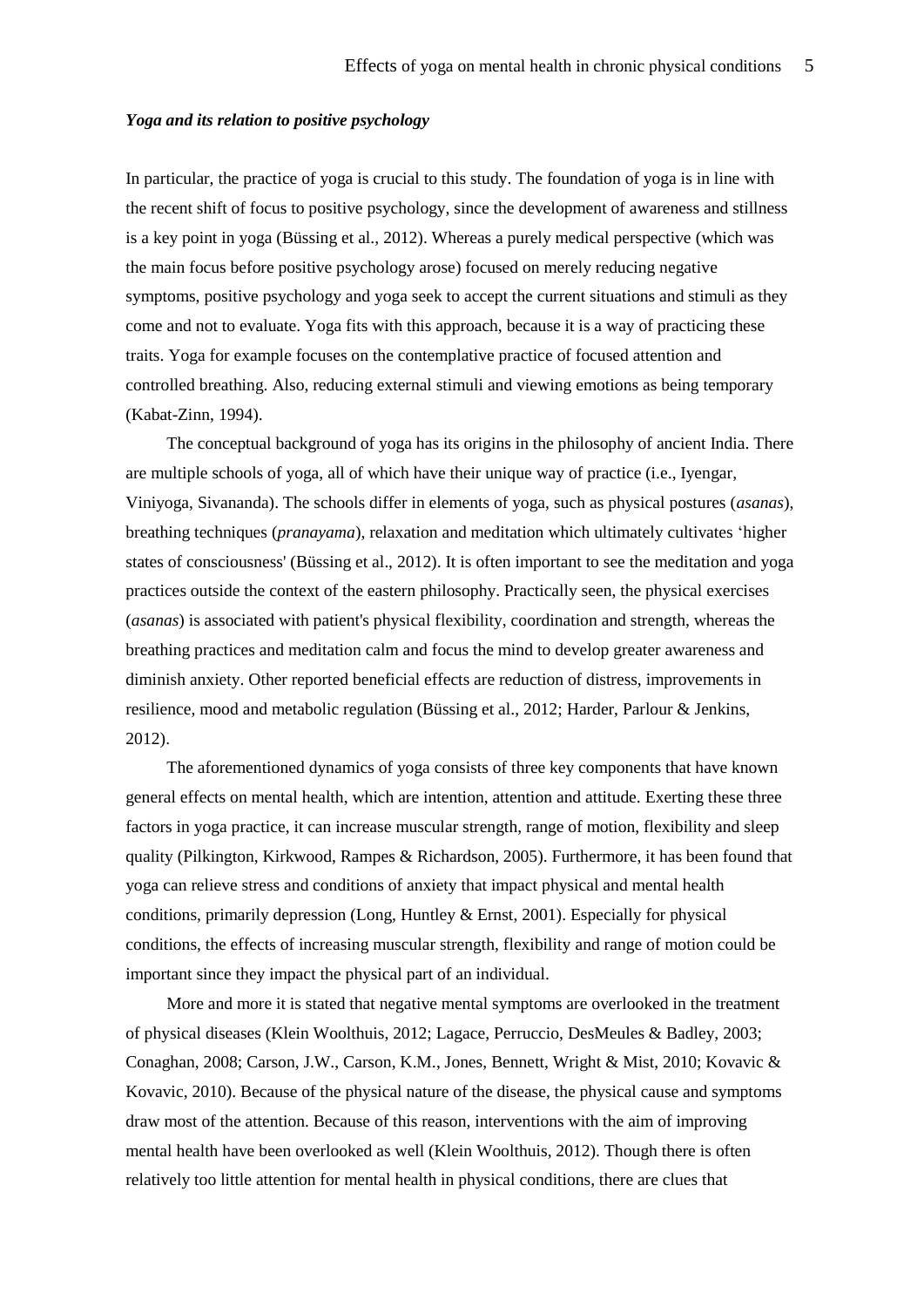improving mental health in physical condition is rather important. The aforementioned studies in this section have put forth some thoughts that the experience of the physical condition could be less painful and troublesome (Klein Woolthuis, 2012; Lagace et al., 2003; Conaghan, 2008; Carson et al., 2010; Kovavic et al., 2010).

# *Mental Health*

To be able to clarify what the effects of yoga are on mental health in physical, chronic conditions, one must first determine what 'mental health' actually is. The most common definition of 'mental health' is given by the World Health Organisation. They postulate it as the following: "mental health is a state of well-being in which the individual realizes his or her own abilities, can cope with the normal stresses of life, can work productively and fruitfully and is able to make a contribution to his or her community". As can be seen, in this definition multiple factors come forward, which are well-being, effective functioning and being able to contribute to the near outside world (WHO, 2005, p.2)

In line with the medical perspective on mental health as discussed in the sections above, mental health was purely seen as the absence of mental illness. Positive psychology postulates that this view does not do justice to the whole meaning of 'mental health'. Although negative symptoms such those of anxiety and or depression have a crucial impact on the individual, mental illness represents only part of a person's functioning and mental health (Westerhof & Bohlmeijer, 2010; Keyes, 2005). Keyes (2005) states that the main focus of the medical perspective is aimed at negative symptoms and to reduce these in order to bring forth the positive mental health of the individual. Seligman et al. (2000) join this statement by concluding that this medical perspective isn't capable of fully preventing mental disorders. Thus, it can be stated that, for an individual to be happy, not only should there be an absence of negative symptoms, but the presence of positive experiences as well. Furthermore, it is important to define these 'positive experiences'. As to be seen in figure 1, positive experiences in this sense can be divided into two philosophical approaches, namely hedonia and eudemonia.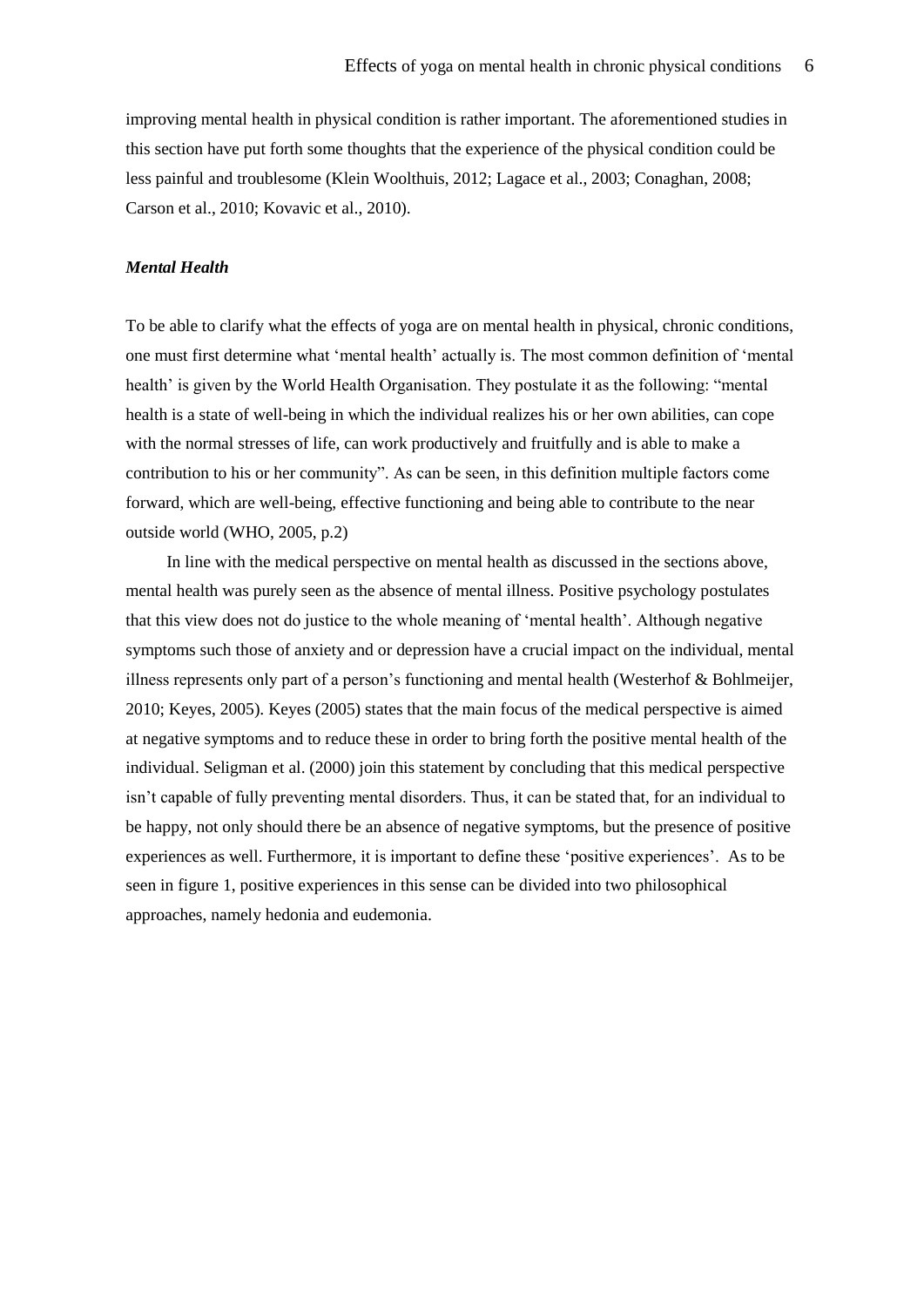

*Figure 1.* Components of mental health (Westerhof & Bohlmeijer, 2010, pag. 50)

The hedonic approach consists of emotional well-being, which is defined as the amount of positive feelings that are present, the amount in which negative are absent and the amount in which people are satisfied with their lives (Westerhof & Bohlmeijer, 2010). Whereas the hedonic approach concerns optimal experiences and emotional components of mental health, the eudaimonic approach focuses on optimal functioning and meaning in both the individual life (psychological well-being) as well as the social life (social well-being) (Lamers, 2012). The eudaimonic approach states that well-being is self-realization through the fulfilment of one's own personal potential (Lamers, 2012). Westerhof & Bohlmeijer (2010) state that six criteria are important in this self-realization, which are purpose in life, personal growth, autonomy, environment control, self-acceptation and positive relations.

In sum, mental health according to positive psychology isn't just the mere absence of negative experiences, but the presence of positive ones as well. The positive ones can be divided into emotional, psychological and social well-being. Concluding, this view on mental health will be employed: 'improvement of positive experiences based on the hedonic and eudaimonic approaches, and a decrease in negative symptoms such as negative mood states (e.g. anxiety or depression) and illness'.

#### *Known effects of yoga on mental health in chronic diseases*

As mentioned above, this study focuses on chronic, physical conditions. The studies for this meta-analysis include osteoarthritis, fibromyalgia, rheumatoid arthritis, chronic lower back pain, multiple scleroses and breast cancer. All these conditions are viewed as chronic conditions which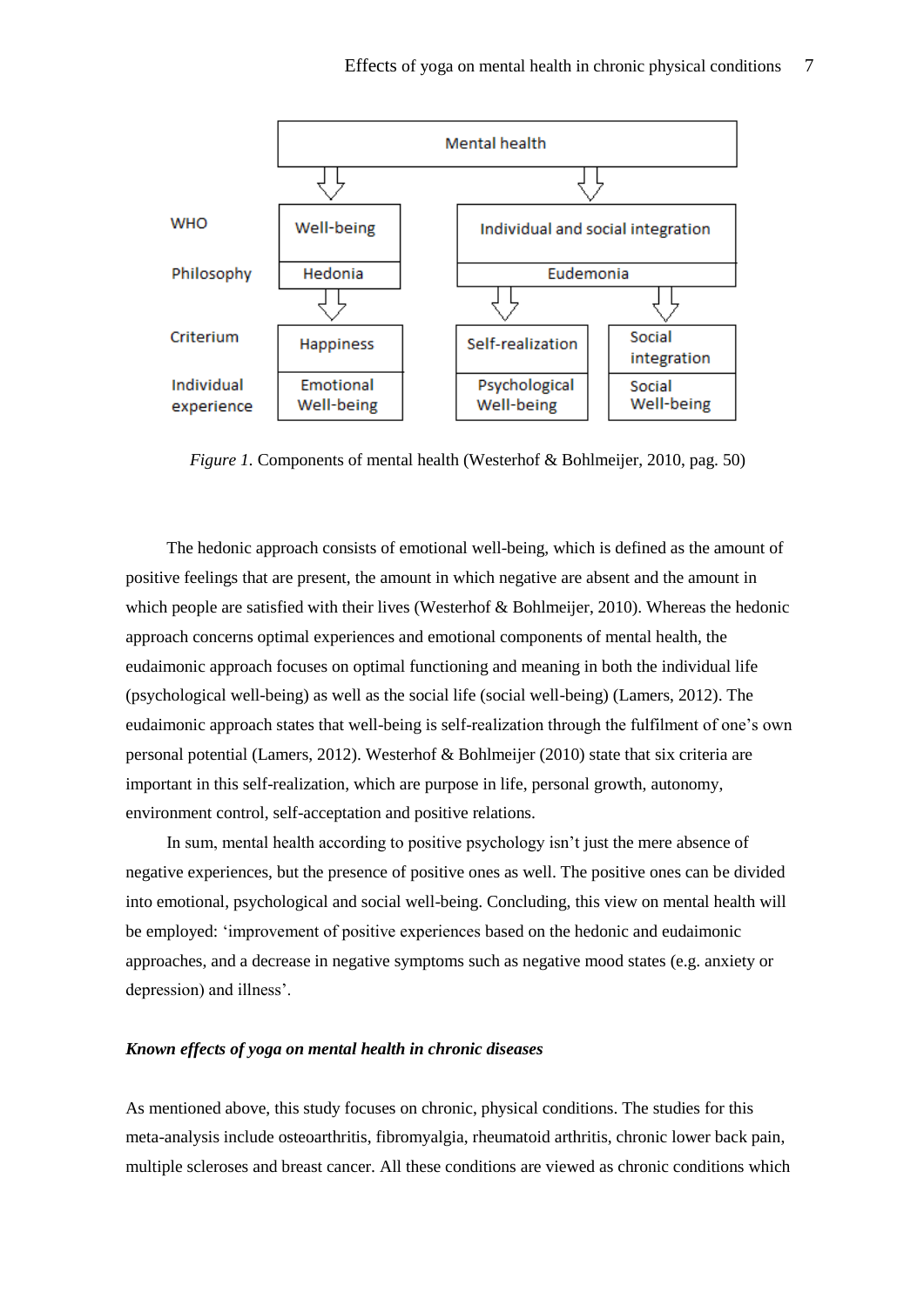share a physical nature. Disorders/diseases are thought of as chronic (1) when they impact an individual's life tremendously in several aspects and (2) exist longer than 3 months (Dhruva et al., 2012). To this day, several effects of yoga on mental health have already been found. Several systematic reviews show the positive effects of yoga on depression for example (Cramer, Lange, Klose, Paul & Dobos, 2012; ten Damme, 2013; Mehta & Sharma, 2010). Yoga has also been found to positively affect anxiety and fear conditions (Carson et al., 2010; Dhruva et al., 2012; Raghavendra et al., 2009; Rao et al., 2009). For the condition multiple sclerosis, it has been found that patients scored significantly higher after a 6 month course on the SF-36 (Short Form healthrelated quality of life) for the scales of emotional well-being, overall quality of life and the mental health composite (Ahmadi, Nikbakh, Arastoo & Habibi, 2010). Furthermore, breast cancer patients reported an overall significant higher quality of life, an improvement in emotional functioning and less disturbed mood states (Culos-Reed, Carlson, Daroux & Hately-Aldous, 2006).

#### *Present Study*

To this day, there is still relatively little known about the effects of yoga and meditation on mental health in different physical conditions or diseases. There are multiple reasons why there should be more attention for yoga and its effects. Several articles and meta-analyses recommend a meta-analysis for an overall effect of yoga on physical conditions (Badsha, Chhabra, Leibman, Mofti & Kong, 2009; Raghavendra et al., 2009; Büssing et al., 2012; Harder et al., 2012). Therefore, in form of a master thesis, a meta-analysis will be conducted concerning the effects of yoga on mental health in chronic, physical conditions. This study distinguishes itself in that it uses a broader definition of mental health, which includes both the medical and positive psychology perspective. Furthermore, this study focuses not on diseases in general, but specifically on physical, chronic conditions.

Concluding, it can be said further research is needed in the field of yoga effects on mental health in physical, chronic diseases. In this study, this will be done using several articles from a systematic search focusing on yoga impacting psychological outcomes and specified to chronic physical conditions. The primary question is: "What effects can be found of yoga on mental health in physical, chronic conditions?". This will be attempted to answer with the following foci: (1) What is the overall effect of yoga on mental health in all conditions? (2) Some moderators could play a role, and the following will be checked: 1. the type of condition, 2. the type of control group and 3. the type of outcome (being able to make a distinction between types of outcomes is important because of the definition of mental health, which incorporates both the medical and positive psychology perspective). Furthermore, two mediators will be taken into consideration, namely 4. the total amount of yoga practice (because there might be a learning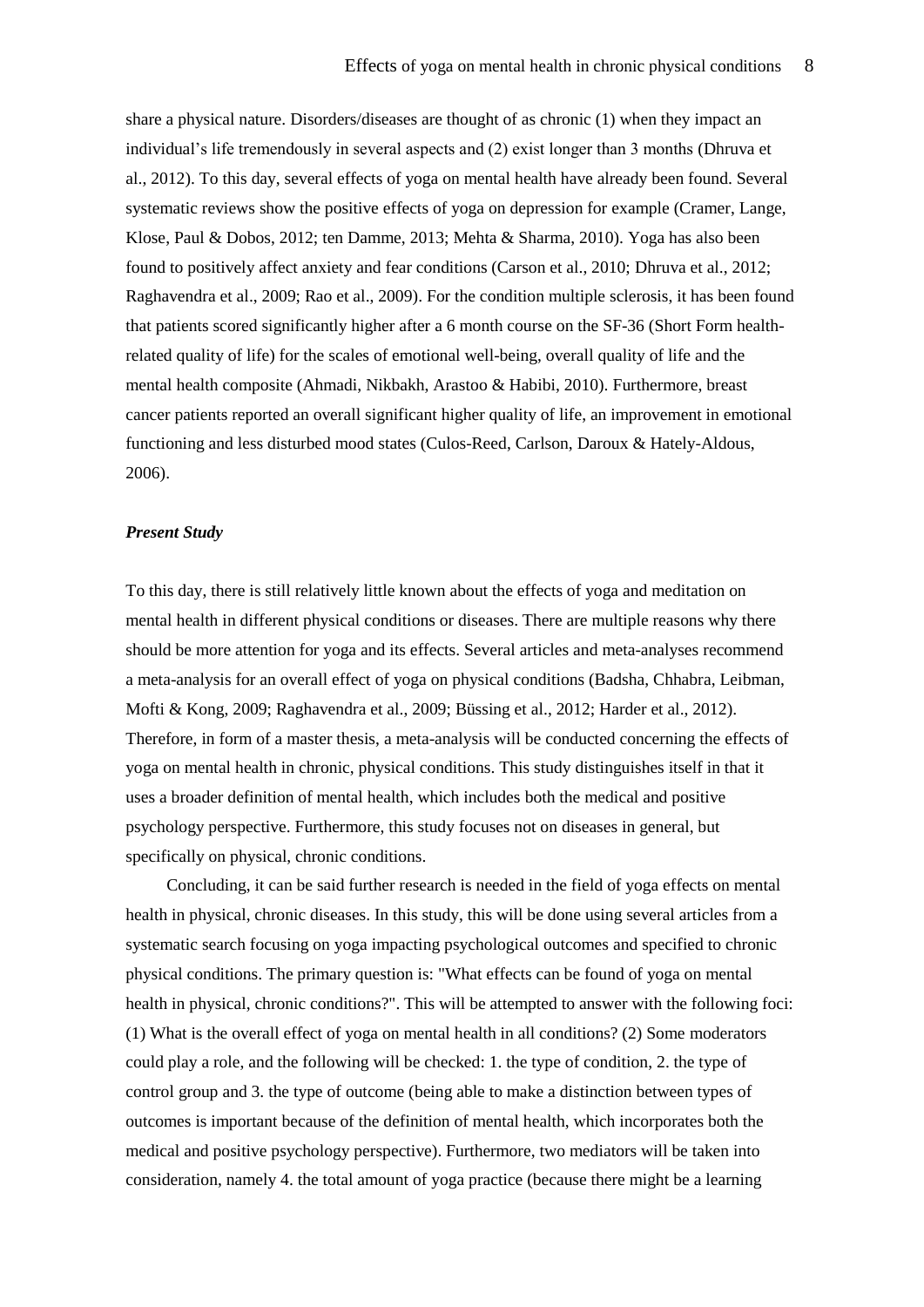effect) and 5. the quality assessment score (there might be an effect that generally the lower the quality of the article, the higher the reported effect size and vice versa). And lastly, there might be publication bias. This will be checked in the analyses.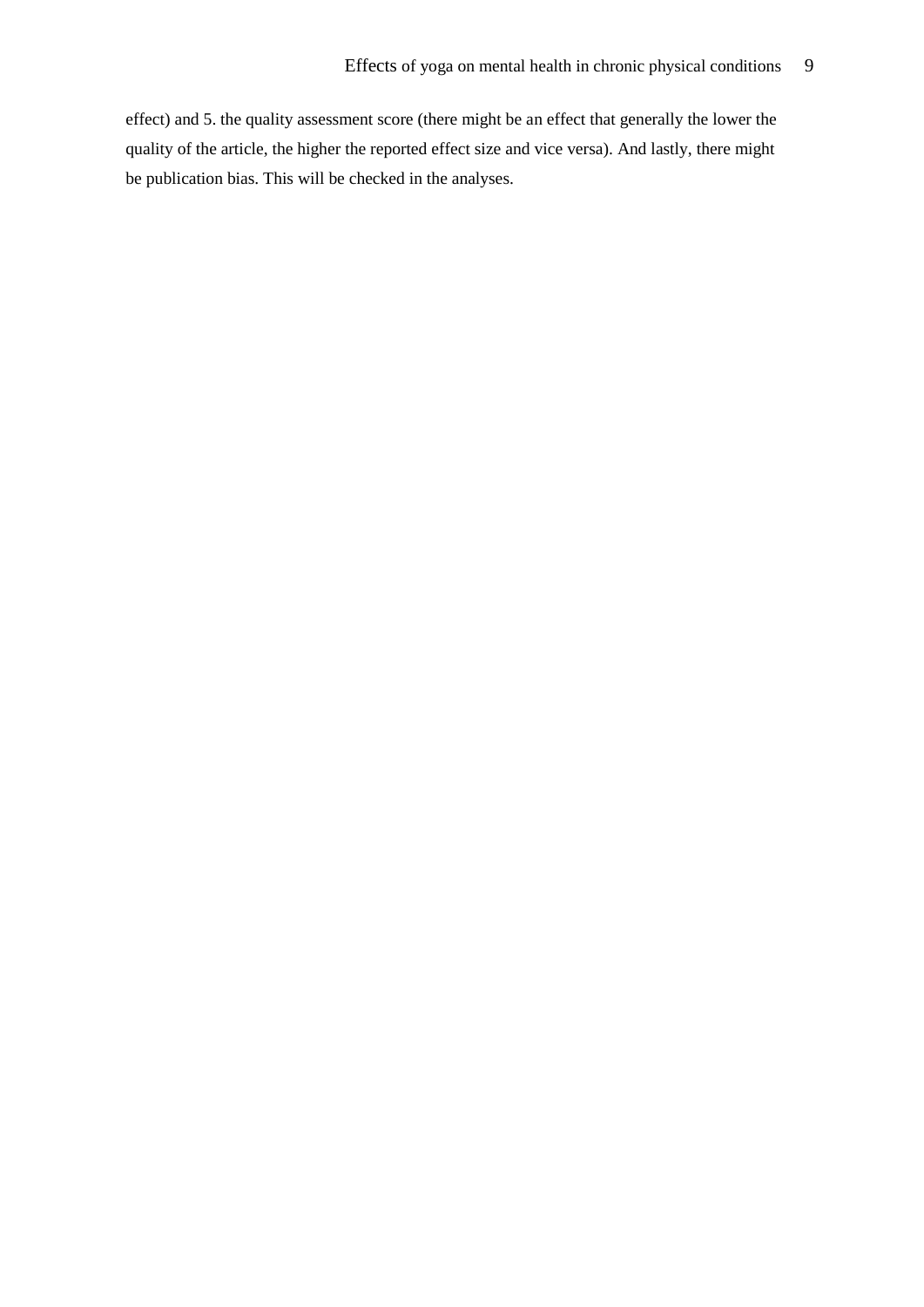#### **METHODS**

#### *Selection of studies*

This research is conducted as a meta-analysis. Firstly, several articles concerning effects of yoga have been selected out of a systematic search, which was formed in earlier research (Kruese & ten Damme, 2013). Ten Damme (2013) and Kruese (2013) systematically searched on Cochrane library using 'yoga' in the record title. Cochrane searches for effect studies and randomized controlled trials. This resulted in 253 articles. On Scopus, they state, they also searched in the following way: *(TITLE(yoga) AND TITLE-ABS-KEY((effect\* OR rct OR (random\* controlled trial) OR efficacy OR intervention))),* which resulted in 617 articles. In total, this resulted in 870 articles and 672 after having removed double articles. These remaining articles have been screened on the following inclusion criteria: (1) it concerns a primary study (in other words, no meta-analyses or systematic reviews), (2) the intervention described in the article involved yoga mainly, (3) the measure outcome used in the study was of a psychological nature. The psychological measure, in this case, is described as a measure which looks at psychological functioning, including both healthy and unhealthy states. Examples are anxiety, stress, fear, issues in attention and negative mood states. Physical measure outcomes such as weight, bloodpressure, parameters of rheumatic conditions and diabetes were excluded. Furthermore, (4) the instrument of measure looks at psychological factors. Though the SF-36 instrument has a partial focus on physical symptoms as well (some items concern physical aspects), this instrument was included in this study, since the focus of this study is on physical conditions too. Only the mental health score was taken into consideration in this study. (5) It concerns a randomized, controlled clinical trial and (6) full articles were used solely. Until this point goes the systematic search performed by Kruese (2013) and ten Damme (2013).

Specifically, 164 studies remained to be selected for this meta-analysis. The following inclusion criteria were used to narrow down further for this meta-analysis: (1) the title and/or abstract mentions a physical condition, which is the focus of the study; (2) the condition must be viewed as chronic (existing from 3 weeks to 6 months or longer and causing physical and/or emotional pain in several aspects of a person's life). Eventually, this resulted in a total amount of 30 articles that were found to be suited for the meta-analysis. In this study, instruments and subscales were included that measure mental health, as described in the relevant section of the introduction. The questionnaires were looked at for face validity and included in the analysis based upon the judgment of the researcher when found to be fitting for this meta-analysis. This meant that the instrument must look at psychological outcomes and have evaluations exists on the instruments, stating that they are valid. In other words, the instruments should focus on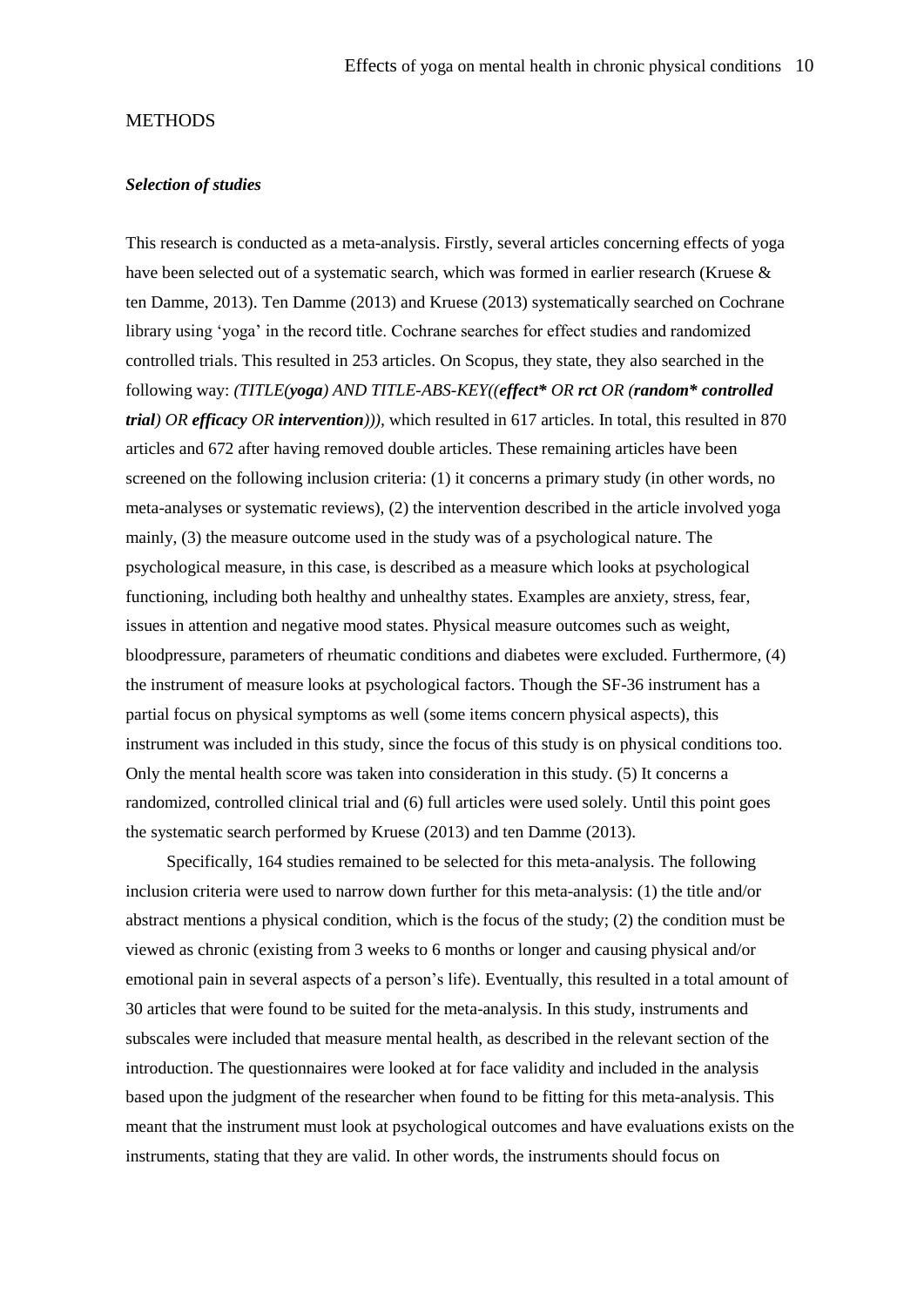psychological outcomes and be scored as methodologically adequate. In Appendix I the list of the studies and characteristics can be found.

# *Quality assessment*

For the quality assessment, eleven studies were used and independently checked by another reviewer (abbreviated name SK). The methodological quality of the studies was assessed using a short scale of seven criteria tailored to yoga studies and criteria established by the Cochrane collaboration (Higgins & Green, 2005). The quality checklist consisted of the follow questions: (1) Adequate subject randomization: randomly done by computer or an independent, blinded source, (2) Baseline comparability: were study groups comparable at the beginning of the study and was this explicitly assessed or were baseline imbalances appropriately corrected, (3) Power analysis: is there an adequate power analysis and/or are there at least 50 participants in the analysis, (4) Completeness of attrition follow up data: an explicit attrition analysis or the loss of follow up <50%, (5) Handling of missing data: the use of intention-to-treat analysis (as opposed to an analysis based on mere completers), (6) Study integrity: is the study design followed and exerted as planned and (7) Quality of yoga: does the yoga trainer have an official yoga certification and the required experience to give lessons (which is at least a thousand hours). When the study meets a criterion, the study was rated as a 1 and was rated 0 when the criterion wasn't met. Furthermore, the studies were assessed as having a high, medium, low or poor quality. High was assessed when the study met six or seven criteria, medium when four or five were met, low when two or three were met and lastly poor when one or none were met. In Table 1 the quality assessment of the studies can be found. Disagreements were resolved by consensus. This was the case with two of the 77 ratings. Interraterrreliability (Cohen's kappa) was 0.93.

#### *Data extraction*

The data was collected on design, target group, the total amount of yoga sessions and amount of minutes per week and total, the control group, outcome measures and effect sizes. The primary outcome measures in this meta-analysis are several, which all are viewed as mental health and illness, in line with the section in the introduction on the definition on mental health. In this sense, mental health can be viewed as "improvement of positive experiences based on the hedonic and eudaimonic approaches, and a decrease in negative symptoms such as negative mood states (e.g. anxiety, fear or depression) and illness'. In the analyses, both the views will be separated so that both components of the mental health view will be taken into consideration independently.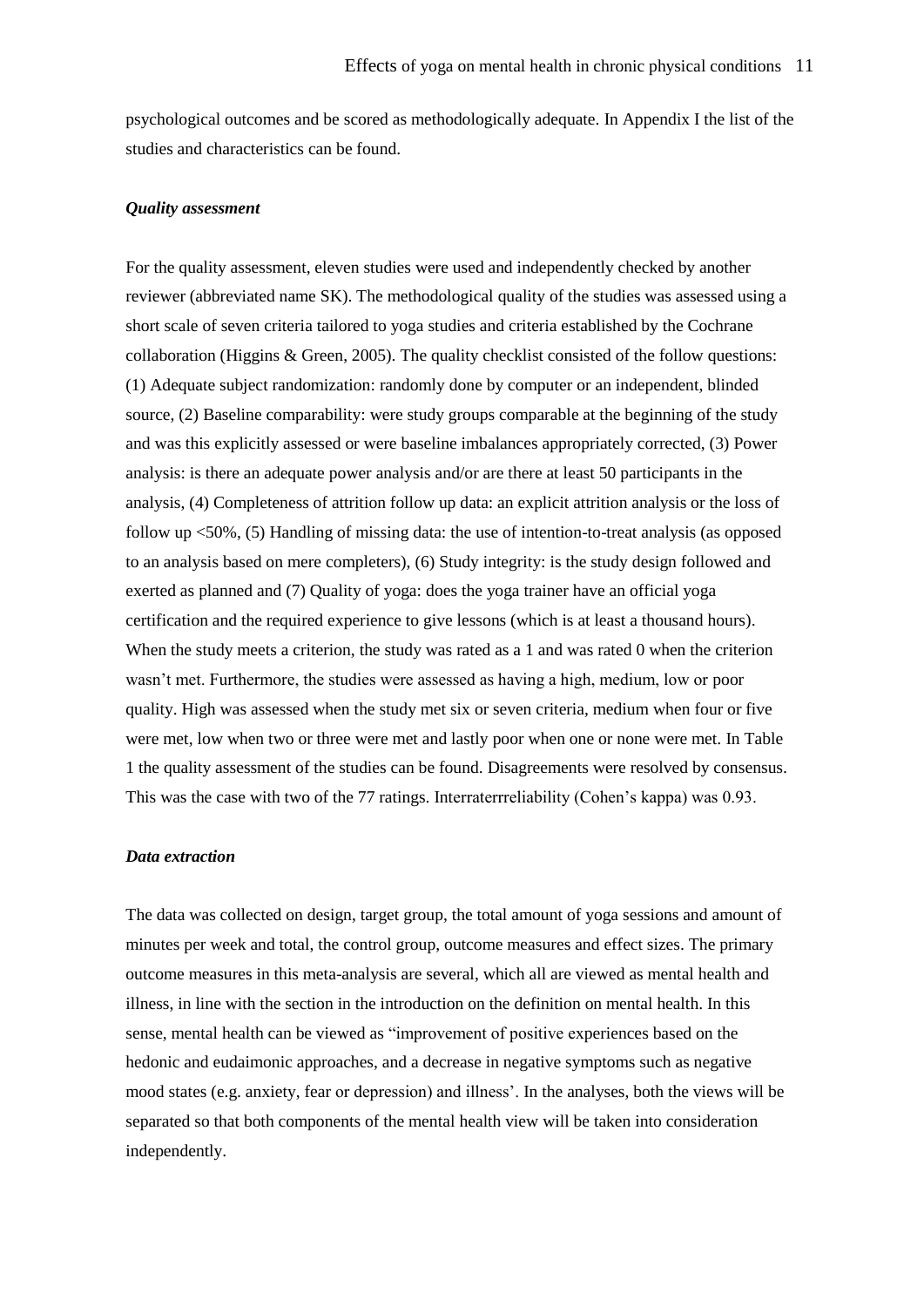#### *Meta-analysis*

In a meta-analysis, the effects found in the selected studies are converted into a standardized effect size. These effect sizes can be compared with measures from other measurement scales. The Hedges g was chosen to be the effect size for the relevant constructs of the studies, which were calculated using the tool 'Comprehensive Meta Analyses' (CMA, version 2.2.064). A Hedges g is calculated by subtracting the mean score of the experimental group from the mean score of the control group, and dividing this outcome by the pooled standard deviations from both groups. According to Hedges & Olkin (1985), the magnitude of the Hedges g effect size can be interpreted using the conventions of the Cohen's d effect size. An effect size of around 0.2 is small, around 0.5 is medium and around 0.8 can be interpreted as a large effect size (Hedges et al., 1985). These conventions are used for this meta-analysis as well.

#### *Heterogeneity*

As one tries to use the meta-analysis to estimate a combined effect from a group of studies which are similar in one or more ways, there needs to be a check that the effects found in the individual studies are similar enough, so that one can be confident that a combined estimate will be a proper reflection of the set of studies. Although, the individual estimates will vary by chance, some variation is to be expected. To check whether there is more variation than would be expected based on chance alone (which is called statistical heterogeneity), this must be checked. Heterogeneity was tested in this meta-analysis using the following two indicators. The Qstatistic, which rejects the null-hypothesis of homogeneity when Q is significant, indicates that true effect sizes probably vary from study to study. The second indicator is the I²-statistic. The percentage of this statistic shows the study-to-study dispersion because of true difference, above and over random sampling error. When the value is a percentage of zero, there is no indication of dispersion. 25% will be considered as low, 50% as moderate and 75% as high (Lipsey et al., 1993). When heterogeneity is significant, a random effect model will be chosen in the analysis. In this random model, effect sizes may differ, giving right to true variation in effect sizes between studies. This way, the likelihood of type-II errors is reduced.

Outliers which are outside the confidence interval of the pooled effect size are advised to be removed when a common effect size is assumed. All studies were taken into account and outliers were considered and not automatically removed from this study, though the removal of Hedges  $g > 2.5$  was planned.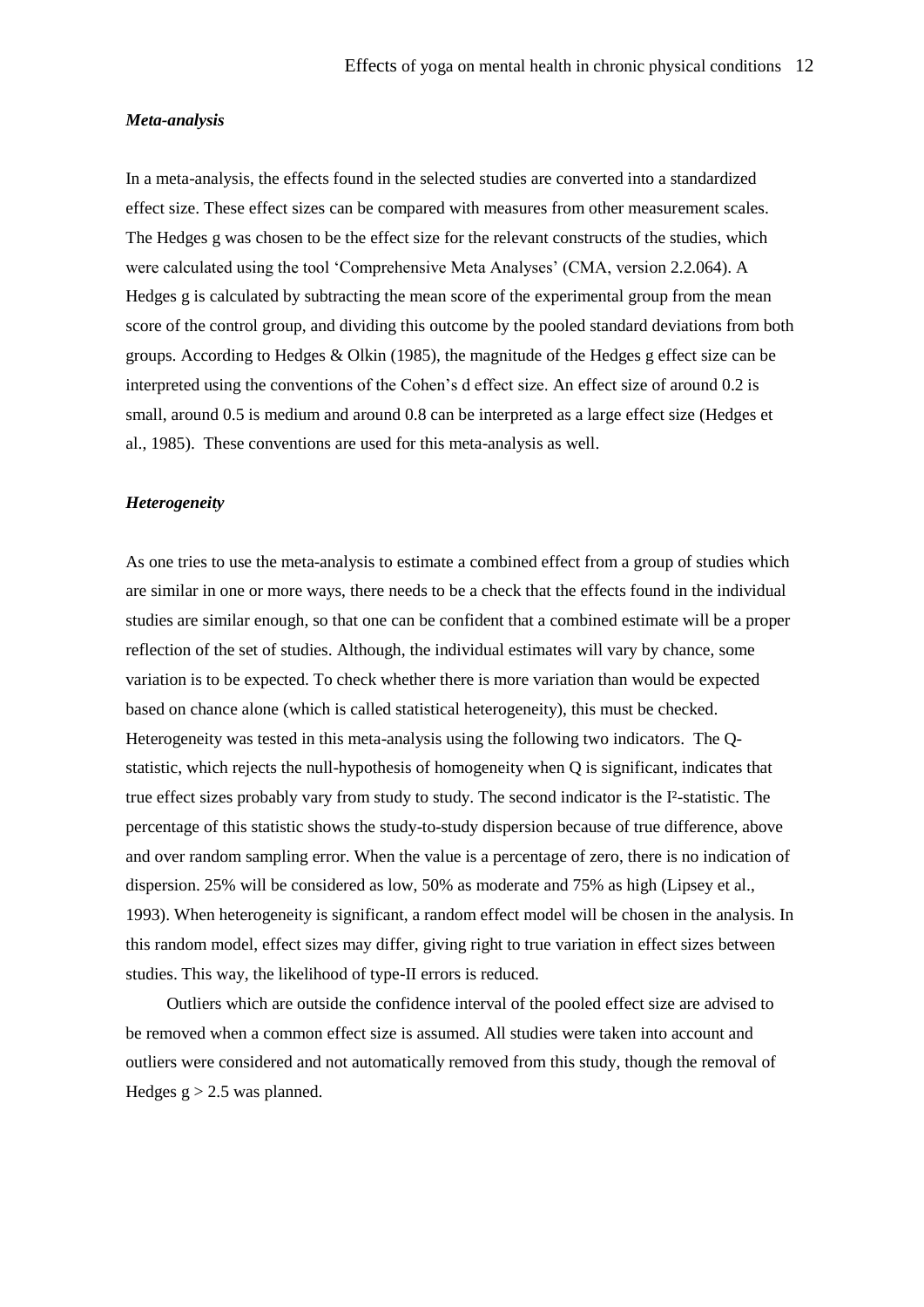#### *Subgroup analyses and meta-regression*

Subgroup analyses were performed by testing the pooled effect sizes between subgroups. Several moderators were tested, which are the following: (1) type of physical, chronic condition, (2) control group type (waiting List, Treatment As Usual or another type of intervention for example health seminars) and (3) the type of outcome. By using a meta-regression method, (3) the quality ratings and (4) The impact of the amount minutes of practiced yoga and the quality ratings were calculated.

# *Publication bias*

Not all bias is inherently problematic (for example, a bias against publishing lies in studies is a desirable bias), but one which is problematic is the publication bias. Publication bias concerns results being biased due to the fact that studies with non-significant or negative results are less likely to be published in peer-reviewed journals. This issue was tackled by computing a funnel plot, the Egger's test and the failsafe number. When there is no publication bias, the studies are expected to be found relatively symmetrical around the pooled effect size. When asymmetry is found, high standard errors (small studies) would be associated with larger effect sizes. Egger's linear regression method is used to quantify the amount of bias that can be seen in the funnel plots. It uses the value of the effect size and their precision: the standard normal deviate is regressed on precision, defined as the inverse of the standard error. The intercept in this regression corresponds to the slope in a weighted regression of the effect size on the standard error.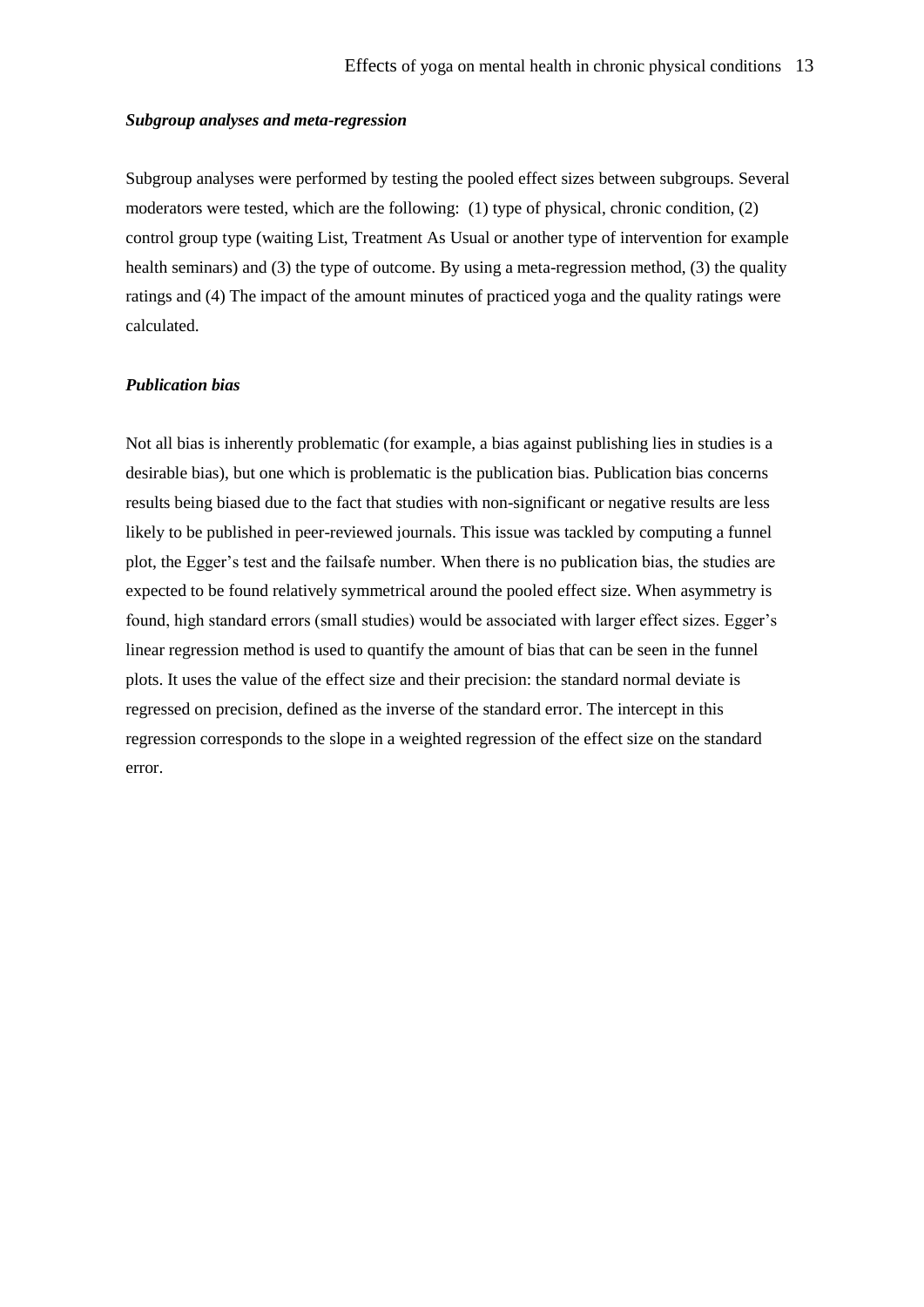# RESULTS

# *Description of the studies*

The selection process can be viewed in Figure 2. The first step, identification, shows that 617 articles were retrieved from the Scopus database and 253 from the Cochrane database. After reviewing titles, 198 duplicates were removed and 672 records remained. All these were screened on five aforementioned criteria, after which 93 were eligible for full-text assessment. 30 studies met the inclusion criteria.



Figure 2 Flow chart of the study selection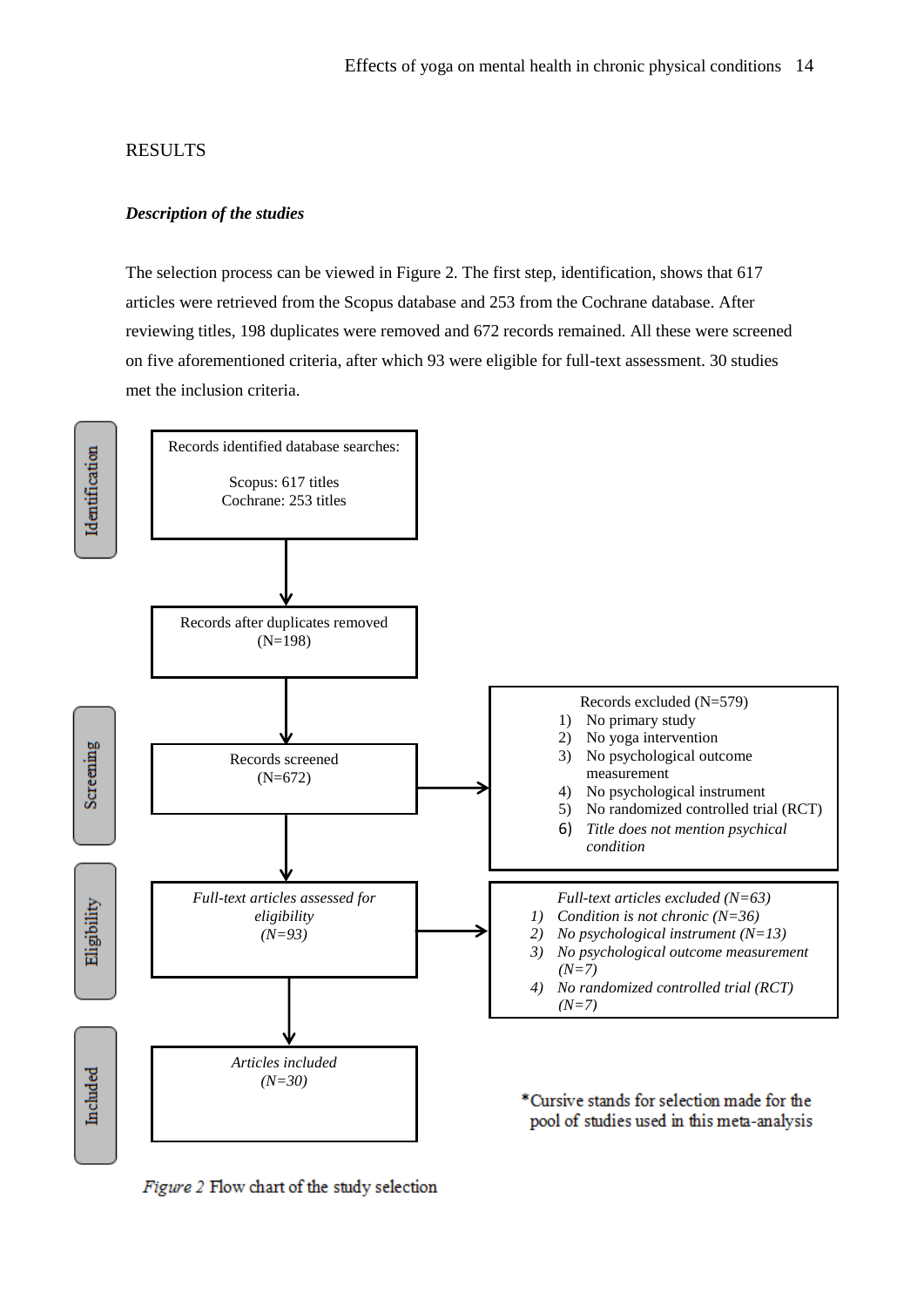#### *Characteristics of the studies*

The characteristics of the studies are shown in Appendix I. After the selection, 30 studies remained with 30 effects of yoga on mental health in physical, chronic conditions. The total amount of participants of all studies is 1387. 10 (33,3%) of the outcomes were on depression, 7 (23,3%) on mental health, 5 (16,6%) on fear, 4 (13,3%) on stress, 2 (6,6%) on quality of life and 2 (6,6%) on emotional well-being.

One finding was that the studies focused on different types of chronic, physical conditions. 13 out of 30 studies (43,3%) focused on cancer, whereas 3 (10%) focused on multiple sclerosis, 2 (6,66%) on chronic low back pain, 2 (6,66%) on COPD, 1 (3,33%) on fibromyalgia, 1 (3,33%) on metabolic syndrome, 1 (3,33%) on restless legs syndrome, 1 (3,33%) on chronic tinnitus, 1 (3,33%) on irritable bowel syndrome, 1 (3,33%) on chronic asthma, 1 (3,33%) on arthritis, 1 (3,33%) on chronic migraines and 1 (3,33%) on chronic pancreatitis.

Another finding was that studies used different types of control groups in their design. 11 out of 30 (36.6%) studies compared their experimental group with a Treatment As Usual (TAU) group, whereas 9 (30%) compared with a waiting list control group, 5 (16.6%) compared with a control group that received information on health (in different forms, such as brochures, seminars and/or movies) and 5 studies (16.6%) compared with a group that did some other activity (e.g. physiotherapy or sports climbing).

Furthermore, it was found that a variety of instruments was used with a total of 16 instruments in 30 studies. 5 (16.6%) times the Short Form-36 (Jenkinson, Coulter & Wright, 1993) was used, 4 (13.3%) times the Hospital Anxiety and Depression Scale (Snaith, 2003) was used, 3 (10%) times a version of the POMS (Terry, Lane & Fogarty, 2003) was used, 2 times (6.6%) times the BDI-II (Beck, Ward, Mendelson, Mock & Erbaugh, 1961) was used, 2 times (6.6%) the STA-I was used and 10 times (33.3%) another instrument.

What also emerged was a lot of types of yoga in this pool of studies. Some of the types are Asanas, Iyengar, Pranayama and Shevasana. Asanas was used in 13 (43,3%) of the total pool of studies, Pranayama was used in 15 (50%) of the studies, in 7 studies (23,3%) Iyengar was practiced, Shevasana was practiced in 6 (20%) of the studies and lastly in 5 studies (16,67%) Hatha yoga was practiced. The average time of yoga per study is 1476 minutes, ranging from 315 minutes to 4800 minutes with a standard deviation of 997 (Dhruva, 2012 and Kuttner, 2006 were not taken into account due to missing data).

# *Quality of the studies*

The quality of the studies was scored with a value of 0 or 1 on specific criteria, as can be seen in Table 1. The total scores ranged from 3 to 7 with an average of 5,6. Two (6,66%) of the studies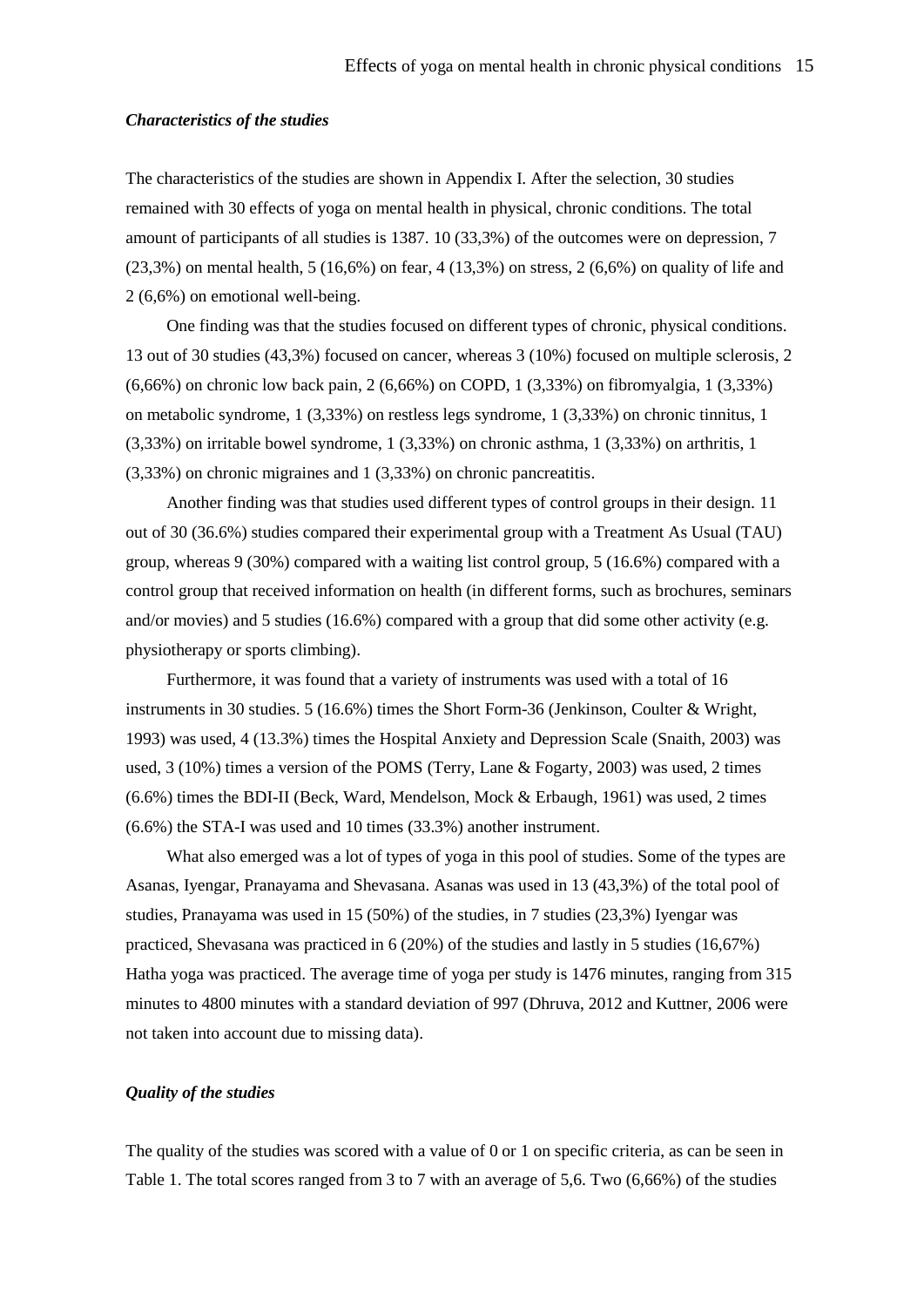were rated as low, 11 (36,66%) were rated as medium and 17 (56,66%) as high. Every study met the criterion of having used a high quality yoga trainer. Six studies met all criteria, thus having a total score of 7. 25 (83%) of all studies used adequate randomization. Baseline comparability was often mentioned or corrected through analyses in 26 (86,66%) of all studies. The average amount of participants was rather low, only 13 (43,33%) of all studies had enough participants to meet the criterion for power  $N$  ( $>50$  participants. There was no significant attrition in 16 studies (53,3%), and 9 studies (30%) mentioned follow-up data on attrition. In only 19 (63,33%) studies the intention-to-treat analysis was properly described. Almost every study met the criterion of study integrity (study was carried out as planned), namely 28 out of 30 (93,33%).

#### *Table 1* Quality Score per Study

|                      |                |                  |                |                |                | Implem         |                |                         |
|----------------------|----------------|------------------|----------------|----------------|----------------|----------------|----------------|-------------------------|
|                      |                |                  |                | Completen      |                | ent.           |                |                         |
|                      | Randomiz       |                  | Pow            | ess follow     | Intention-     | Integrit       | Quality        |                         |
| <b>Study Name</b>    | ation          | <b>Baseline</b>  | er             | up data        | to-treat       | y              | <b>Trainer</b> | <b>Total</b>            |
| Ahmadi et al.,       |                |                  |                |                |                |                |                |                         |
| 2010                 | $\mathbf{1}$   | $\mathbf{1}$     | $\mathbf 0$    | 1              | $\mathbf{1}$   | $\mathbf{1}$   | $\mathbf{1}$   | 6                       |
| Badsha et al., 2009  | $\mathbf 0$    | $\mathbf{1}$     | $\overline{0}$ | $\overline{0}$ | $\mathbf 0$    | $\mathbf{1}$   | $\mathbf{1}$   | 3                       |
| Banerjee et          |                |                  |                |                |                |                |                |                         |
| al.,2007             | $\mathbf{1}$   | $\mathbf 0$      | $\mathbf{1}$   | $\mathbf 1$    | $\mathbf{1}$   | $\mathbf{1}$   | $\mathbf{1}$   | 6                       |
| Bower et al., 2011   | $\overline{0}$ | $\mathbf{1}$     | $\mathbf 0$    | $\mathbf{1}$   | $\mathbf{1}$   | $\mathbf{1}$   | $\mathbf{1}$   | 5                       |
| Bower et al., 2012   | $\mathbf{1}$   | $\mathbf{1}$     | $\mathbf 0$    | $\mathbf{1}$   | $\mathbf{1}$   | $\mathbf{1}$   | $\mathbf{1}$   | 6                       |
| Carson et al., 2010  | $\mathbf{1}$   | $\mathbf{1}$     | $\mathbf{1}$   | $\mathbf{1}$   | $\mathbf{1}$   | $\overline{1}$ | $\mathbf{1}$   | $\overline{\mathbf{z}}$ |
| Cohen et al., 2008   | $\mathbf 0$    | $\mathbf 0$      | $\mathbf 0$    | $\mathbf{1}$   | $\mathbf{1}$   | $\mathbf{1}$   | $\mathbf{1}$   | 4                       |
| Culos-Reed et al.,   |                |                  |                |                |                |                |                |                         |
| 2006                 | $\mathbf 1$    | $\mathbf{1}$     | $\overline{0}$ | $\mathbf{1}$   | $\mathbf{1}$   | $\mathbf{1}$   | $\mathbf{1}$   | 6                       |
| Danhauer et al.,     |                |                  |                |                |                |                |                |                         |
| 2008                 | $\mathbf{1}$   | 1                | $\mathbf{1}$   | 1              | $\mathbf 0$    | $\mathbf{1}$   | $\mathbf{1}$   | 6                       |
| Dannhauer, 2009      | $\mathbf{1}$   | $\mathbf{1}$     | $\mathbf 0$    | $\mathbf{1}$   | $\mathbf 0$    | $\mathbf{1}$   | $\mathbf{1}$   | 5                       |
| Dhruva et al., 2012  | $\mathbf{1}$   | $\mathbf{1}$     | $\mathbf 0$    | $\mathbf 0$    | $\mathbf{1}$   | $\mathbf{1}$   | $\mathbf{1}$   | 5                       |
| Donesky et al.,      |                |                  |                |                |                |                |                |                         |
| 2009                 | $\mathbf{1}$   | $\boldsymbol{0}$ | $\mathbf 0$    | $\mathbf{1}$   | $\pmb{0}$      | $\mathbf{1}$   | $\mathbf{1}$   | 4                       |
| Fulambarker et al.,  |                |                  |                |                |                |                |                |                         |
| 2012                 | $\mathbf 0$    | $\mathbf{1}$     | $\mathbf 1$    | 1              | $\mathbf 0$    | $\mathbf{1}$   | $\mathbf{1}$   | 5                       |
| Innes et al., 2012   | $\mathbf{1}$   | $\mathbf{1}$     | $\mathbf{1}$   | $\mathbf{1}$   | $\mathbf{1}$   | $\mathbf 0$    | $\mathbf{1}$   | 6                       |
| John et al., 2007    | $\mathbf{1}$   | $\mathbf{1}$     | $\mathbf{1}$   | $\mathbf{1}$   | $\overline{0}$ | $\mathbf{1}$   | $\mathbf{1}$   | 6                       |
| Kovacic et al., 2011 | $\mathbf{1}$   | $\mathbf{1}$     | $\overline{0}$ | $\mathbf{1}$   | $\mathbf{1}$   | $\mathbf{1}$   | $\mathbf{1}$   | 6                       |
| Kroner-Herwig et     |                |                  |                |                |                |                |                |                         |
| al., 1995            | $\mathbf 1$    | $\mathbf 0$      | $\mathbf 0$    | $\mathbf 0$    | $\mathbf 0$    | $\mathbf{1}$   | $\mathbf{1}$   | 3                       |
| Kuttner et al.,      |                |                  |                |                |                |                |                |                         |
| 2006                 | $\mathbf{1}$   | $\mathbf{1}$     | $\mathbf 0$    | $\mathbf 0$    | $\mathbf{1}$   | $\mathbf{1}$   | $\mathbf{1}$   | 5                       |
| Littman et al.,      |                |                  |                |                |                |                |                |                         |
| 2012                 | 1              | 1                | 0              | 1              | 1              | $\mathbf{1}$   | 1              | 6                       |
| Oken et al., 2004    | $\mathbf{1}$   | $\mathbf{1}$     | $\overline{1}$ | $\mathbf{1}$   | $\mathbf{1}$   | $\mathbf{1}$   | $\mathbf{1}$   | $\overline{\mathbf{z}}$ |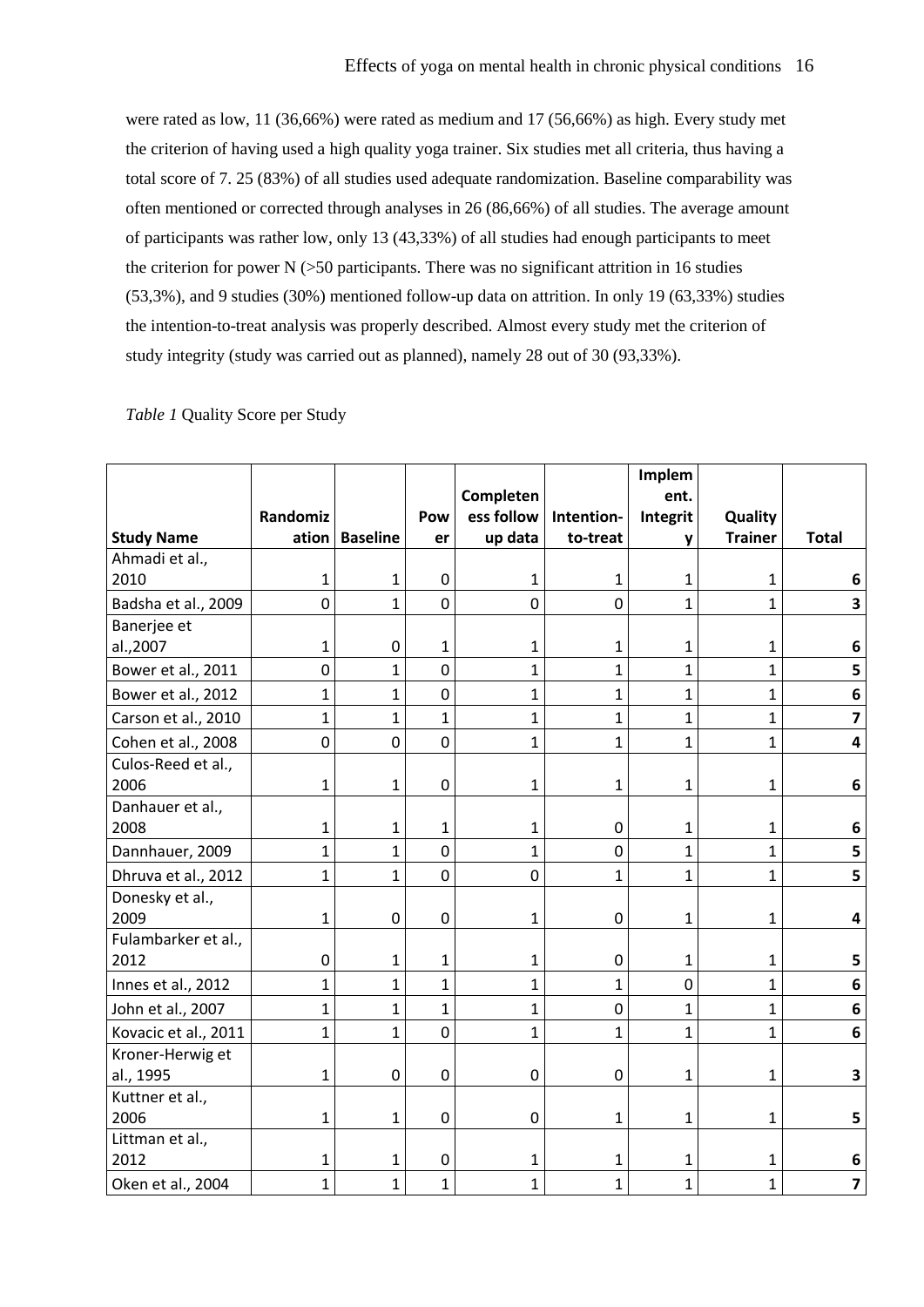| Raghavendra et al., |   |   |          |   |   |   |   |   |
|---------------------|---|---|----------|---|---|---|---|---|
| 2009                |   |   |          |   | 1 |   |   |   |
| Rao et al., 2009    |   |   |          | 0 | 0 | 1 |   |   |
| Ülger et al., 2010  | 0 | 1 | $\Omega$ | 1 | 1 | 1 |   | 5 |
| Vempati et al.,     |   |   |          |   |   |   |   |   |
| 2009                |   | 1 |          |   | 0 |   |   | 6 |
| Saper et al., 2009  |   | 1 | $\Omega$ | 1 | 0 |   | 4 |   |
| Sareen et al., 2007 |   | 1 | $\Omega$ | 1 | 0 | 1 | 1 | 5 |
| Satyapriya et al.,  |   |   |          |   |   |   |   |   |
| 2009                |   |   |          |   |   |   |   |   |
| Tekur et al., 2012  | 1 | 1 | 4        | 1 | 1 | 1 | 1 |   |
| Vadiraja et al.,    |   |   |          |   |   |   |   |   |
| 2009                |   |   | ◢        |   | 1 | 0 |   | 6 |
| Velikonja et al.,   |   |   |          |   |   |   |   |   |
| 2010                |   |   | 0        |   |   |   |   | 6 |

# *Post-test effects*

The effect of yoga in mental health will be displayed in the following order. Firstly, the effect of yoga of all studies together will be displayed showing a complete effect of yoga on mental health in physical, chronic conditions. Further in this chapter the subgroup analyses and publication bias will described and illustrated. The effect sizes are displayed in Table 2.

The main effect analysis consists of a total of 30 studies with 30 individual outcomes on mental health. In this sense, a positive effect on mental health would be an increase in positive experiences and a decrease in negative experiences. The forest plot shows 4 substantial outliers that match the 2.5 criteria for removal. These studies are (1) Banerjee (2007) with an effect size of 7.570 on fear, (2) Kovavic (2011) with an effect size of 4.862 on stress, (3) Satyapriya (2009) with an effect size of 4.396 on stress and finally (4) John (2007) with an effect size of 4.075 on depression.

The analysis pointed out, that 20 studies (66,67%) of the studies reported a positive effect, 5 studies (16,67%) showed no effect and 1 study (3,33%) showed a negative effect. Only one study of the total pool of 30 studies mentioned a follow up measurement, which was the study of Kroner-Herwig et al. (1995). He did a follow-up measurement three months post-intervention and reported that the follow-up effect of yoga on depression was significant with a small effect size of 0.344 and a p-value of  $< 0.05$ .

First the overall effect size of yoga on mental health will be calculated including the outliers, and subsequently the overall effect size without the outliers. In the pool of 30 studies, including outliers, the heterogeneity was high and significant (Q-value: 336.202 and I²: 91.377 with a p-value of 0.00). Therefore, a random model was chosen. A large and statistically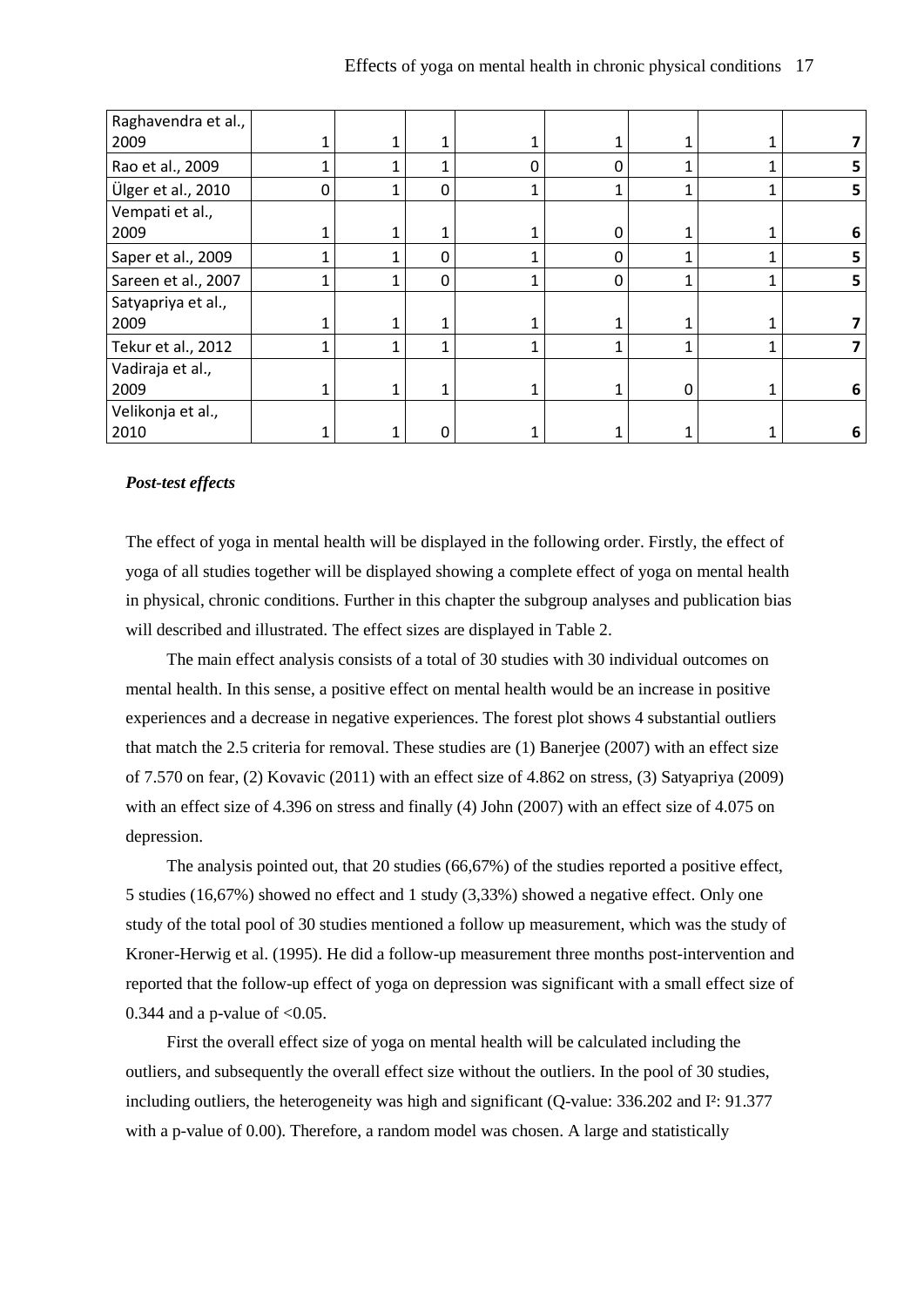significant effect size (Hedge's g) was found for all studies ( $N=30$ ): Hedges g = 1.108 (95% CI  $[0.70, 1.51]$ ,  $Z = 5.343$ ,  $p < 0.01$ ).

Next, a calculation of the effect size was exerted without the outliers. In this pool of 26 studies, excluding outliers, the heterogeneity was, again, high and significant (Q-value: 62.14 and I²: 59.77 with a p-value of 0.00). Therefore, a random model was again chosen. A medium effect size with a value of 0.572 was found, which is significant. This effect size shows a general effect of yoga on mental health over all the conditions and outcomes. These results are an indication that yoga might have a substantial effect on mental health in physical, chronic conditions.

| Study name  |            |                   |          | Statistics for each study |             |          |         | Hedges's g and 95% CI |         |         |      |      |      |  |
|-------------|------------|-------------------|----------|---------------------------|-------------|----------|---------|-----------------------|---------|---------|------|------|------|--|
|             | Hedges's g | Standard<br>error | Variance | Lower limit               | Upper limit | Z-Value  | p-Value |                       | $-2,00$ | $-1,00$ | 0,00 | 1,00 | 2,00 |  |
| Banerjee    | 7,570      | 0.751             | 0.564    | 6,098                     | 9,043       | 10,079   | 0,000   |                       |         |         |      |      |      |  |
| Bower.      | $-0.257$   | 0.556             | 0.310    | $-1,348$                  | 0.833       | $-0.462$ | 0.644   |                       |         |         |      |      |      |  |
| Bower,      | 0.769      | 0.363             | 0.132    | 0,057                     | 1,481       | 2.116    | 0.034   |                       |         |         |      |      |      |  |
| Carson,     | 0,466      | 0,275             | 0,076    | $-0.072$                  | 1,005       | 1,697    | 0,090   |                       |         |         |      |      |      |  |
| Cohen,      | 0,159      | 0,395             | 0,156    | $-0,615$                  | 0,933       | 0,403    | 0,687   |                       |         |         |      |      |      |  |
| Culos-Reed  | 0,533      | 0,332             | 0,110    | $-0.117$                  | 1,184       | 1,607    | 0,108   |                       |         |         |      |      |      |  |
| Dannhauer,  | 1,450      | 0.422             | 0.178    | 0.622                     | 2,278       | 3,433    | 0.001   |                       |         |         |      |      |      |  |
| Dhruva,     | 0,713      | 0,464             | 0,216    | $-0.197$                  | 1,623       | 1,536    | 0.125   |                       |         |         |      |      |      |  |
| Innes, 2012 | 2,082      | 0.285             | 0,081    | 1,524                     | 2,641       | 7,309    | 0.000   |                       |         |         |      |      |      |  |
| Kovavic,    | 4,787      | 0,691             | 0.477    | 3,434                     | 6,140       | 6,932    | 0,000   |                       |         |         |      |      |      |  |
| Kroner-Her  | 0,344      | 0.396             | 0,156    | $-0.431$                  | 1,119       | 0,870    | 0,384   |                       |         |         |      |      |      |  |
| Kuttner     | 0.070      | 0,367             | 0.135    | $-0,650$                  | 0,789       | 0.190    | 0.849   |                       |         |         |      |      |      |  |
| Littman,    | 0.098      | 0,249             | 0,062    | $-0.390$                  | 0,586       | 0,393    | 0.694   |                       |         |         |      |      |      |  |
| Oken, 2004  | 0,014      | 0.299             | 0.090    | $-0,573$                  | 0,601       | 0,046    | 0,963   |                       |         |         |      |      |      |  |
| Raghavend   | 0,538      | 0,215             | 0,046    | 0,116                     | 0,959       | 2,498    | 0,012   |                       |         |         |      |      |      |  |
| Vempati,    | 0.767      | 0.264             | 0.070    | 0.249                     | 1,285       | 2,902    | 0.004   |                       |         |         |      |      |      |  |
| Rao, 2009   | 0,357      | 0,203             | 0,041    | $-0.041$                  | 0,754       | 1,760    | 0,078   |                       |         |         |      |      |      |  |
| Satyapriya, | 4,396      | 0.389             | 0,151    | 3,634                     | 5,158       | 11,311   | 0.000   |                       |         |         |      |      |      |  |
| Tekur, 2012 | 0,456      | 0,224             | 0,050    | 0,017                     | 0,896       | 2,034    | 0.042   |                       |         |         |      |      |      |  |
| Vadiraja,   | 0,301      | 0.232             | 0,054    | $-0,153$                  | 0,755       | 1,301    | 0,193   |                       |         |         |      |      |      |  |
| Velikonja,  | 0.152      | 0,429             | 0.184    | $-0.689$                  | 0,993       | 0,355    | 0,723   |                       |         |         |      |      |      |  |
| Ahmadi,     | 0.834      | 0.439             | 0,192    | $-0.026$                  | 1,694       | 1,900    | 0.057   |                       |         |         |      |      |      |  |
| Badsha,     | 1,631      | 0,400             | 0.160    | 0,847                     | 2,414       | 4,080    | 0,000   |                       |         |         |      |      |      |  |
| Dannhauer,  | 0,925      | 0,387             | 0,150    | 0,166                     | 1,684       | 2,390    | 0,017   |                       |         |         |      |      |      |  |
| Donesky,    | 0,022      | 0.306             | 0.094    | $-0.578$                  | 0,623       | 0,072    | 0,942   |                       |         |         |      |      |      |  |
| Ulger, 2010 | 0,927      | 0,453             | 0,205    | 0,039                     | 1,814       | 2,047    | 0,041   |                       |         |         |      |      |      |  |
| Fulambarker | 0.375      | 0.416             | 0,173    | $-0,439$                  | 1,190       | 0,903    | 0.367   |                       |         |         |      |      |      |  |
| Sareen,     | 0,669      | 0,282             | 0,079    | 0,117                     | 1,221       | 2,375    | 0,018   |                       |         |         |      |      |      |  |
| Saper, 2009 | 0.638      | 0.365             | 0.133    | $-0.077$                  | 1,353       | 1,750    | 0.080   |                       |         |         |      |      |      |  |
| John 2007   | 4.075      | 0.433             | ft 188   | 3.225                     | 4.924       | 9.402    | n nnn   |                       |         |         |      |      |      |  |

*Table 2* Overall effect sizes

#### *Subgroup analyses*

Some moderators might have played a role in the sense that they could explain variation between effects in this meta-analysis. An extensive look will be taken at the moderators, which' results are displayed in Table 3 of this section, to get a better insight in the effect of yoga on mental health. The following moderators were taken into consideration: (1) the type of physical, chronic condition, (2) control group type, (3) the type of outcome . Two mediators were also checked, namely (4) the quality score of the study and (5) the total minutes of yoga practice. An important note worth mentioning here is that some conditions were mentioned in only 1 or 2 studies in the pool of studies of this meta-analysis. The results of the mediators are displayed in Table 4.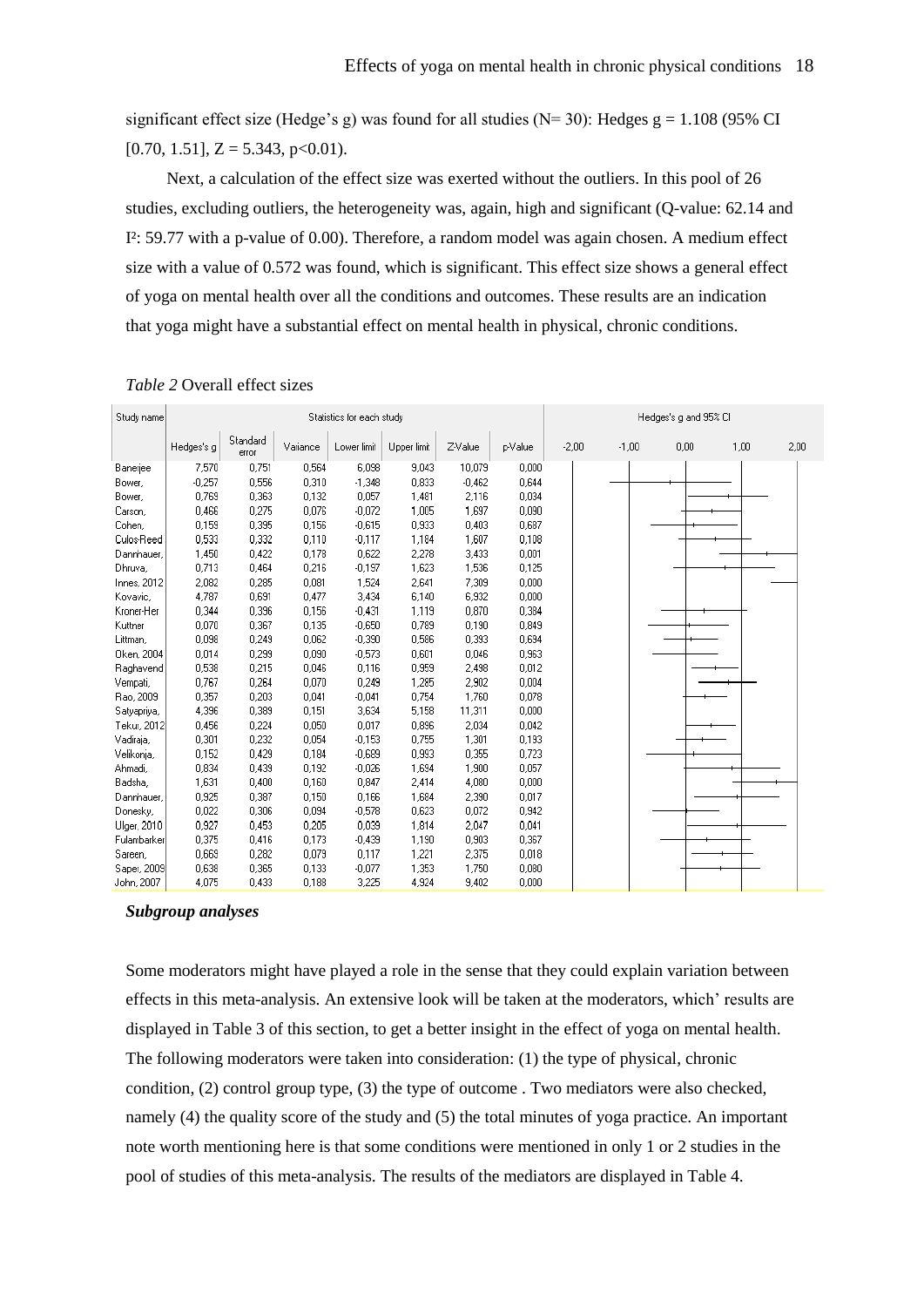For the first moderator (the type of physical, chronic condition) the test for subgroup differences was significant, which means there are significant differences between what effect yoga has on which physical, chronic conditions. In the subgroup of cancer studies, a significant yoga effect was found (Hedges g: 0.51; p-value <0.001). The other conditions have too few studies to make a reliable conclusion what the effect of yoga has on the type of condition.. Appendix I shows which results were found for which type of condition

For the second moderator (control group type), the test for subgroup differences does not show significant results. Concluding, which control group type was used does not explain variation between the effects of yoga. For the third moderator (type of outcome), the test for subgroup differences does not show a significant result. What type of outcome was measured in the study thus can not sufficiently explain the differences in the yoga effects.

The first mediator (total quality score of the studies) also showed no significant subgroup analysis result. This means the lower the quality, the higher the effect size does not apply to this pool of studies. The second mediator (the total amount of yoga practice) does show a significant result for the subgroup analysis. This means there is a significant difference between studies that had a relatively lower and higher total amount of yoga practice. The test for subgroup differences was a meta-regression. This analysis shows if the outcome variable (yoga effect) changes with a unit increase in the explanatory variable (amount of yoga practice). The significant result shows a linear relationship between the explanatory and outcome variable. In general, the more yoga was practiced in the study, the higher the effect size.

| <b>Moderator</b> | Subgroup                     | N              | Hedges $g(95\% \text{ CI})$   | <b>Test for subgroup differences</b> |
|------------------|------------------------------|----------------|-------------------------------|--------------------------------------|
| Condition        | <b>Broncial Asthma</b>       | 1              | $0.77(0.25-1.29)$ **          | Q=44.24, df=11 (p=0.000)             |
|                  |                              |                |                               |                                      |
|                  | Cancer                       | 11             | $0.51(0.29-0.73)$ ***         | C                                    |
|                  | <b>Chronic Low Back Pain</b> | $\overline{2}$ | $0.50(0.13-0.88)$ **          | $\zeta$ $\zeta$                      |
|                  | <b>Chronic Tinnitus</b>      |                | $0.34$ ( $-0.43-1.12$ ) ns    | C                                    |
|                  | <b>Chronic Pancreatitis</b>  |                | $0.67(0.18-1.22)*$            |                                      |
|                  | <b>COPD</b>                  | $\overline{2}$ | $0.15$ ( $-0.34$ $-0.63$ ) ns |                                      |
|                  | Fibromyalgia                 | 1              | $0.47$ (-0.07-1.01) ns        |                                      |
|                  | <b>Irritable Bowel</b>       | 1              | $0.07$ (-0.65-0.79) ns        |                                      |
|                  | Syndrome                     |                |                               |                                      |
|                  | Metabolic Syndrome           |                | $0.16$ (-0.62-0.93) ns        |                                      |
|                  | Multiple Sclerosis           | 3              | $0.26$ (-0.21-0.74) ns        |                                      |
|                  | Restless Legs Syndrome       | $\mathbf{1}$   | $2.08(1.52-2.64)$ ***         |                                      |
|                  | <b>Rheumatoid Arthritis</b>  |                | $1.63(0.85-2.41)$ ***         |                                      |
| Control          | <b>Treatment As Usual</b>    | 9              | $0.41(0.21-0.62)$ ***         | Q=3.43, df=3 (p=0.329)               |
| Group Type       | (TAU)                        |                |                               |                                      |
|                  | <b>Waiting List</b>          | 9              | $0.55(0.27-0.84)$ ***         |                                      |
|                  | Receiving Health Info        | $\overline{4}$ | $1.18(0.28-2.09)$ **          |                                      |
|                  | Other                        | $\overline{4}$ | $0.38(0.13-0.64)$ **          |                                      |
| Type of          | Depression                   | 9              | $0.59(0.36-0.81)$ ***         | $Q=3.411$ , df=5 (p=0.637)           |

*Table 3* Moderator results for the effect of yoga, subgroup analysis (post-test)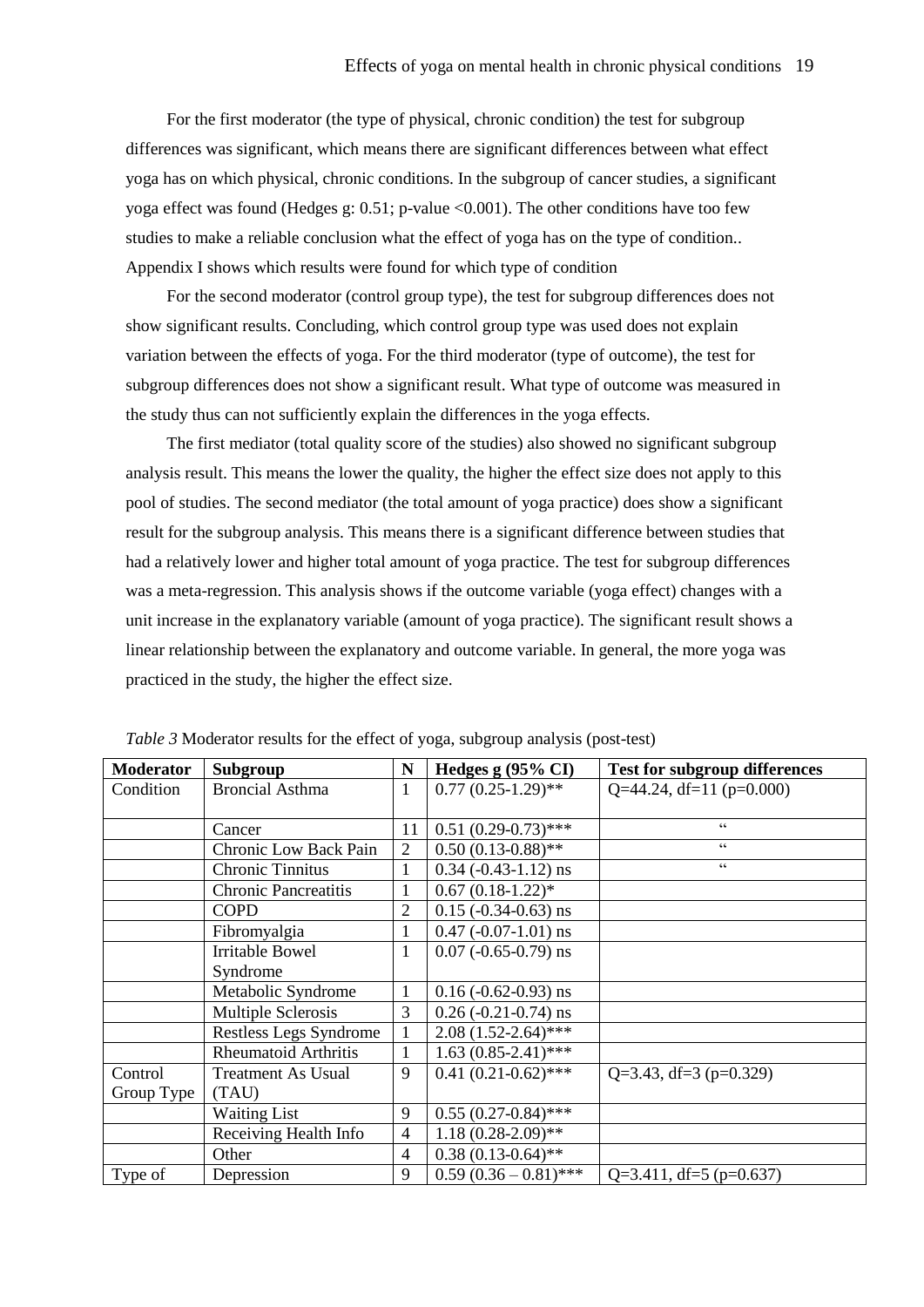| outcome |                      |   |                            |  |
|---------|----------------------|---|----------------------------|--|
|         | Emotional well-being |   | $0.52(0.06-0.97)^*$        |  |
|         | Fear                 |   | $0.46(0.18-0.75)$ **       |  |
|         | Mental Health        | − | $\mid 0.73(0.03-1.44)^{*}$ |  |
|         | Quality of Life      |   | $0.17(-0.25 - 0.59)$ ns    |  |
|         | <b>Stress</b>        | ◠ | $0.50(0.02-0.98)$ *        |  |

\*p<0.05; \*\*p<0.01; \*\*\*p<0.001; ns: not significant

*Table 4* Mediator results for the effect of yoga, subgroup analysis (post-test)

| <b>Mediator</b> | Subgroup          | N  | Hedges $g(95\% \text{ CI})$  | <b>Test for subgroup differences</b> |
|-----------------|-------------------|----|------------------------------|--------------------------------------|
| Total           | Low $(3)$         | 2  | $0.99$ ( $-0.28 - 2.25$ ) ns | Q=1.134, df=2 ( $p=0.567$ )          |
| Quality         |                   |    |                              |                                      |
| Score           |                   |    |                              | Slope = $-0.019$ , $Z = -0.338$      |
|                 |                   |    |                              | $(p=0.735)$                          |
|                 | Medium $(4-5)$    | 11 | $0.45(0.21-0.70)$ ***        |                                      |
|                 | High $(6-7)$      | 13 | $0.60(0.31-0.89)$ ***        |                                      |
| Total Yoga      | $M=1476$ , SD=997 | 24 |                              | Slope = $-0.00023$ , Z = $-2.117$    |
| Practice        |                   |    |                              | $(p=0.034)$ *                        |

\*p<0.05; \*\*p<0.01; \*\*\*p<0.001; ns: not significant

Note: two studies have not been taken into account for the moderator total yoga practice due to missing data, which are Dhruva (2012) and Kuttner (2006).

# *Publication Bias*

For the effect of yoga on mental health in physical, chronic conditions  $(N= 26)$  the Egger's regression test intercept value (b) is 0.82, with a 95% confidence interval of -1.63 to 3.27 and a pvalue of 0.25. The failsafe N is also computed. This data shows the number of additional 'negative' studies (studies in which the intervention effect was zero) that would be needed to increase the p-value for the meta-analysis to be above 0.05. The failsafe N was 740 when using a one-tailed criterion (or 514 when using a 2-tailed criterion), which pleads against publication bias. The funnel plot seems symmetrical (figure 3). There is no indication of publication bias in the pool studies measuring the effect of yoga on mental health in physical, chronic conditions.



# Figure 3 Funnel plot of all studies measuring the effect of yoga on mental health in physical, chronic conditions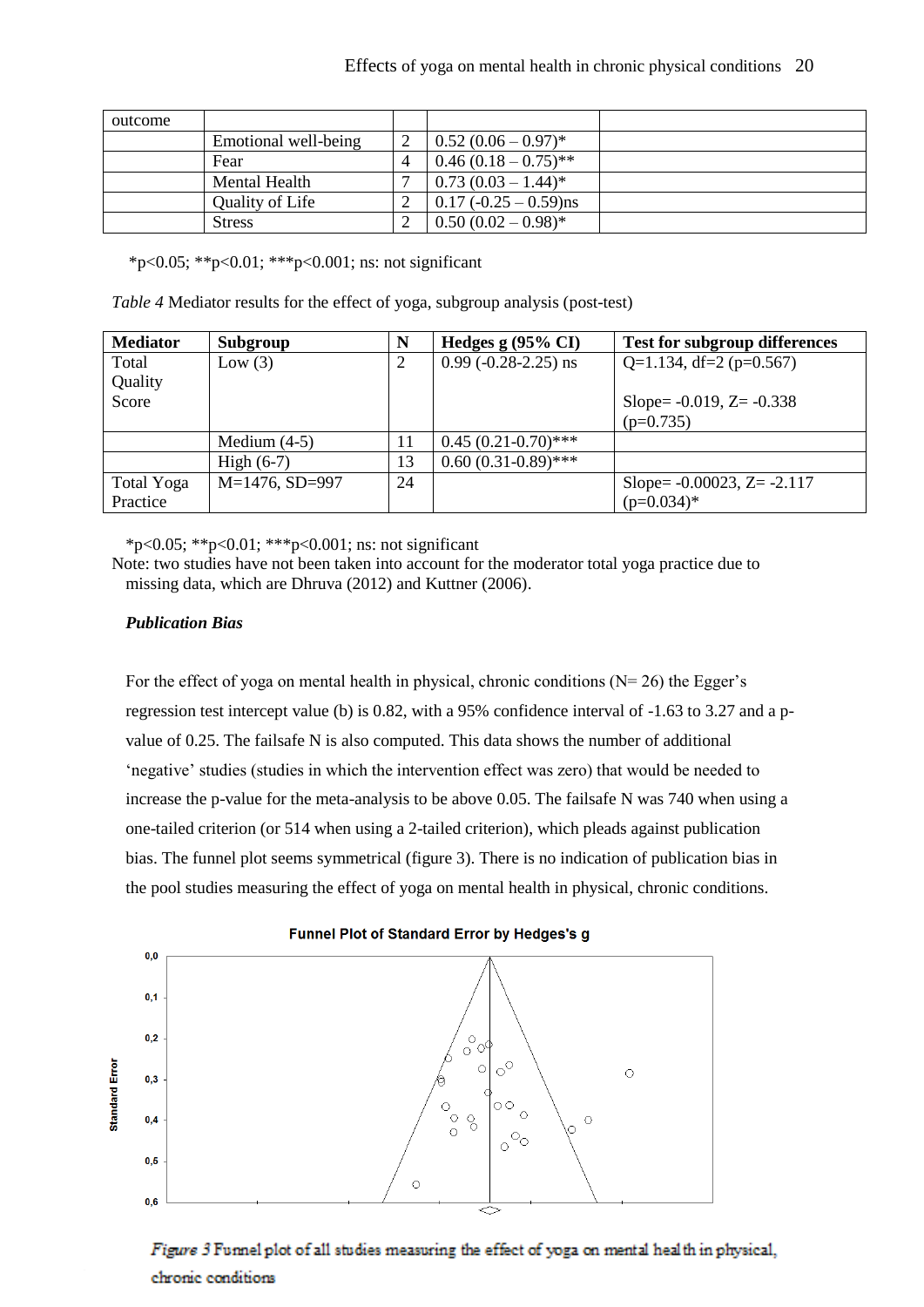#### DISCUSSION

#### *Main findings*

This meta-analysis in the form of a master thesis was exerted to find out whether studies measuring yoga effects on mental health would have significant effects in physical, chronic conditions. This study has distinguished itself from other studies by focusing on physical conditions which are chronic. Moreover, a definition of mental health was used that incorporates a dual perspective: the medical- and the positive psychology perspective. This mental health definition was used, since Westerhof & Bohlmeijer (2010) found that a model that positive mental health comprises of two factors (mental health and mental illness), which are not on the same dimension, but related. Several articles recommend further research focusing on yoga effects on mental health in physical, chronic conditions (Badsha et al., 2009; Raghavendra et al., 2009; Büssing et al., 2012; Harder et al., 2012; Klein Woolthuis, 2012). This meta-analysis gives a better insight into the effects yoga has on mental health in physical, chronic conditions. Based upon a systematic literature search, 30 studies were included and analyzed for an overall effect of yoga on mental health. For further analyses 4 outliers were removed, leaving a total of 26 studies. This final pool of studies included 20 positive effects.

Results show that yoga can have a substantial effect on mental health in physical, chronic conditions, shown with an overall effect size of 0.572. This medium effect size is line with earlier research, postulating that yoga can have a positive effect on mental health in physical, chronic conditions (Field, 2011; Sherman, Cherkin, Erro, Miglioretti & Deyo, 2005; Garfinkel, Schumacher, Husain, Levy & Reshetar, 1994; Büssing et al., 2012; Evans, et al., 2010). The found effect size of 0.572 is a general effect of yoga on all the conditions and outcomes. This finding shows that yoga can be beneficial for multiple conditions. A possible explanation for the variety of conditions is put forth by Büssing et al. (2012), stating that yoga influences a large variety of many different aspects. These aspects are both physical and psychological, for example hypertension, flexibility, depression, pain, anxiety, mood disturbances and so on. This variety could be an explanation for the fact that significant effects are found for different conditions .

Furthermore, the findings of this meta-analysis also confirm statements put forth by Long et al. (2001). They postulated that yoga can relieve stress and conditions of anxiety that impact physical and mental health conditions, primarily depression. Table 3 also shows positive effects of yoga on stress and depression. As for follow-up effects, a reliable conclusion can not be made based on the pool of studies of this meta-analysis, since only one study (Kroner-Herwig et al., 1995) mentioned a significant lasting effect of yoga on depression on a physical, chronic condition.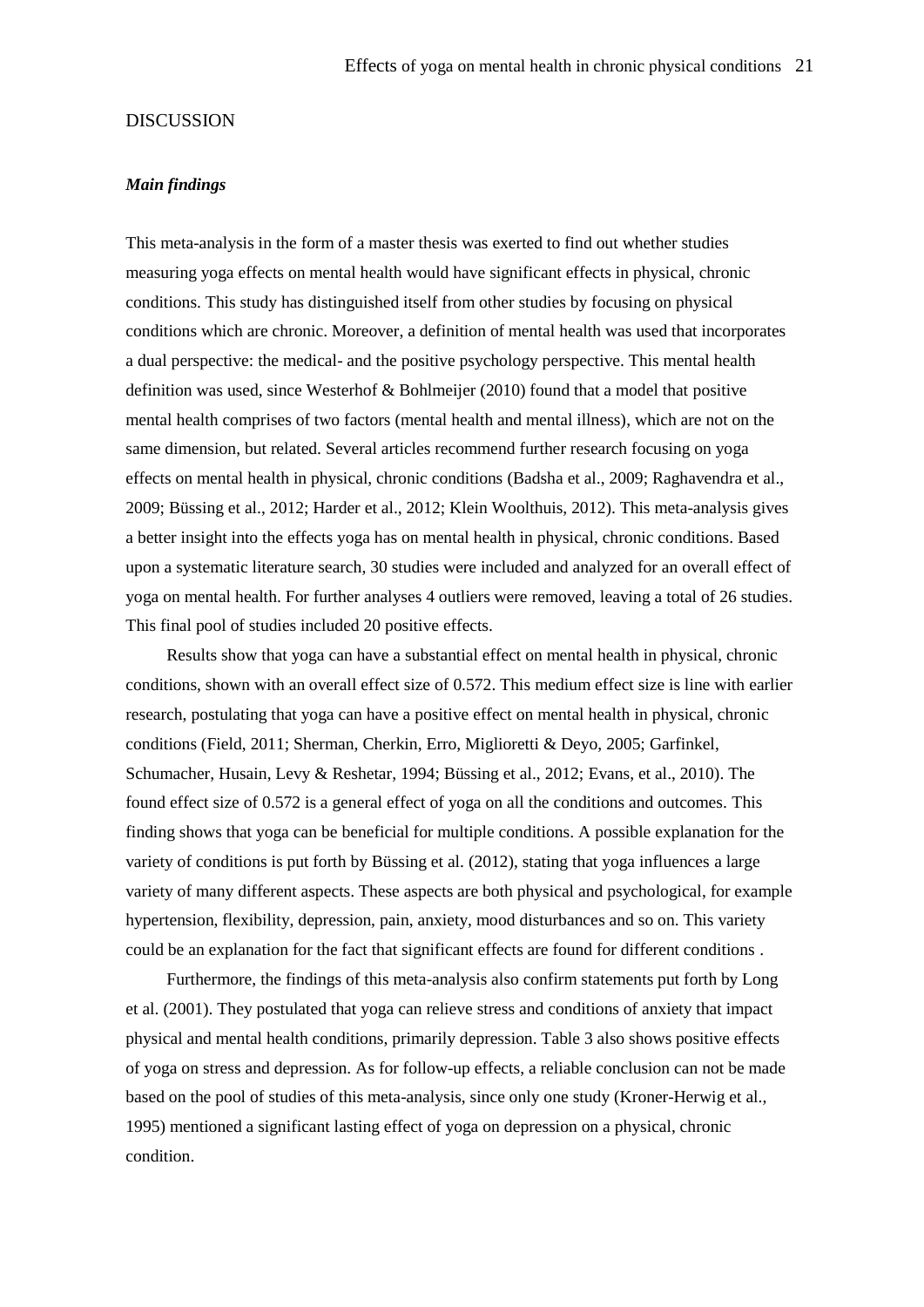The found effects of yoga specifically on physical, chronic conditions seem to be in line with many other studies described in the clinical research review put forth by Field (2011). In this review, it is mentioned low back pain decreased after a course of yoga, where adults were randomly assigned to a yoga group (12 weekly sessions of yoga), a therapeutic exercise group or a self-care group (assigned to read and practice exercises in a book). After the course, low back pain was reduced and back-related function was superior in the yoga group as compared to both control groups (Field, 2011). For cancer, Field (2011) mentions a study where women with breast cancer experienced less anxiety following yoga. In this study, stage II and III breastcancer outpatients were randomly assigned to yoga or brief supportive therapy prior to surgery. Decreases were reported both in state and trait anxiety. In other studies, women with breast cancer reported less fatigue and increased relaxation after one year of weekly yoga, improved quality of life and reduced anxiety (Field, 2011). However, these studies lack in some factors, namely there is the lack of randomization in some studies leading to groups that differ in baseline characteristics. Also, there is the lack of good physical activity/attention control or comparison groups (Field, 2011). This meta-analysis differs from the current reviews and meta-analysis by having conducted a proper quality assessment.

Several moderator results were found in this study. Firstly, in the subgroup analyses it became clear that studies focusing on cancer reported high positive effects. This too is in line with existing meta-analyses that support the hypothesis that yoga can have a positive effect on cancerpatients (Büssing et al., 2012; Field, 2011; Speed-Andrews, Stevinson, Belanger, Mirus & Courneya, 2010). As mentioned before, it must be taken into account that the amount of studies that postulate positive effects on mental health was low, except for those focusing on cancer.

The results for the moderator 'Type of outcome' show us that there are no significant differences between yoga effects based on which type of outcome was measured. This means, that both the outcomes of the medical- and the positive psychology perspective show positive yoga effects. On the one hand, it could be stated with caution that both perspectives are important in the definition of mental health. This is in line with what Westerhof  $\&$  Bohlmeijer (2010) postulated regarding the definition of mental health. On the other hand, it remains unknown how the outcomes measures are exactly interrelated. Further research is needed on this precise subject.

Another finding that emerged was, that the more yoga was practiced, the higher the effect size of yoga effect on mental health. This could be due to the reasoning that effective yoga techniques require some practice in order to have a substantial effect. This does not mean that yoga can not have a positive effect when it is practiced minimally, seen as for example Dannhauer (2008) shows a positive effect on mental health with a relatively lower total amount of yoga practice time.

Although very little research has been conducted on potential underlying mechanisms for the effects of yoga, two mechanisms could be explanatory for the found results in this meta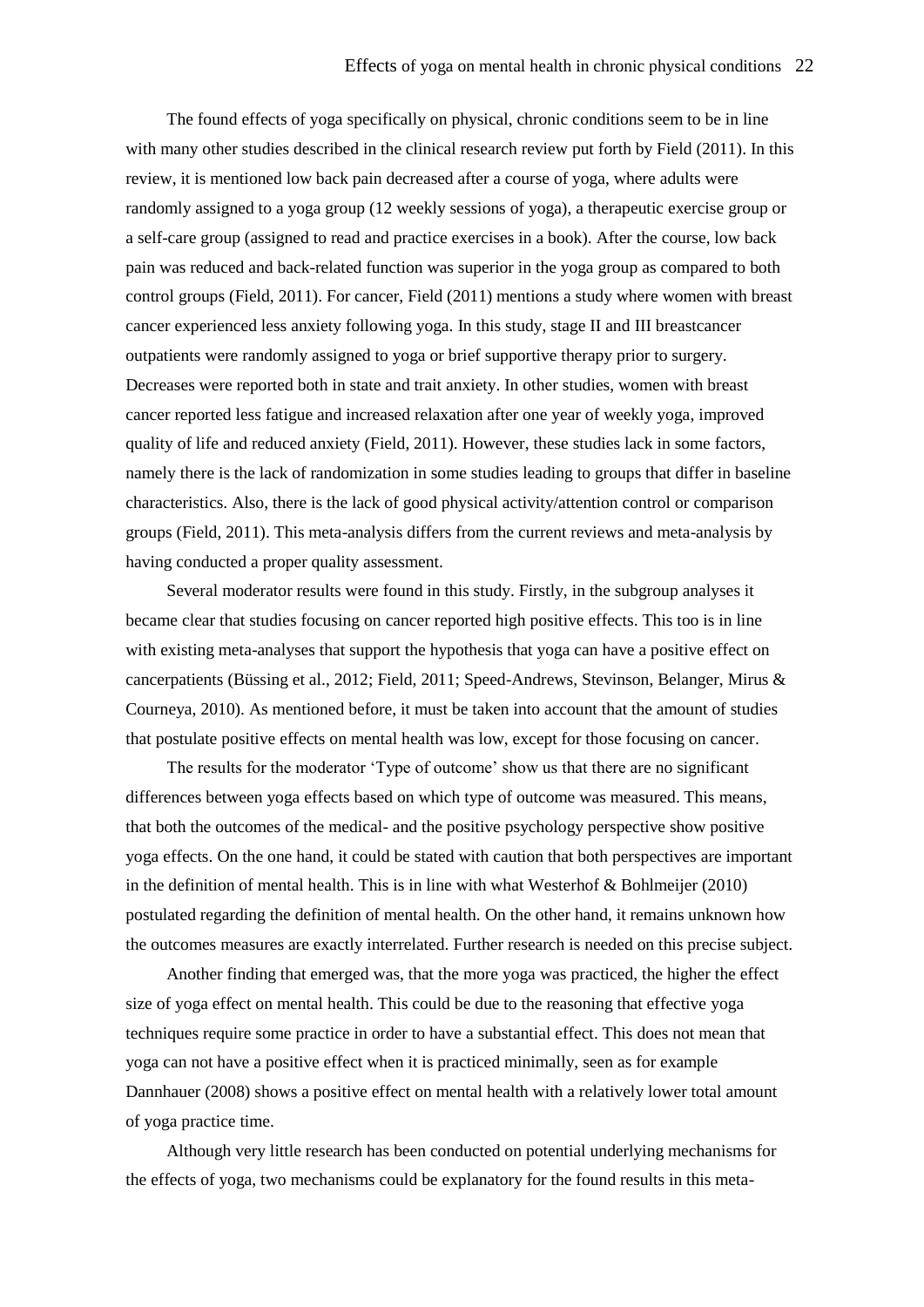analysis. Firstly, functional studies indicate that yoga stimulates the activation of the vagus nerve, resulting in higher vagal activity. This activity is associated with reduced cortisol in depressed patients, improving the mental health of these patients (Field, 2011). Secondly, the Gate Theory, the mechanism that has most frequently been used to explain massage therapy effects on conditions in which pain is prominent, could also be applicable to yoga. This theory, brought forth by Melzack and Wall (1965) postulates that the central nervous system is capable of modulating (increasing and reducing) the pain experience, might also pertain to yoga inasmuch as yoga is a form of self-massage. Massage has a positive effect on pain experience, in the way that it can reduce the pain symptoms. Self-massage, in theory, can thus reduce pain experience (Melzack & Wall, 1965). Another train of thought was postulated in the article of Büssing et al. (2012). This meta-analysis postulates that the beneficial effects of yoga might be explained by an increased physical flexibility, by calming the mind and focusing the mind to develop greater awareness and diminish anxiety. Because patients may recognize that they are able to be physically active, even despite of persisting symptoms, they may therefore experience higher self-competence and self-awareness, which contributes to higher quality of life.

#### *Strengths and limitations*

A strength of this study lies in the definition of mental health. By combing the medical- and positive perspective on mental health, a broader and more insightful view is given on the effect of yoga on mental health. This definition allows for the study to show, that yoga is not only capable of curing and/or reducing symptoms, but also strengthening positive parts in people and thus improving mental health. Another strength is that there was no publication bias found in this study. The analyses for publication bias and funnel plots do not give a definitive guarantee of the absence of publication bias, but they do imply that the found effect is close to the real effect size. This study also included several types of conditions and socioeconomic groups, which is a considerable strength of this study.

However, there are also limitations to this study, namely that the number of studies focusing on other conditions than cancer was considerably low. Results of the subgroup analyses for these other conditions are therefore more uncertain and unreliable. Another limitation is that there was a significant result for the heterogeneity in the pool of studies. Therefore, a random model had to be chosen. In contrast to the fixed effects model, the random effects model includes more errors. Also, the power N quality criterion was often not met by the studies. Furthermore, significant differences were found between conditions, in which the number of studies certainly contributed as a factor. More balanced subgroups are needed to be able to make reliable statements. Also, the SF-36 was used in this meta-analysis. This measure instrument contains few items which are specifically focused on mental health, and is more focused on physical outcomes.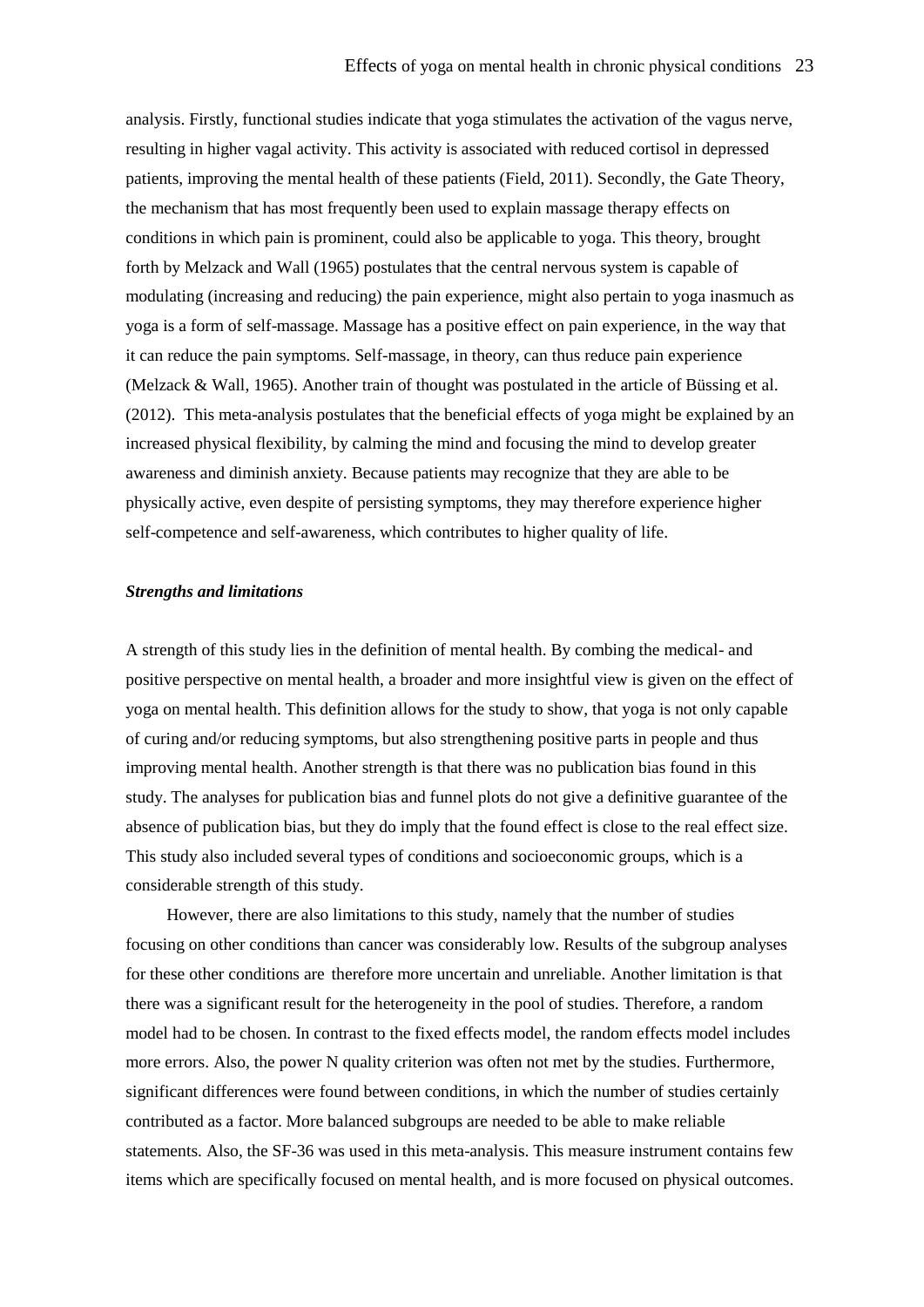# *Implications for practice*

Seen as that yoga can improve mind and body, it is broadly suggested to practice by many people. This study shows that certain types of physical, chronic conditions can especially benefit from the positive effects on mental health. It is therefore suggested that health professionals and clinics mention the suggestion to practice yoga to their patients for their own benefit. Also, from a public health perspective, yoga is a cheap and fairly easy way to promote mental health. Yoga can be taught practically in every place and does not require expensive materials (other than the possible costs of a qualified teacher). Large groups of people can be reached with yoga: the young, the ill and the healthy. Generally seen, the fact that yoga is cheap could be a huge benefit in the sense that, people would rather first tend to a self-management method than to pay much money for another form of care.

#### *Recommendations for further research*

This study gives rise to the recommendation to study which underlying mechanisms play a role in the effect of yoga on mental health in physical, chronic conditions. Furthermore, other possible crucial factors might be the exact forms of yoga (this was not studied in this meta-analysis as a moderator) and to which extent these different forms of yoga might be beneficial for mental health. Also, since there was only one study mentioning follow-up effects, a recommendation would be to take a better, extensive look at the lasting effects of yoga over time. Also, a metaanalysis with more balanced amount of studies for different types of conditions would be recommended. A final recommendation would be with regard to the mental health definition used in this meta-analysis, which includes the perspective of positive psychology. This meta-analysis implies that both the medical and the positive psychology perspective could be important, but the effects of yoga on the positive outcome measures would perhaps not exist when corrected for the reduction of stress. A recommendation would be to conduct further research, which includes multiple outcome measures in one study specifically, to be able to get more insight in the interaction between outcome measures.

# *Conclusion*

This meta-analysis shows that yoga can have a positive effect on mental health in different physical, chronic conditions. This positive effect entails a possible reduction of negative symptoms such as pain, fatigue and stress and an increase of positive symptoms, such as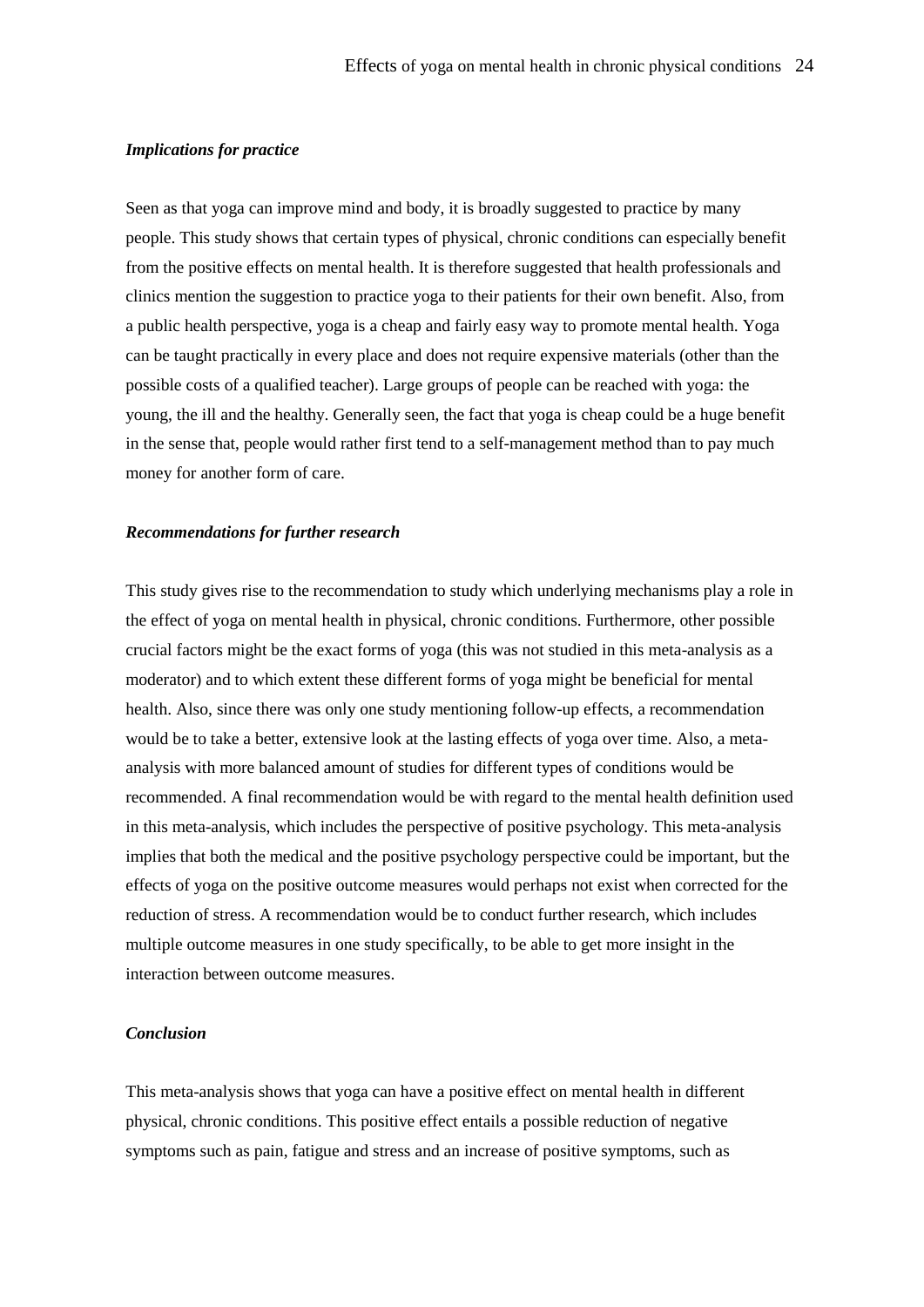happiness, self-awareness and self-realization. This study gives rise to the thought that yoga could be a good addition to positive interventions aimed to improve mental health.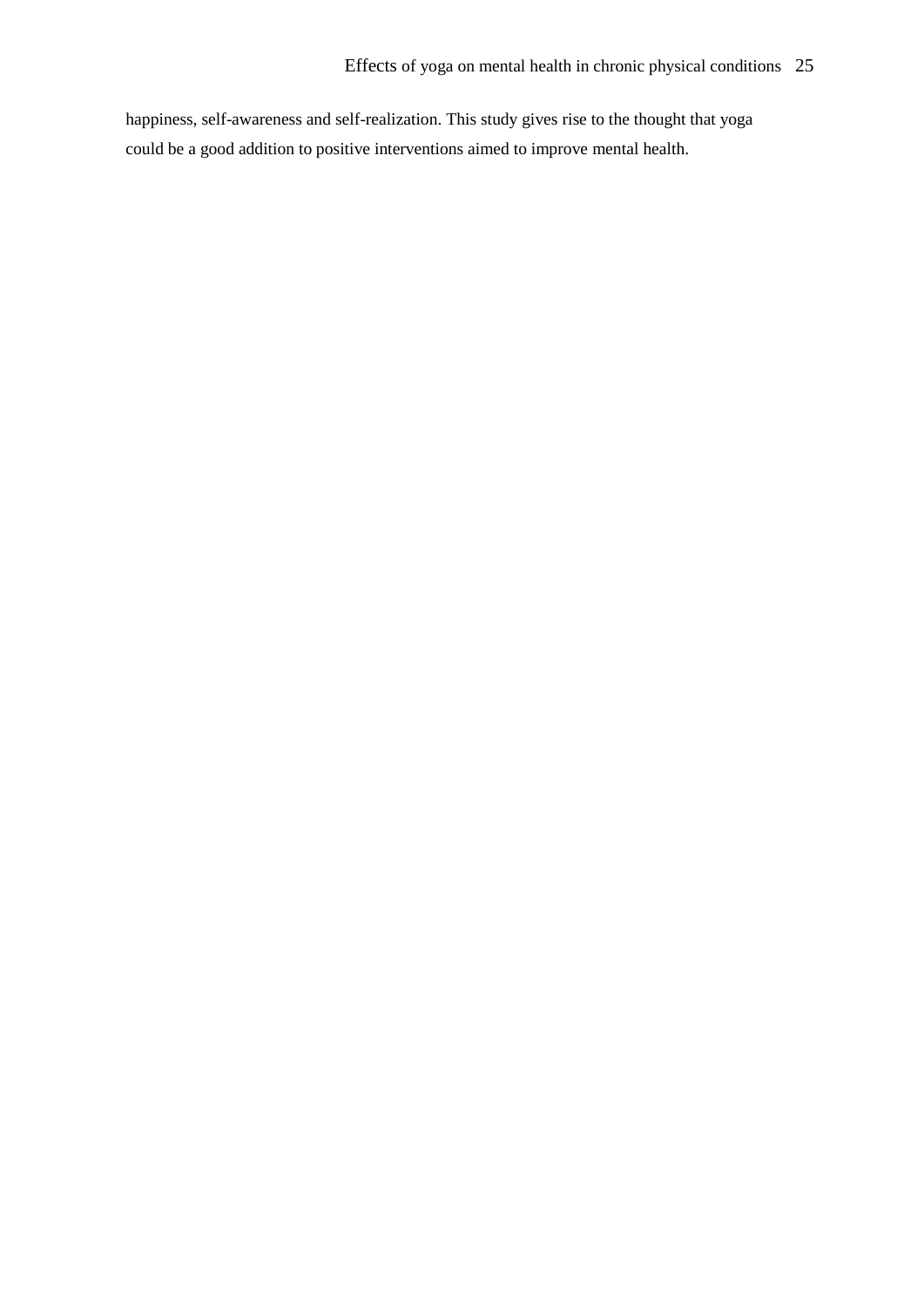# APPENDIX I Effect Sizes Table

| <b>Study</b>                    | <b>Participants</b>                                                                                                                                                                                                                         | Design (I:<br>Intervention/yoga; C:                                                                                 | Drop-out<br>and method                                                        | Type of<br>yoga                 | <b>Duratio</b><br>n of      | Post<br>measure | <b>Duration</b><br>yoga per         | <b>Instrument</b> | Effects (I: intervention; C:<br>control group)                                                                                                       | Conclusi<br>on       |
|---------------------------------|---------------------------------------------------------------------------------------------------------------------------------------------------------------------------------------------------------------------------------------------|---------------------------------------------------------------------------------------------------------------------|-------------------------------------------------------------------------------|---------------------------------|-----------------------------|-----------------|-------------------------------------|-------------------|------------------------------------------------------------------------------------------------------------------------------------------------------|----------------------|
|                                 |                                                                                                                                                                                                                                             | control group)                                                                                                      | of analysis                                                                   |                                 | interven<br>tion<br>(weeks) | (months)        | week and<br>total<br>(minutes)      |                   |                                                                                                                                                      |                      |
| 1.<br>Ahmadi<br>et al.,<br>2010 | $N=21$<br>Multiple Sclerosis<br>Inclusion: (1) diagnosis MS with<br>EDSS score of 1 till 4, (2) No<br>physical exercise in the last 3<br>months, (3) uses MS medication                                                                     | Recruitment:<br>Unmentioned<br>Groups:<br>I: yoga $(N=11)$<br>C: waiting list $(N=10)$                              | Drop-out<br>None<br>Analysis:<br>Intention-to-<br>treat-analyse               | Hatha                           | 8                           | 8               | Per week: 180<br><b>Total: 1440</b> | MSQOL-54          | I: baseline aver. 56.12 (SD 9.7)<br>I: end aver. 74.3 (SD 15.34)<br>C: baseline aver 60.5 (SD<br>15.53<br>C: end aver. 65.54 (SD 14.89)<br>P<0.00    | Mental<br>$Health +$ |
| 2.<br>Badsha<br>et al.,<br>2009 | $N=47$<br>Rheumatoid Arthritis<br>Inclusion: $(1) > 18$ years of age, $(2)$<br>have to meet the RA criteria of the<br>ACR, (3) can participate in yoga<br>activities                                                                        | Recruitment: email in RA<br>database Dubai<br>Groups:<br>I: Yoga ( $N=26$ )<br>C: Info en educatie ( $N=$<br>21)    | Drop-out:<br>None<br>Analysis:<br>Completers                                  | Raj Yoga                        | 8                           | $\mathbf{2}$    | Per week: 120<br><b>Total: 960</b>  | SF-36             | I: baseline aver. 62<br>I: end aver. 64<br>C: baseline aver.64<br>$C$ : end aver. 63<br>P < 0.01                                                     | Mental<br>$Health +$ |
| 3.Baner-<br>jee et al.<br>2007  | $N=68$<br>Cancerpatients<br>Inclusion: (1) recently had surgery<br>for cancer, $(2)$ 30-70 yrs, $(3)$<br>Zubrod Performance Score 0-2, (3)<br>completed High School, (5)<br>treatment for radiotherapy or<br>combi. radio- and chemotherapy | Recruitment: via posters<br>in 3 hospitals<br>Groups<br>I: yoga en counseling<br>$(N=35)$<br>C: counseling $(N=33)$ | Drop-out:<br>$N=10$ in C<br>Analyse op<br>basis van<br>intention-to-<br>treat | Asanas,<br>Pranayam<br>a, Nidra | 6                           | 6               | Per week: 90<br><b>Total: 540</b>   | <b>HADS</b>       | I: baseline aver. $8,5$ (SD 1,6)<br>I: end aver. $4,2$ (SD $1,0$ )<br>C: baseline aver. $8,2$ (SD 1,1)<br>C: end aver. $10,5$ (SD $1,8$ )<br>P<0,001 | Fear $+$             |
| 4. Bower<br>et al.,<br>2011     | $N=12$<br>Cancerpatients<br>Inclusion: $(1)$ 45-64 years of age,<br>(2) diagnosed with stage II<br>breastcancer, (3) has received<br>therapy, $(4)$ in remission                                                                            | Recruitment: Telephone<br>screening<br>Groups:<br>I: yoga $(N=5)$<br>$C: TAU(N=6)$                                  | Dropout-out:<br>$N=1$ in I<br>Analysis:<br>intention-to-<br>treat             | Iyengar                         | $\overline{12}$             | 3               | Per week: 90<br><b>Total: 1080</b>  | SF-36             | I: baseline aver. 50.5 (SD 22.1)<br>I: end aver. $65.0$ (SD 22.1)<br>C: baseline aver. 50.9 (SD<br>22.2)<br>C: end aver. 59.2 (SD 22.0)<br>P < 0.005 | Mental<br>$Health +$ |
| 5. Bower<br>et al.,<br>2012     | $N = 31$<br>Cancerpatients<br>Inclusion: (1) diagnosed with stage<br>0-II breastcancer, (2) has received<br>therapy, $(3)$ 40-65 years old, $(4)$<br>has had menopause                                                                      | Recruitment::<br>paperarticles and flyers.<br>Groups:<br>I: Yoga group $(N=16)$<br>C: Health                        | Dropout-out:<br>$N=2$ in I<br>Analysis:<br>intention-to-<br>treat             | Iyengar                         | 12                          | 3               | Per week: 90<br><b>Total: 1080</b>  | <b>BDI-II</b>     | I: baseline aver. 15.5 (SD 7.5)<br>I: end aver. 7.7 (SD 5.8)<br>C: baseline aver. 14.3 (SD 7.5)<br>C: end aver. $11.6(7.1)$<br>P<0.0001              | Depressi<br>$on +$   |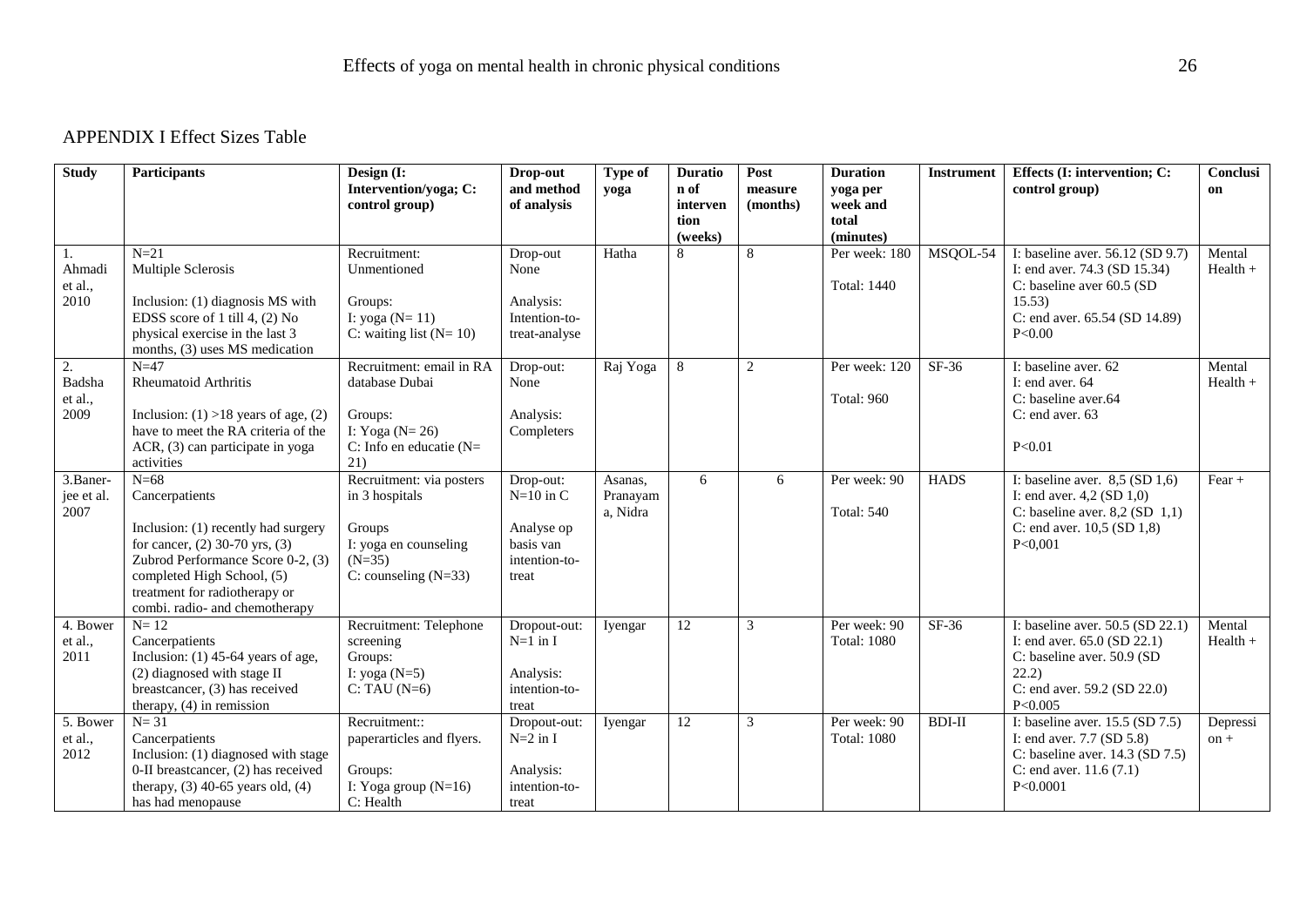|                                     |                                                                                                                                                                     | seminars $(N=15)$                                                                                                                         |                                                                           |                                                        |                 |     |                                     |              |                                                                                                                                                                                    |                    |
|-------------------------------------|---------------------------------------------------------------------------------------------------------------------------------------------------------------------|-------------------------------------------------------------------------------------------------------------------------------------------|---------------------------------------------------------------------------|--------------------------------------------------------|-----------------|-----|-------------------------------------|--------------|------------------------------------------------------------------------------------------------------------------------------------------------------------------------------------|--------------------|
| 6.Carson<br>et al.<br>2010          | $N=53$<br>Fibromyalgia<br>Inclusion: (1) women, 21- years<br>old, (2) diagnosed with fibro. For<br>longer than a year, (3) stable<br>treatment situation            | Recruitment:<br>fibromyalgia database of<br>local primary care doctor<br>Groups:<br>I: yoga $(N=25)$<br>C: Treatment as Usual<br>$(N=28)$ | Dropout-out:<br>$N=3$ in I<br>Analysis:<br>Intention-to-<br>treat         | Dyyana,<br>Pranayam<br>a,<br>Swadhya<br>ya,<br>Satsang | 8               | 8   | Per week: 120<br><b>Total: 960</b>  | <b>FIQ</b>   | I: baseline aver. $4,2$ (SD $3,03$ )<br>I: end aver. $2,68$ (SD $2,59$ )<br>C: baseline aver. 4,53 (SD)<br>3,13)<br>C: end aver. 4,14 (SD 2,19)<br>Effect size: 1,28<br>$p=0,0407$ | Fear $+$           |
| 7. Cohen<br>et al.<br>2008          | $N=24$<br>Metabolic syndrome<br>Inclusion: (1) People with metablic<br>problems (bloodpressure,<br>bloodsugar), (2) 30-65 yrs. Of age,<br>(3) insufficient exercise | Recruitment:<br>Unmentioned<br>Groups:<br>I: yoga ( $N=12$ )<br>$C: No$ intervention (N=<br>12)                                           | Dropout-out:<br>$N=2$ in I<br>Analysis:<br>Intention-to-<br>treat         | Restorati<br>ve Yoga                                   | 10              | 10  | Per week: 135<br><b>Total: 1350</b> | CES-D        | No difference Yoga-Control:<br>$p=0.69$<br>No difference in yoga group:<br>$p=0.1$                                                                                                 | Depressi<br>on 0   |
| 8. Culos-<br>Reed et<br>al. 2006    | $N = 36$<br><b>Breastcancer patients</b><br>Inclusion: (1) No other health<br>problems, (2) at least three months<br>after last surgery                             | Recruitment:<br>Unmentioned<br>Groups:<br>I: yoga ( $N = 18$ )<br>C: waiting list $(N=18)$                                                | Dropout-out:<br>$N=2$ in I<br>Analysis:<br>Intention-to-<br>treat         | Asanas.<br>Shevasan<br>a                               | $\overline{7}$  |     | Per week: 75<br><b>Total: 525</b>   | <b>POMS</b>  | Y: baseline aver. $4,7$ (SD $7.86$ )<br>Y: end aver. 2.22 (SD 2.65)<br>C: baseline aver. 5.44 (SD<br>5.10<br>C: end aver. 5.5 (SD 6.03)<br>p<0.1                                   | Depressi<br>on 0   |
| 9.<br>Danhaue<br>r et al.,<br>2008  | $N = 28$<br>Breastcancerpatients<br>Inclusion: (1) 18 years and older,<br>$(2)$ diagnosis breastcancer, $(3)$ 3-24<br>months before treatment                       | Recruitment: Physicians<br>of WFU CCC in Florida<br>Groepen:<br>I: yoga ( $N = 14$ )<br>$C: TAU (N=14)$                                   | Drop-out:<br>None<br>Analysis:<br>Completers                              | Asanas.<br>Pranayam<br>a,<br>Savasana                  | 10              | 4.5 | Per week: 75<br><b>Total: 750</b>   | CES-D        | I: baseline aver. 12.3 (SD 1.2)<br>I: end aver. 10.5 (SD 1.4)<br>C: baseline aver. $12.5$ (SD $1.0$ )<br>C: end aver. 11.9 (SD 1.1)<br>P < 0.01                                    | Depressi<br>$on +$ |
| 10.<br>Dannhau<br>er et al.<br>2009 | $N=27$<br>Breastcancer patients<br>Inclusion: 2 to 24 months after last<br>surgery and no contra-indications                                                        | Recruitment:<br>Unmentioned<br>Groups:<br>I: yoga $(N=13)$<br>C: waiting list $(N=14)$                                                    | Dropout-out:<br>$N=9$ in I, $N=$<br>$8$ in $C$<br>Analysis:<br>Completers | Asanas,<br>Savasana,<br>Pranayan<br>a                  | 10 <sup>1</sup> | 10  | Per week: 75<br>Totaal: 750         | <b>CES-D</b> | Y: baseline aver. $16.3$ (SD 9.7)<br>Y: end aver. $8.1$ (SD $8.9$ )<br>C: baseline aver. 16.6 (SD<br>14.7)<br>C: end aver. 17.8 (SD 1.69)<br>$P=0.026$                             | Depressi<br>$on +$ |
| 11.Dhru<br>va et al.<br>2012        | $N=23$<br>Cancerpatients<br>Inclusion: (1) intravenous<br>chemotherapy for cancer, (2)<br>score: 4 or higher on the visual                                          | Recruitment: via medical<br>treatment team in the<br>local hospital<br>Groups:<br>I: yoga $(N=9)$                                         | Drop-out: (<br>$N=1$ in I and<br>$N=1$ in C<br>Analysis:<br>Intention-to- | Pranayam<br>$\mathbf{a}$                               | $\overline{4}$  | 6   | Per week:120<br>Total: 480          | <b>HADS</b>  | I: baseline aver. $8,4$ (SD 2,7)<br>I: end aver. $5,6$ (SD $3,8$ )<br>C: baseline aver. $5,6$ (SD4,2)<br>C: end aver. $5,5$ (SD $3,4$ )<br>$p=0,04$                                | Fear $+$           |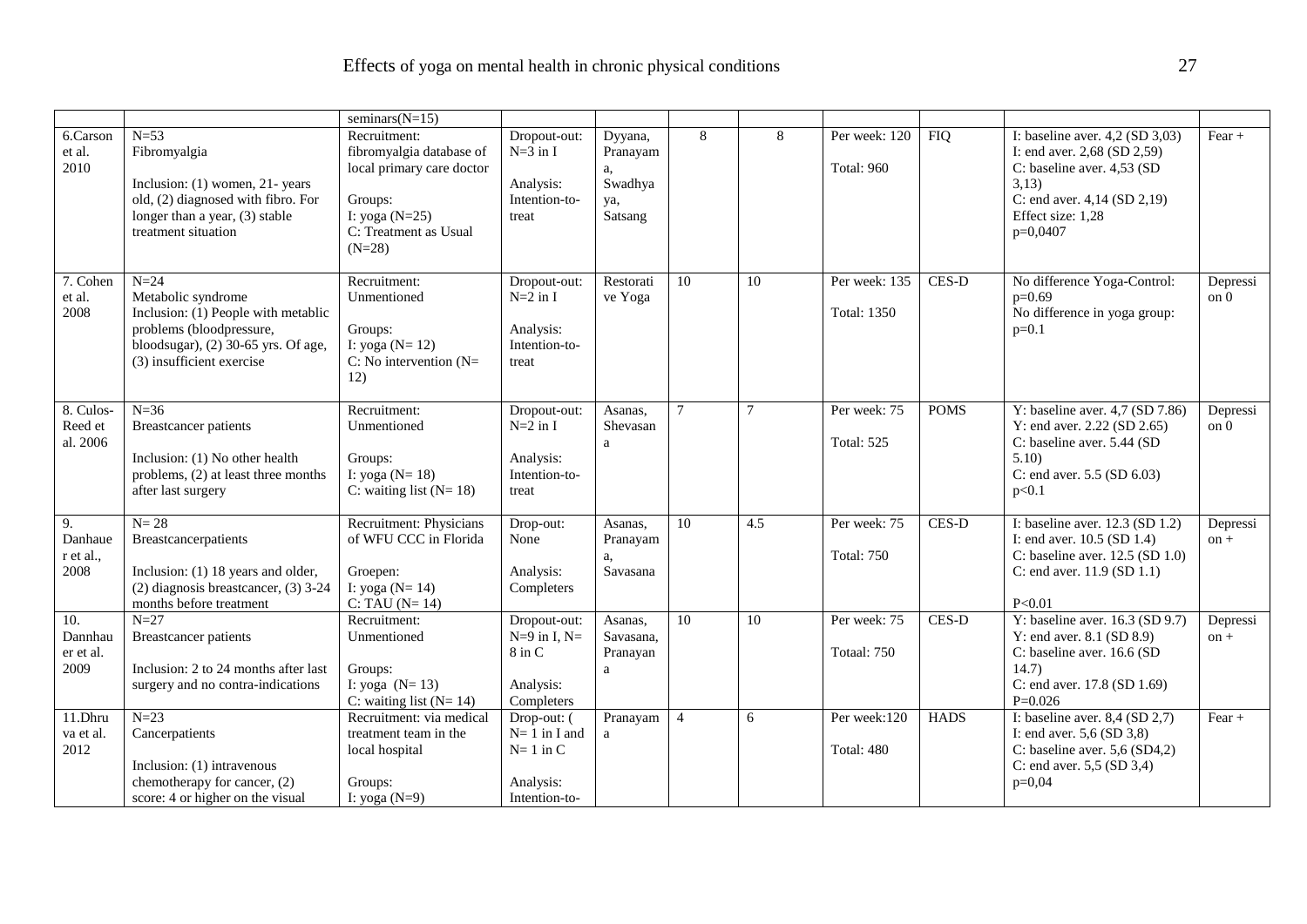|                                                      | analogue scale for fatigue, (3)<br>Karnofsky Performance Status of<br>60 or higher                                                                  | $C: TAU(N=9)$                                                                                                                                                 | treat                                                             |                                              |                |                |                                     |             |                                                                                                                                                                           |                                             |
|------------------------------------------------------|-----------------------------------------------------------------------------------------------------------------------------------------------------|---------------------------------------------------------------------------------------------------------------------------------------------------------------|-------------------------------------------------------------------|----------------------------------------------|----------------|----------------|-------------------------------------|-------------|---------------------------------------------------------------------------------------------------------------------------------------------------------------------------|---------------------------------------------|
| 12.<br>Donesky<br>et al.,<br>2009                    | $N=41$<br><b>COPD</b> patients<br>Inclusion: $(1)$ <40 years, $(2)$ are<br>capable of doing daily chores                                            | Recruitment:<br>advertisements and<br>messages in the paper of<br>the American Lung<br>Association<br>Groups<br>I: yoga $(N=20)$<br>C: care as usual $(N=21)$ | Drop-out:<br>$N=6$ in I,<br>$N=6$ in C<br>Analysis:<br>Completers | Iyengar,<br>Pranayam<br>a                    | 12             | $\overline{4}$ | Per week: 120<br><b>Total: 1440</b> | $SF-36$     | I: baseline aver. $54.2$ (SD $6.1$ )<br>I: end aver. $54.8$ (SD 8)<br>C: baseline aver. $51.5(SD 9.3)$<br>C: end aver. 52.3 (SD 9.6)<br>$P=0.93$                          | Mental<br>Health 0                          |
| $\overline{13}$ .<br>Fulamba<br>rker et<br>al., 2012 | $N=22$<br><b>COPD</b> patients<br>Inclusion: (1) diagnosis COPD                                                                                     | Recruitment: referals at<br>the COPD clinic in North<br>Chicago<br>Groups<br>I: yoga group $(N=11)$<br>C: waiting list $(N=11)$                               | Drop-out:<br>None<br>Analysis:<br>Completers                      | Pranayam<br>a,<br>Asanas,<br>Kapalabh<br>ati | 6              | $\sqrt{2}$     | Per week: 180<br><b>Total: 1080</b> | <b>SGRC</b> | I: baseline aver. 50.8 (SD 17.3)<br>I: end aver. $41.09$ (SD $18.67$ )<br>C: baseline aver. 51.1 (SD<br>17.88)<br>C: end aver. 48.6 (SD 18.23)<br>P < 0.0001              | Quality<br>of Life<br>$+$                   |
| 14. Innes<br>et al.,<br>2012                         | $N=20$<br>Restless Legs Syndrome<br>Inclusion: $(1)$ non-smoking, $(2)$ at<br>least 45 yrs. Of age, (3) after<br>menopause, (4) physically inactive | Recruitment: brochures<br>local hospital and flyers<br>Groups:<br>I: 'gentle' yoga cursus<br>$(N=38)$<br>C: Health seminar<br>$(N=37)$                        | Dropout-out:<br>$N=2$ in I<br>Analysis:<br>intention-to-<br>treat | Iyengar                                      | 8              | 3              | Per week: 180<br>Total: 1440        | <b>POMS</b> | I: baseline aver. $24 (SD 4.11)$<br>I: end aver. -12.05 (SD 7.06)<br>C: baseline aver. 18.6 (SD<br>2.71)<br>C: end aver. 24.11 (SD 8.96)<br>Effect size: 2.35<br>P < 0.02 | Mental<br>$health +$                        |
| 15.John<br>et al.<br>2007                            | $N=65$<br>Migrain<br>Inclusion: (1) diagnosis chronic<br>migrain, (2) no comorbid<br>conditions, (3) age 20-25 years                                | Recruitment: via a<br>medical institute which<br>focuses on headaches and<br>a newspaper ad<br>Groups:<br>I: yoga $(N=32)$<br>$C: TAU(N=33)$                  | Uitval:<br>N=4 uit I en<br>$N=3$ uit C<br>Analysis:<br>Completers | Pranayam<br>a, Kriya                         | 12             | 12             | Per week: 300<br><b>Total: 3600</b> | <b>HADS</b> | I: baseline aver. 9.84 (SD<br>2.16)<br>I: end aver. 4.34 (SD 1.33)<br>C: baseline aver. 11.88 (SD<br>2.20)<br>C: end aver. 13.21 (SD 1.92)<br>$P=0,01$                    | $\overline{F}ear +$                         |
| 16.<br>Kovačič<br>et al.,<br>2011                    | $N=32$<br><b>Breastcancer patients</b><br>Inclusion: (1) Receiving treatment<br>for breastcancer stage 0-II, (2)<br>soon to have scheduled surgery  | Recruitment: Oncology<br>specialist asks patients<br>for enrollment study in<br>oncology clinic<br>Groups:<br>I: yoga $(N=16)$<br>C: standard fysiotherapy    | Drop-out:<br>None<br>Analysis:<br>Intention-to-<br>treat          | Asanas.<br>pranayam<br>a, yoga<br>nidra      | $\overline{4}$ | $\overline{4}$ | Per week: 78<br><b>Total: 315</b>   | $GHQ-12$    | I: baseline aver. $21$ (SD 6.22)<br>I: end aver. 3.65 (SD 2.42)<br>C: baseline aver. 20.37 (SD<br>(4.4)<br>C: end aver. 21.13 (SD 4.62)<br>$P = .0005$                    | Psycholo<br>gical<br><b>Distress</b><br>$+$ |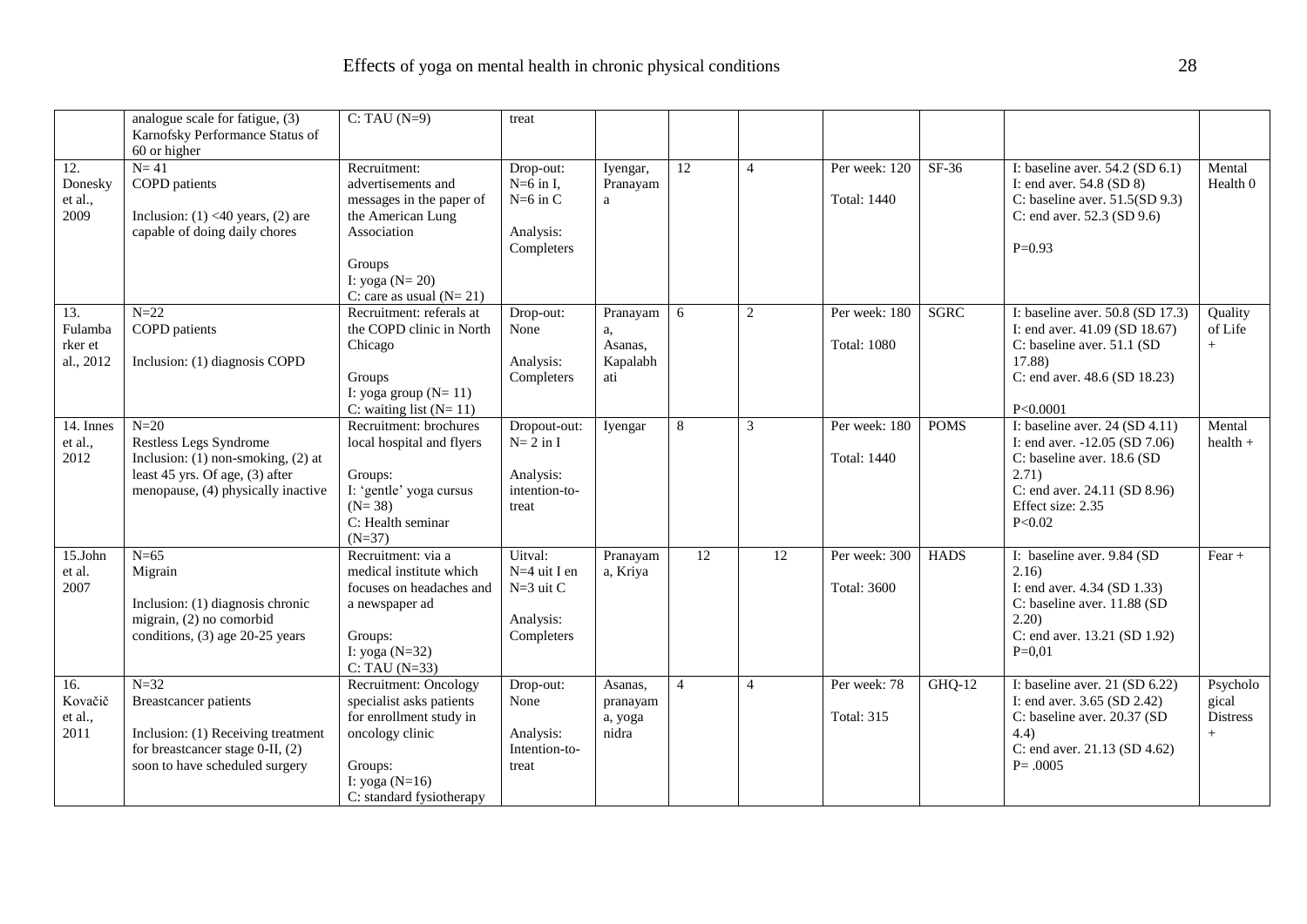|                                             |                                                                                                                                                                                              | group $(N=16)$                                                                                                                                       |                                                                                                            |                          |                |                |                                     |                 |                                                                                                                                                                                  |                      |
|---------------------------------------------|----------------------------------------------------------------------------------------------------------------------------------------------------------------------------------------------|------------------------------------------------------------------------------------------------------------------------------------------------------|------------------------------------------------------------------------------------------------------------|--------------------------|----------------|----------------|-------------------------------------|-----------------|----------------------------------------------------------------------------------------------------------------------------------------------------------------------------------|----------------------|
| 17.<br>Kroner -<br>Herwig<br>et al.<br>1995 | $N=43$<br>Chronic tinnitus<br>Inclusion: $(1)$ Eardistortions >6<br>months, (2) Can communciate in a<br>$group, (3)$ no other<br>medical/psychic conditions                                  | Groups:<br>I: yoga $(N=9)$<br>TCT: Tinnitus coping<br>$(N=15)$<br>C: Waiting list $(N=19)$                                                           | Drop-out:<br>None<br>Analysis:<br>Completers                                                               | Hatha.<br>Asanas         | 10             | 10, 12         | Per week: 120<br><b>Total: 1200</b> | <b>DS</b>       | Yoga - Control<br>$(F=4,53, df=1.32, P<0.5)$                                                                                                                                     | Depressi<br>on+      |
| 18.Kutt-<br>ner et al.<br>2006              | $N=28$<br>Adolescents with irritable bowel<br>syndroom<br>Inclusion: $(1)$ age 11-18, $(2)$ met<br>the IBS criteria (Rome I criteria)                                                        | Recruitment: via local<br>hospital and flyers<br>Groups:<br>I: yoga $(N=14)$<br>C: Waiting list $(N=14)$                                             | Drop-out:<br>$N=3$ in C<br>Analysis:<br>Intention-to-<br>treat                                             | Hatha,<br>Iyengar        | $\overline{4}$ | $\overline{4}$ | Unmentioned                         | <b>RCMAS</b>    | I: baseline aver. $10,9(5,32)$<br>I: end aver. $10,64$ (5,20)<br>C: baseline aver. $14,62$ (7,19)<br>C: end aver. $14,75$ (6,42)<br>$F(1,23)=3,134 p=0,09$                       | Fear $0$             |
| 19.<br>Littman<br>et al.,<br>2012           | $N=63$<br>Breastcancerpatients with obesitas<br>Inclusion: (1) Received therapy for<br>breastcancer fase 0-3                                                                                 | <b>Recruitment: Referrals</b><br>by oncologists<br>Groups:<br>I: yoga ( $N = 32$ )<br>$C: TAU (N=31)$                                                | Drop-out:<br>$N=5$ in I.<br>$N=4$ in C<br>Analysis:<br>Intention-to-<br>treat                              | Viniyoga                 | 26             | 6              | Per week: 75<br><b>Total: 1950</b>  | FACT-G          | I: baseline aver. $89(SD 9.4)$<br>I: end aver 90.3 (SD 11)<br>C: baseline aver. 87.7 (SD<br>14.2)<br>C: end aver. 87.7 (SD 15)<br>$P = 0.30$                                     | Quality<br>of Life 0 |
| 20. Oken<br>et al.,<br>2004                 | $N=69$<br>Multiple Sclerosis patients<br>Inclusion: (1) Had to meet the<br>criteria for the condition of MS,<br>checked by a neurologist, (2) had<br>to be able to easily walk 100<br>metres | Recruitment: Via local<br>newspapers and internet<br>newspapers<br>Groups:<br>I: yoga $(N=21)$<br>C1: exercise $(N=26)$<br>C2: waiting-list $(N=22)$ | Drop-out:<br>$N=6$ in I.<br>$N=4$ in C1.<br>$N=2$ in C <sub>2</sub><br>Analysis:<br>Intention-to-<br>treat | Iyengar                  | 30             | 6              | Per week: 90<br><b>Total: 2700</b>  | $SF-36$         | I: baseline aver. 73.7 (SD 12.9)<br>I: end aver. 73.5 (SD 14.3)<br>C: baseline aver. 75.6 (SD)<br>18.8)<br>C: end aver. 75.6 (SD 14.3)<br>$\mathbf{p}$                           | Mental<br>Health 0   |
| 21.Ragh<br>a-vendra<br>et al.<br>2009       | $N = 88$<br>Breastcancer<br>Inclusion: (1) Women with a<br>recent breastcancer diagnosis<br>(operable), (2) 30-70 years                                                                      | Recruitment:<br>Unmentioned<br>Groups:<br>I: yoga ( $N=44$ )<br>C: supportive therapy<br>$(N=44)$                                                    | Drop-out:<br>$N=2$ in I.<br>$N=11$ in C<br>Analysis:<br>Intention-to-<br>treat                             | Asanas,<br>Pranayam<br>a | 6              | 6              | Per week: 270<br><b>Total: 1620</b> | <b>HADS</b>     | I: baseline aver. $8,05$ (SD $3,87$ )<br>I: end aver. 4,88 (SD 3,34)<br>C: baseline aver. 9,35 (SD<br>3,98<br>C: end aver. $8,12$ (SD $3,80$ )<br>Effect size: 0,31<br>P < 0,001 | $Fear +$             |
| 22. Ülger<br>et al.,<br>2010                | $N=20$<br>Cancerpatients<br>Inclusion: $(1)$ cancer diagnosis, $(2)$<br>had chemotherapy at least 6<br>months ago                                                                            | Recruitment: referals at<br>the Haceteppe University<br>Groups:<br>I: yoga ( $N=10$ )<br>C: Wachtlijst $(N=10)$                                      | Drop-out:<br>None<br>Analysis:<br>Intention-to-<br>treat                                                   | Asanas,<br>Pranayam<br>a | $\overline{4}$ | $\overline{1}$ | Per week: 120<br>Total:480          | STA-I<br>STA-II | I: baseline aver. 103.23 (SD<br>23)<br>I: end aver. 85.91 (SD 19.21)<br>C: baseline aver. 102 (SD<br>5.89<br>C: end aver. 98 (SD 3.17)                                           | $Stress +$           |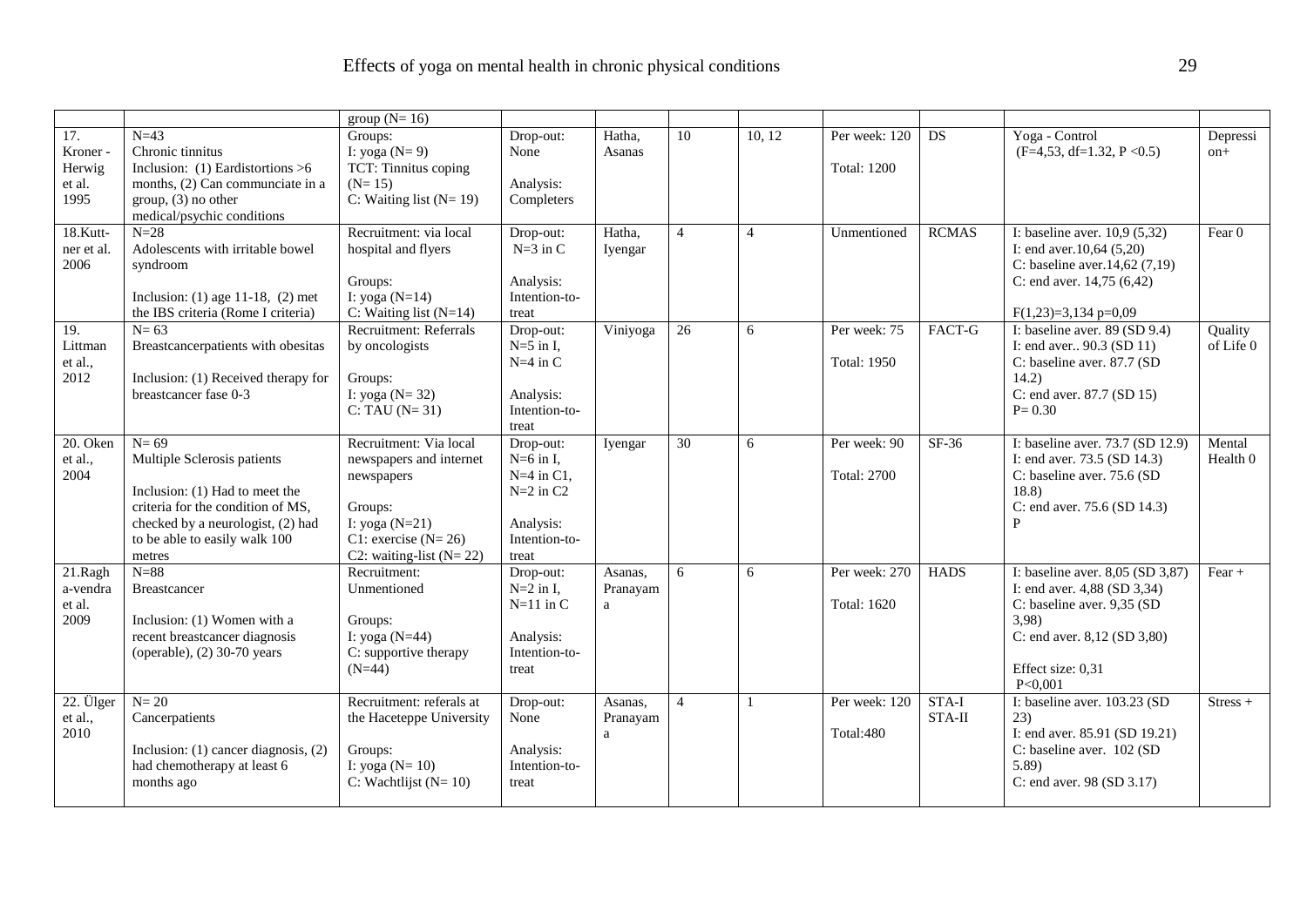|                                             |                                                                                                                                                               |                                                                                                                                                        |                                                                                 |                                                                                               |                 |                |                                                                                                    |                  | P < 0.001                                                                                                                                             |                                      |
|---------------------------------------------|---------------------------------------------------------------------------------------------------------------------------------------------------------------|--------------------------------------------------------------------------------------------------------------------------------------------------------|---------------------------------------------------------------------------------|-----------------------------------------------------------------------------------------------|-----------------|----------------|----------------------------------------------------------------------------------------------------|------------------|-------------------------------------------------------------------------------------------------------------------------------------------------------|--------------------------------------|
| 23.<br>Vempati<br>et al.,<br>2009           | $N=60$<br>Bronchial asthma<br>Inclusion: $(1)$ 18 years or older, $(2)$<br>diagnosed with BA, (3) taking<br>medication                                        | Recruitment: diagnosees<br>who are refered to the<br>Integral Health Clinic in<br>India<br>Groups:<br>I: yoga ( $N = 30$ )<br>C: Waiting list $(N=30)$ | Drop-out:<br>$N=1$ in I,<br>$N=2$ in C<br>Analysis:<br>Completers               | Asanas,<br>Pranayam<br>a, Kriyas,<br>meditatio<br>nen<br>Shavasan<br>a                        | 2               | 1.5            | Per week:<br>1200<br><b>Total: 2400</b>                                                            | <b>AQOL</b>      | I: baseline aver. $3.94$ (SD 1.5)<br>I: end aver $5.71$ (SD 1.3)<br>C: baseline aver. $3.6$ (SD 1.4)<br>C: end aver. 4.15 (SD 1.8)<br>$P = 0.006$     | Emotion<br>al<br>Function<br>$ing +$ |
| 24. Rao<br>et al.,<br>2009                  | $N=98$<br>Breastcancerpatients, recently been<br>diagnosed<br>Inclusion: (1) recently diagnosed,<br>$(2)$ between 3-70 years, $(3)$<br>diploma of high school | Recruitment: Hospital<br>referals<br>Groups:<br>I: Yoga ( $N=45$ )<br>C: supportive therapy<br>$(N=53)$                                                | Drop-out:<br>$N=12$ in I,<br>$N=17$ in C<br>Analysis:<br>Completers             | Asanas.<br>Pranayam<br>a,<br>meditatio<br>n, yogic<br>relaxation<br>technique<br>$\mathbf{s}$ | 24              | 6              | Per week: 90<br><b>Total: 2160</b>                                                                 | STAI-<br>Anxiety | I: baseline aver. 47.7 (SD 11.1)<br>I: end aver. 37.8 (SD 11.6)<br>C: baseline aver. 51.1 (SD<br>10.9<br>C: end aver. 45.9 (SD 14.2)<br>P < 0.05      | Anxiety<br>$+$                       |
| 25. Saper<br>et al.,<br>2009                | $N = 30$<br>Chronic low back pain<br>Inclusion: (1) diagnosis CLBP, (2)<br>18-64 years old                                                                    | Recruitment: two<br>community health centres<br>in Boston recruited<br>Groups:<br>I: Hatha yoga ( $N = 15$ )<br>C: care as usual $(N=15)$              | Drop-out:<br>None<br>Analysis:<br>Completers                                    | Hatha<br>Yoga,<br>Svasana                                                                     | $\overline{12}$ | $6\frac{1}{2}$ | Per week: 75<br>Total: 900                                                                         | SF-36            | I: baseline aver. $47 (SD 11)$<br>I: end aver. $44.3$ (SD $3.5$ )<br>C: baseline aver. 45 (SD 11)<br>C: end aver. $44.8$ (SD $4.1$ )<br>$P = 0.08$    | Mental<br>Health <sub>0</sub>        |
| $\overline{26}$ .<br>Sareen et<br>al., 2007 | $N=60$<br>Chronic pancreatitis<br>Inclusion: (1) chronics pancreatitis<br>diagnoses, (2) currently on pain<br>medication                                      | Recruitment: Family<br>doctors in and around<br>Ontario, Canada<br>Groups:<br>I: yoga $(N=28)$<br>C: care as usual $(N=24)$                            | Drop-out:<br>$N=2$ in I.<br>$N=6$ in C<br>Analysis:<br>Completers               | Pranayam<br>a,<br>Savasana                                                                    | 12              | $\overline{3}$ | Per week: 120<br><b>Total: 1440</b>                                                                | <b>POMS</b>      | I: baseline aver. $9.7$ (SD $6.6$ )<br>I: end aver. $5.4$ (SD $5.8$ )<br>C: baseline aver. $9.6$ (SD 4.7)<br>C: end aver. 9.4 (SD 6.3)<br>P<0.001     | Depressi<br>$on +$                   |
| 27.<br>Satyapri<br>ya et al.,<br>2009       | $N=90$<br>Pregnant women with high<br>pregnancy risks<br>Inclusion: (1) pregnant between 18<br>and 20 weeks, (2) primigravidity                               | <b>Recruitment: Prenatal</b><br>care obsetric units in<br>Bangalore<br>Groups:<br>I: yoga ( $N = 45$ )<br>C: standard prenatal<br>exercises $(N=45)$   | Drop-out:<br>$N=16$ in I,<br>$N=18$ in C<br>Analysis:<br>Intention-to-<br>treat | Asanas,<br>Breathing<br>Exercises<br>Pranayam<br>a                                            | 36              | 9              | First four<br>weeks: 300<br>per week<br>Consequently<br>150 mins per<br>week<br><b>Total: 4800</b> | <b>PSS</b>       | I: baseline aver. $15.9$ (SD 5)<br>I: end aver. 10.88 (SD 4.97)<br>C: baseline aver. 15.43 (SD<br>5.7)<br>C: end aver. 17.33 (SD 5.43)<br>$P = 0.001$ | $Stress +$                           |
| 28.<br>Tekur et<br>al., 2012                | $N = 80$<br>Chronic Low Back Pain                                                                                                                             | Recruitment: Two<br>rheumatologists decided<br>the inclusion based on X-                                                                               | Drop-out:<br>None                                                               | Asanas                                                                                        | $\mathbf{1}$    |                | Per day: 300<br>min                                                                                | <b>BDI</b>       | I: baseline aver. 12.13 (SD<br>8.82)<br>I: end aver. 6.43 (SD 7.73)                                                                                   | Depressi<br>$on +$                   |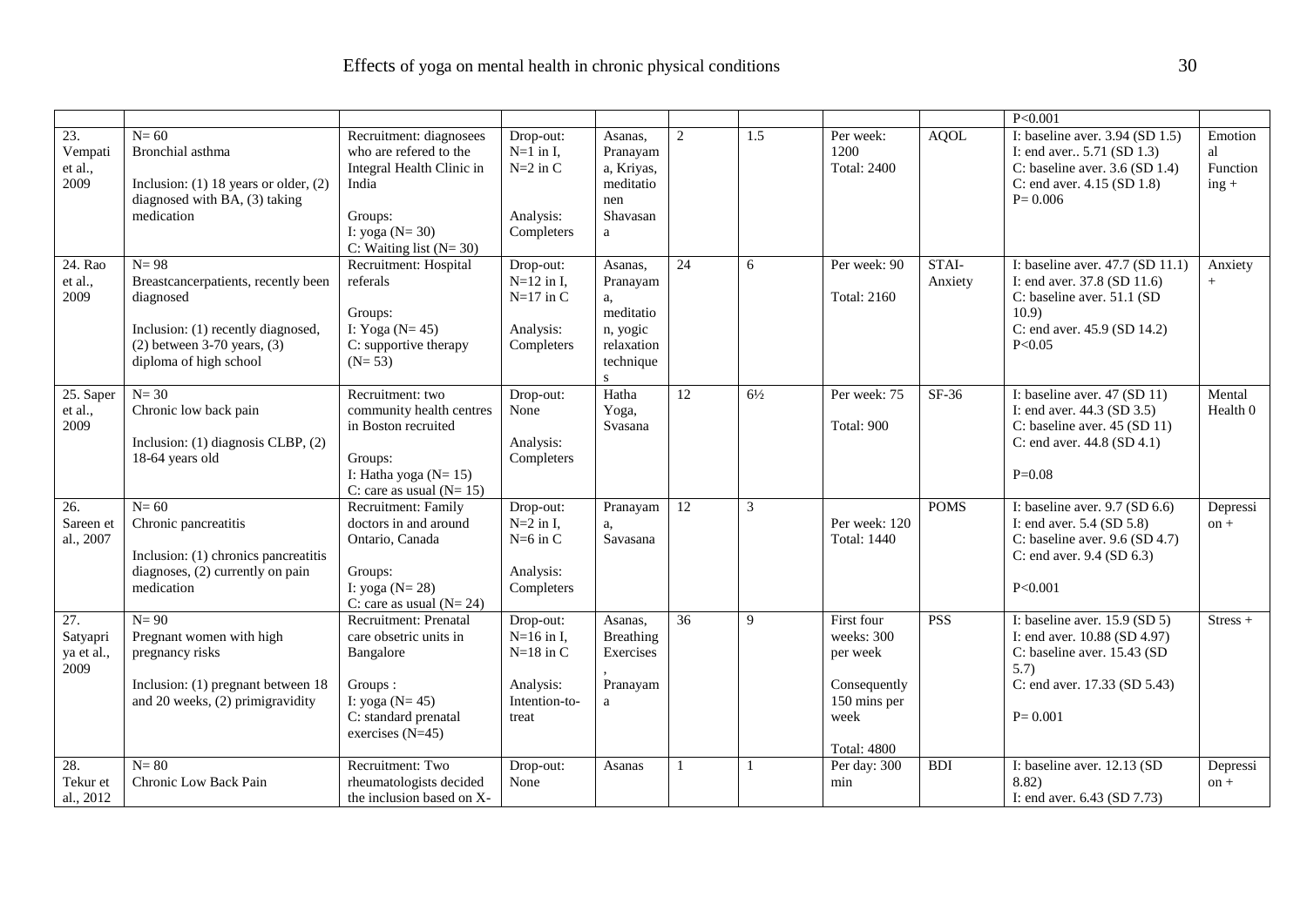|                     | Inclusion: (1) Has had condition<br>for over more than $3$ months, $(2)$<br>$18-60$ years | rays<br>Groups:<br>I: yoga $(N = 40)$<br>C: waiting list $(N=40)$ | Analysis:<br>Intention-to-<br>treat |               |    |   | <b>Total: 2100</b> |              | C: baseline aver. 13.05 (SD)<br>6.53)<br>C: end aver. $10.45$ (SD $5.55$ )<br>P<0.001<br>Effect Size: 0.96 |                         |
|---------------------|-------------------------------------------------------------------------------------------|-------------------------------------------------------------------|-------------------------------------|---------------|----|---|--------------------|--------------|------------------------------------------------------------------------------------------------------------|-------------------------|
| 29.                 | $N = 88$                                                                                  | Recruitment: at centres                                           | Drop-out:<br>$N=2$ in I             | Asanas,       | 6  | ာ | Per week: 180      | <b>PANAS</b> | I: baseline aver. $24 (SD 7.28)$                                                                           | Positive<br>$Afteret +$ |
| Vadiraja<br>et al., | Breastcancerpatients in an early<br>stage who undergo radiotherapy                        | for cancer                                                        | $N=11$ in C                         | Pranayam<br>a |    |   | <b>Total: 1080</b> |              | I: end aver. $27.85$ (SD $7.11$ )<br>C: baseline aver. $21.81$ (SD)                                        |                         |
| 2009                |                                                                                           | Groups:                                                           |                                     |               |    |   |                    |              | 7.37)                                                                                                      |                         |
|                     | Inclusion: (1) recently diagnosed,                                                        | I: yoga ( $N = 42$ )                                              | Analysis:                           |               |    |   |                    |              | C: end aver. $23.33$ (SD $8.3$ )                                                                           |                         |
|                     | $(2)$ between 30-70 jaar                                                                  | C: lectures $(N=33)$                                              | Intention-to-                       |               |    |   |                    |              |                                                                                                            |                         |
|                     |                                                                                           |                                                                   | treat                               |               |    |   |                    |              | P<0.01<br>Effect Size: 0.59 Cohen's F                                                                      |                         |
| 30.                 | $N=20$                                                                                    | Recruitment:                                                      |                                     | Hatha         | 10 |   | Per week: 120      | <b>CES-D</b> |                                                                                                            |                         |
| Velikonj            | MS patients                                                                               | Unmentioned                                                       | Drop-out:<br>None                   |               |    |   |                    |              | I: baseline aver. $9.5$ (SD 20.3)<br>I: end aver. $3 (SD 13.0)$                                            | Depressi<br>on 0        |
| a et al.,           |                                                                                           |                                                                   |                                     |               |    |   | <b>Total: 1200</b> |              | C: baseline aver. $10 (SD 6.5)$                                                                            |                         |
| 2010                | Inclusies (1) Relapsing MS, $(2)$                                                         | Groups:                                                           | Analysis:                           |               |    |   |                    |              | C: end aver. $5 (SD 3)$                                                                                    |                         |
|                     | $26-50$ years                                                                             | I: yoga ( $N = 10$ )                                              | Intention-to-                       |               |    |   |                    |              |                                                                                                            |                         |
|                     |                                                                                           | $C: TAU (N=10)$                                                   | treat analyse                       |               |    |   |                    |              | $P = 0.212$                                                                                                |                         |

**Abbrevations**: **BDI-II**: Beck's Depression Inventory II, **POMS**: Profile of Mood States, **GHQ-12**: General Health Questionnaire (12 items), **AQOL:** Asthma Quality of Life, **HADS:** Hospital Anxiety and Depression Scale, **SGRQ**: St George Respiratory Questionnaire, **SF-36**: Short Form (36 items) Health Survey, **STA-I+II:** State-Trait Anxiety Inventory, **CES-D:** Center for Epidemiologic Studies-Depression scale, **MSQOL-45:** Multiple Sclerosis Quality of Life, **PSS:** Perceived Stress Scale, **PANAS:** Positive and Negative Affect Schedule, **FACT-G:** Functional Assessment of Cancer Therapy-General, **RCMAS:** Revised Children's Manifest Anxiety Scale, **DS:** Depressivitäts Skala, **FIQ:** Fibromyalgia Impact Questionnaire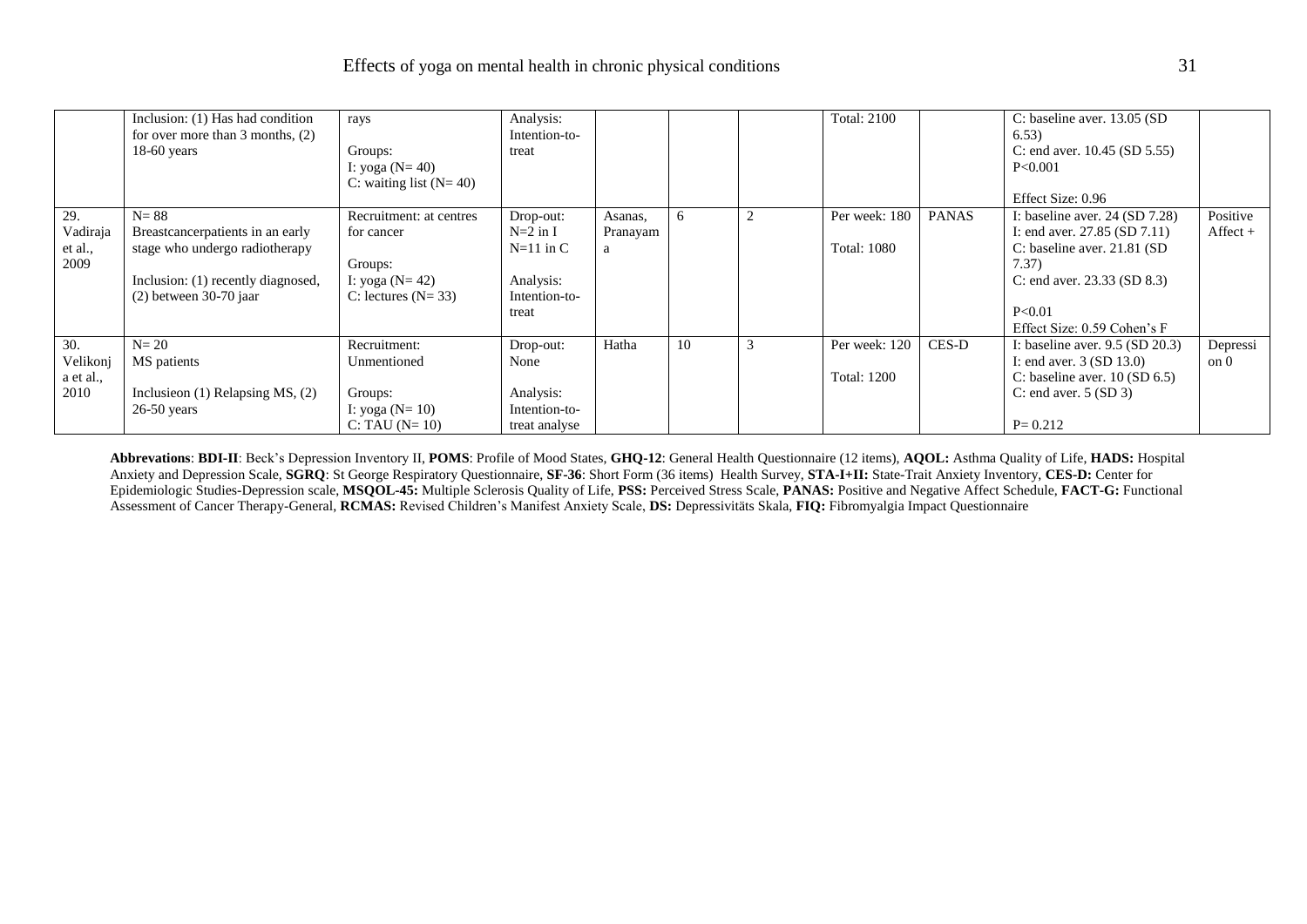# **References**

( \* in the study name is included in the analysis)

- \*Ahmadi, A., Nikbakh, M., Arastoo, A.A., Habibi, A. (2010). The effects of a yoga intervention on balance, speed, and endurance of walking, fatigue and quality of life in people with multiple sclerosis. *Journal of Human Kinetics, 23,* 17 – 78.
- \*Badsha, H., Chhabra, V., Leibman, C., Mofti, A., Ooi Kong, K. (2009). The benefits of yoga for rheumatoid arthritis: Results of a preliminary, structured 8-week program. *Rheumatology International, 29,* 1417 – 1421. Doi: 10.1007/s00296- 009-0871-1
- Beck, A.T., Ward, C.H., Mendelson, M., Mock, J., Erbaugh, J. (1961). An inventory for measuring depression. *Archives of General Psychiatry, 4,* 561 – 571.
- Büssing, A., Michalsen, A., Khalsa, S.B.S., Telles, S., Sherman, K.J. (2012). Effects of yoga on mental and physical health: A short summary of reviews. *Evidence-based Complementary and Alternative Medicine*. Doi: 10. 1155/2012/165410
- Büssing, A., Ostermann, T., Lütdke, R., Michalsen, A. (2012). Effects of yoga interventions on pain and pain-associated disability: A meta-analysis. *Journal of Pain, 13*(1)*,* 1 – 9.
- \*Carson, J.W., Carson, K.M., Jones, K.D., Bennett, R.M., Wright, C.L., Mist, S.D. (2010). A pilot randomized controlled trial of the Yoga of Awareness Program in the management of fibromyalgia. *Pain, 151,* 530 – 539.
- Conaghan, P. (2008). Osteoarthritis National clinical guideline for care and management in adults. Sudbury, Suffolk: The Lavenham Press Ltd.
- Cramer, H., Lange, S., Klose, P., Paul, A., Dobos, G. (2012). Yoga for breast cancer survivor patients: A systematic review and meta-analysis. *BMC Cancer, 12,* 406 - 413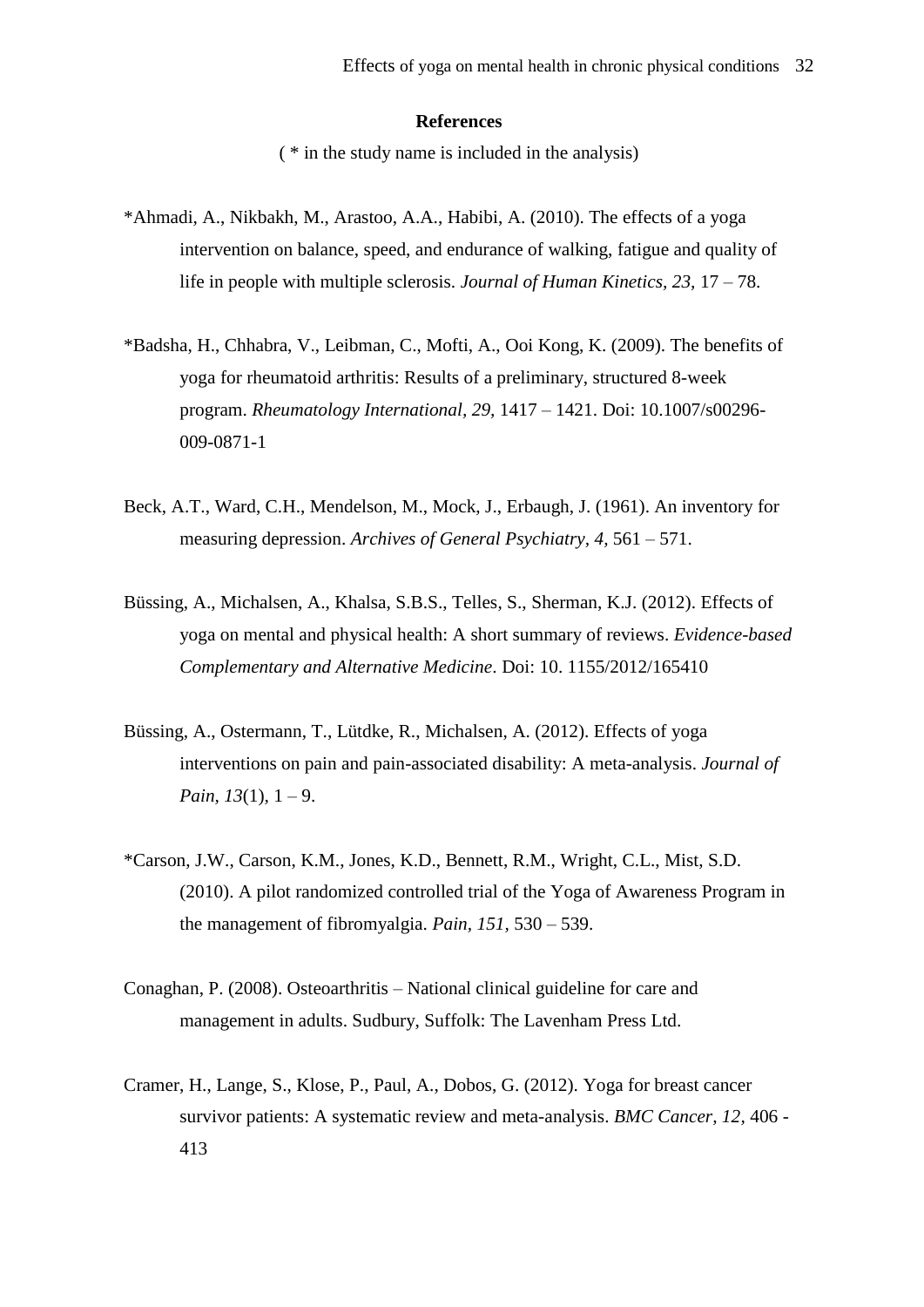- \*Culos-Reed, S., Carlson, L., Daroux, L., Hately-Aldous, S. (2006). A pilot study of yoga for breast cancer survivors: Physical and psychological benefits. *Psycho-Oncology, 15,* 891 – 897.
- ten Damme, D. (2013). Het effect van yoga op de mate van depressie. Een systematische review. Retrieved from<http://purl.utwente.nl/essays/63198>
- \*Dhruva, A., Miaskowi, C., Abrams, D., Acree, M., Cooper, B., Goodman, S., Hecht, F.M. (2012). Yoga breathing for cancer chemotherapy – associated symptoms and quality of life: results of a pilot randomized controlled trial. *The Journal of Alternative and Complementary Medicine, 18*(5), 473 – 479.
- Evans, S., Moieni, M., Taub, R., Subramanian, S.K., Tsao, J.C., Sternlieb, B, et al. (2010). Iyengar yoga for young adults with rheumatoid arthritis: Results from a mixed-methods pilot study. *Journal of Pain Symptom Management, 39*(5)*,* 904 – 913.
- Field, T. (2011). Yoga clinical research review. *Complementary Therapies in Clinical Practice, 17,* 1 – 8.
- Garfinkel, M.S., Schumacher, H.R., Husain, A., Levy, M., Reshetar, R.A. (1994). Evaluation of a yoga based regimen for treatment of osteoarthritis in the hands. *Journal of Rheumatology, 21,* 2341 – 2343.
- Harder, H., Parlour, L., Jenkins, V. (2012). Randomised controlled trials of yoga interventions for women with breast cancer: a systemic literature review. *Support Care Cancer, 20,* 3055 – 3064.
- Hedges, L.V., Olkin, I. (1985). *Statistical methods for meta-analysis*. New York: Academic Press.
- Higgins, J.P.T., Green, S. (2005). *Cochrane Handbook for systematic reviews of interventions* (4.2.5). Chichester: John Wiley.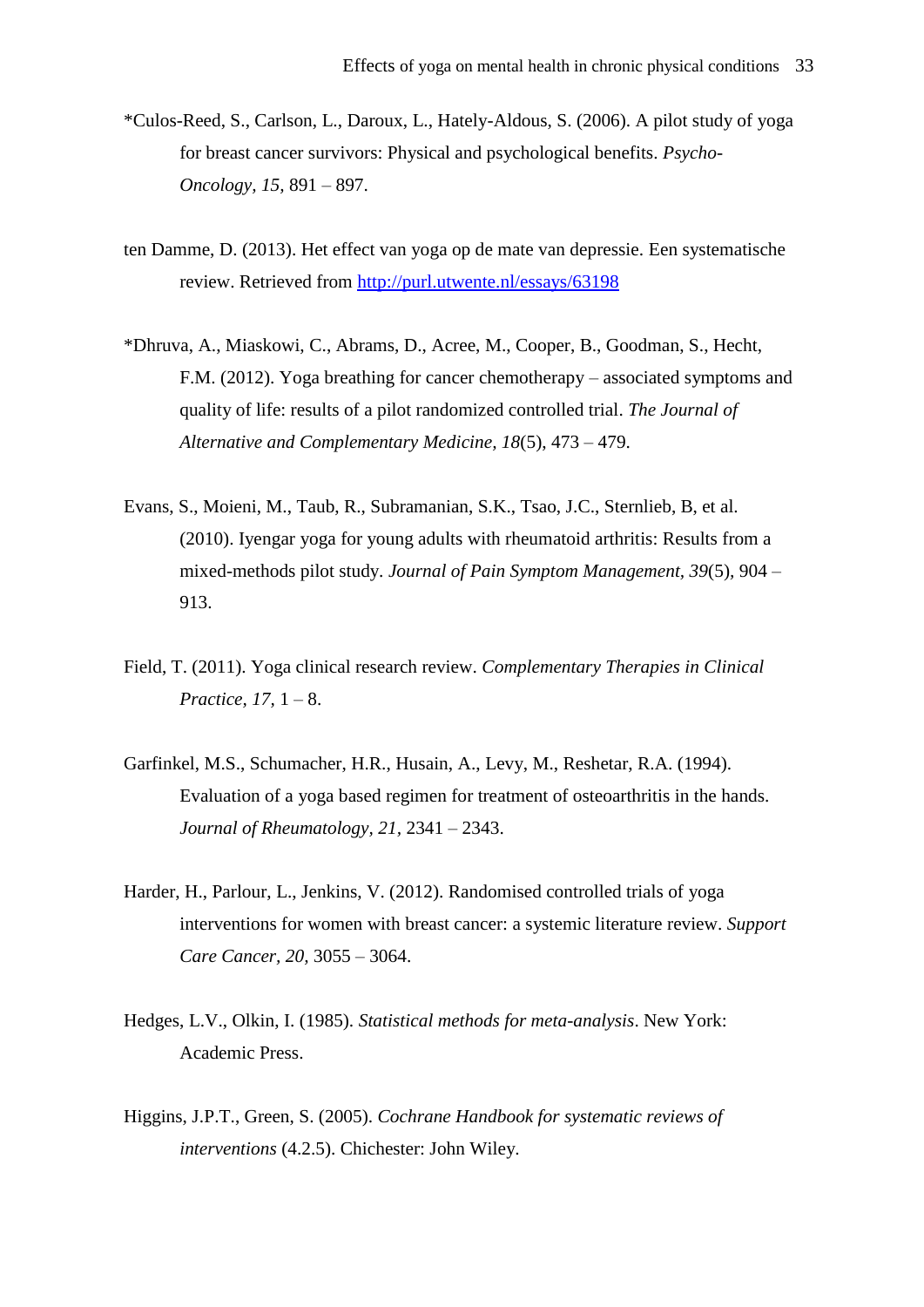- Jenkinson, C., Coulter, A., Wright, L. (1993). Short form 36 (SF36) health survey questionnaire: normative data for adults of working age. *British Medical Journal, 306,* 1437 – 1440.
- Kabat-Zinn, J. (1994). *Wherever you go, there you are: Mindfulness meditation in everyday life*. New York: Hyperion.
- Keyes, C.L.M. (2005). Mental illness and/or mental health? Investigating axioms of the complete state model of health. *Journal of Consulting and Clinical Psychology, 73,* 539 – 548.
- Klein Woolthuis, R. (2012). Experience of fatigue in osteoarthritis and the role of coping: A qualitative study (Bachelor's thesis, University of Twente, The Netherlands). Retrieved from http://essay.utwente.nl/61848/1/Klein\_Woolthuis%2C\_R.M. -[\\_s0200514\\_\(verslag\).pdf](http://essay.utwente.nl/61848/1/Klein_Woolthuis%2C_R.M._-_s0200514_(verslag).pdf)
- Kovavic, T., Kovavic, M. (2011). Impact of relaxation of training according to yoga in daily life system on perceived stress after breast cancer surgery. *Integrated Cancer Therapy, 10*(16)*.* Doi: 10.1177/1534735410387418
- Kruese, J. (2013). Effecten van yoga op angstklachten: een systematische review. Retrieved from: http://purl.utwente.nl/essays/63198
- Lagace, C., Perruccio, A., DesMeules M,. Badly E.M. (2003). The impact of arthritis on Canadians. *Arthritis in Canada: An Ongoing Challenge*, 7-31.
- Lamers, S. M. A. (2012). Positive mental health: Measurement, relevance and implications. Enschede, the Netherlands: University of Twente.
- Lipsey, M.W., Chambers, C.T. (1993). The efficacy of psychological, educational, and behavorial treatment. Confirmation from meta-analysis. *American Psychologist, 48*(12)*,* 1181 – 1209.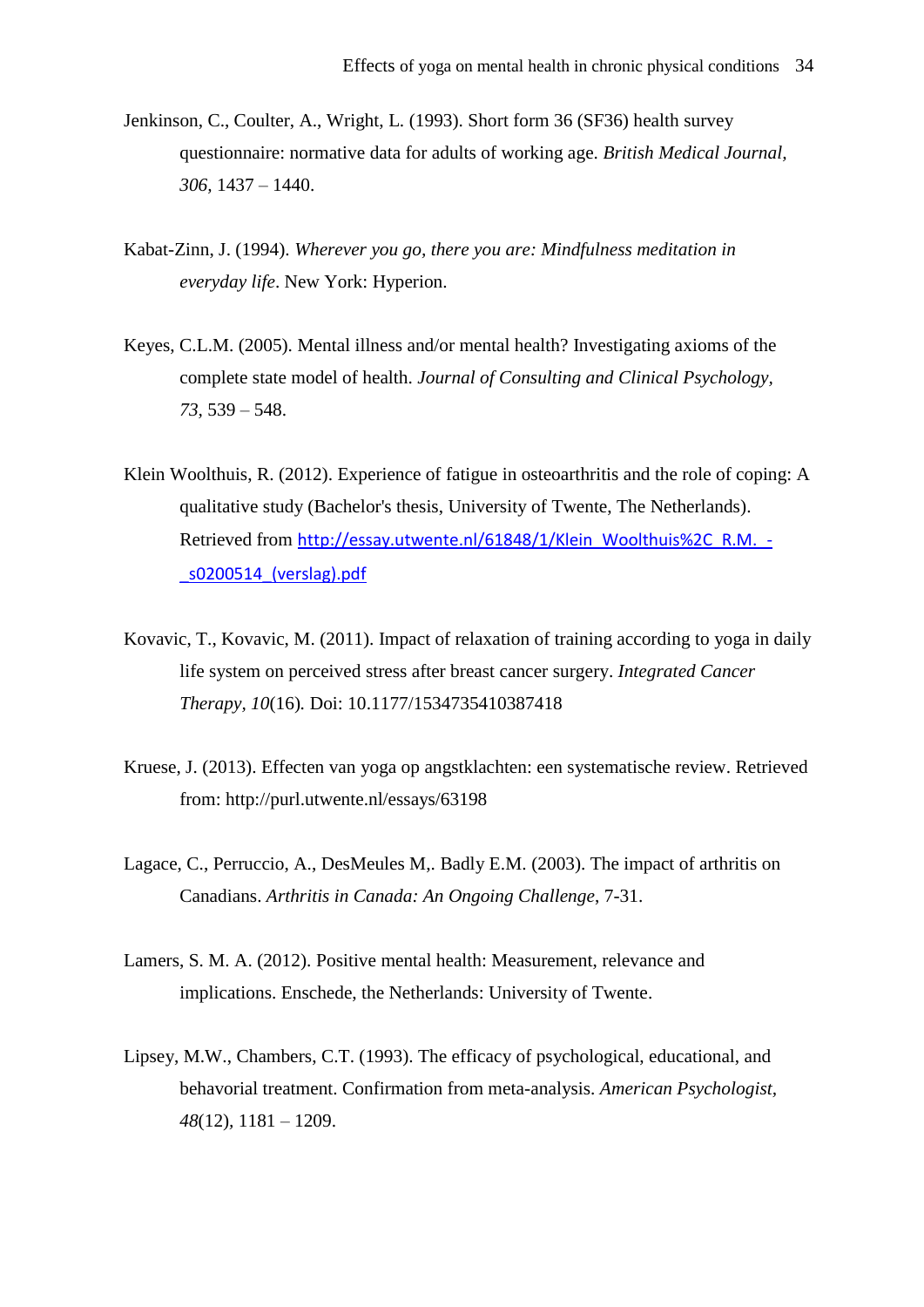- Long, L., Huntley, A., Ernst, E. (2001). Which complementary and alternative therapies benefit which conditions? A survey of the opinions of 223 professional organizations. *Complementary Therapies in Medicine, 9*(3)*,* 178 – 185.
- Mehta, P., Sharma, M. (2010). Yoga as a complementary therapy for clinical depression. *Journal of Evidence-Based Complementary and Alternative Medicine, 15*(3)*,* 156 – 170.
- Melzack, R., Wall, P. (1965). Pain Mechanisms: A New Theory. *Science, 150, 171 – 179*
- Pilkington, K., Kirkwood, G., Rampes, H., Richardson, J. (2005). Yoga for depression: The research evidence. *Journal of Affective Disorders, 18*(3)*,* 13 – 24. Doi: 10.1016/j.jad.2005.08.013
- Posadzki, P., Ernst, E., Terry, R., Lee, M.S. (2011). Is yoga effective for pain? A systematic review of randomized clinical trials. *Complementary Therapies in Medicine, 19*(5)*,*   $281 - 287.$
- \* Raghavendra, R., Vadiraja, H.S., Nagarathna, R., Nagendra, H.R., Rekha, N., Vanitha, K.S., . . . Madhavi, B.S. (2009). Effects of a yoga program on cortisol rhythm and mood states in early breast cancer patients undergoing adjuvant radiotherapy: A randomized controlled trial. *Integrative Cancer Therapy, 8, 37.* Doi: 10.1177/153473540933
- \*Rao, M., Nagarathna Raghuram, H.M., Nagendra, K.S., Gopinath, B.S., Srinath, R.B. (2009). Anxiolytic effects of a yoga program in early breast cancer patients undergoing conventional treatment: A randomized controlled trial. *Complementary Therapies in Medicine.*  $17, 1 - 8$ .
- Seligman, M. & Csikszentmihalyi, M. (2000). Positive Psychology: An introduction. *American Psychologist, 55,* 5-14.